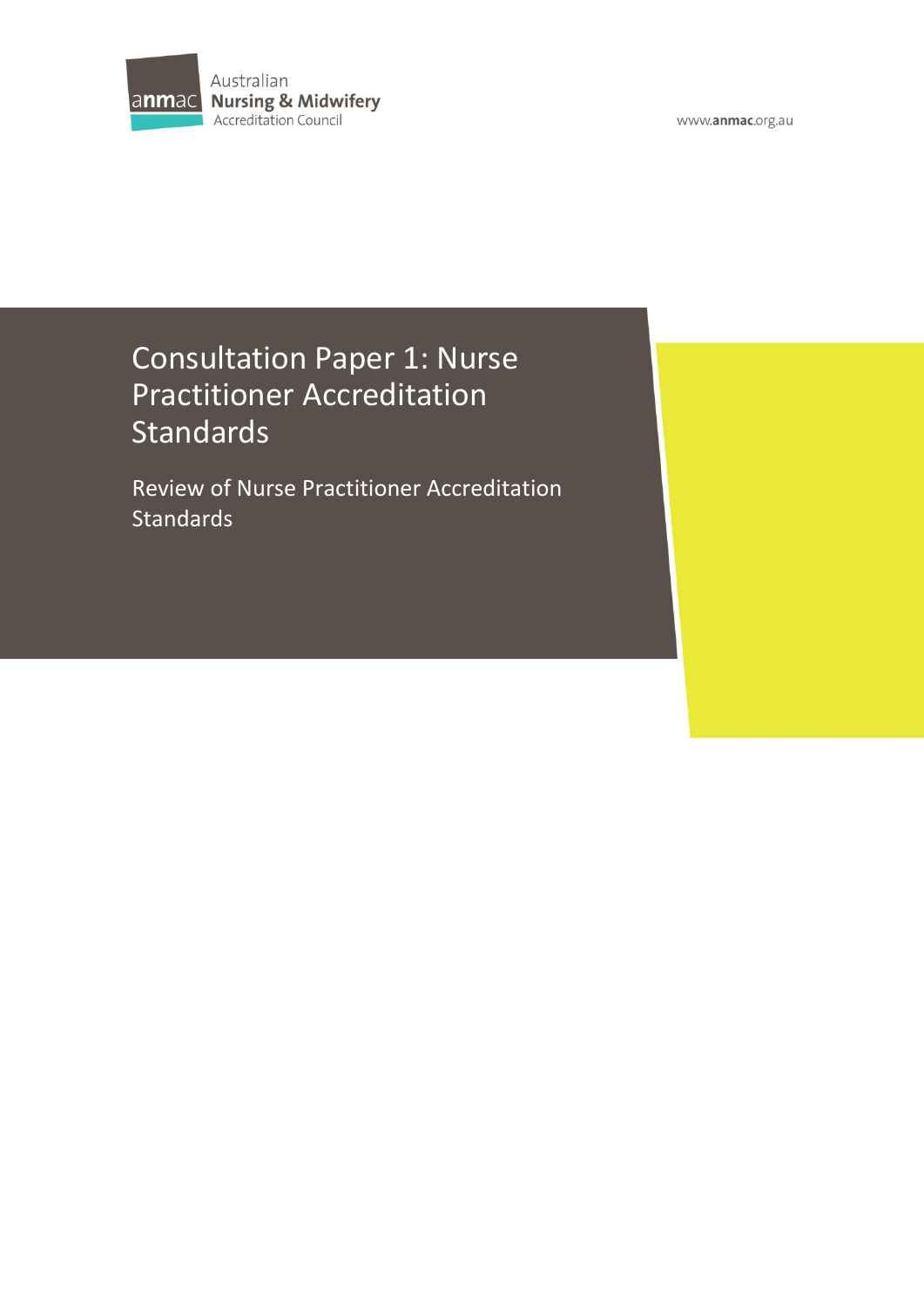# **Contents**

| <b>Introduction</b>                                       | 3              |
|-----------------------------------------------------------|----------------|
| Objectives of the review                                  | 3              |
| Context of the review                                     | 4              |
| Purpose of the consultation paper                         | 5              |
| <b>Consultation process</b>                               | 5              |
| Nurse practitioner role                                   | $\overline{7}$ |
| Nurse practitioner endorsement                            | 8              |
| <b>Current status</b>                                     | 8              |
| <b>Areas for consideration</b>                            | 10             |
| <b>Standard 2 Curriculum framework</b>                    | 10             |
| Standard 3 Program development and structure              | 12             |
| Standard 5 Student assessment                             | 16             |
| <b>Standard 6 Students</b>                                | 17             |
| Standard 7 Program resources                              | 18             |
| Standard 8 Management of integrated professional practice | 20             |
| Other                                                     | 21             |
| <b>ANMAC accreditation standards structure</b>            | 22             |
| Standards structure                                       | 22             |
| <b>DRAFT Nurse Practitioner Accreditation Standards</b>   | 23             |
| <b>Acronyms</b>                                           | 37             |
| Glossary                                                  | 38             |
| <b>Appendix 1: Stakeholder list</b>                       | 42             |
| <b>Appendix 2: National Prescribing Competencies</b>      | 44             |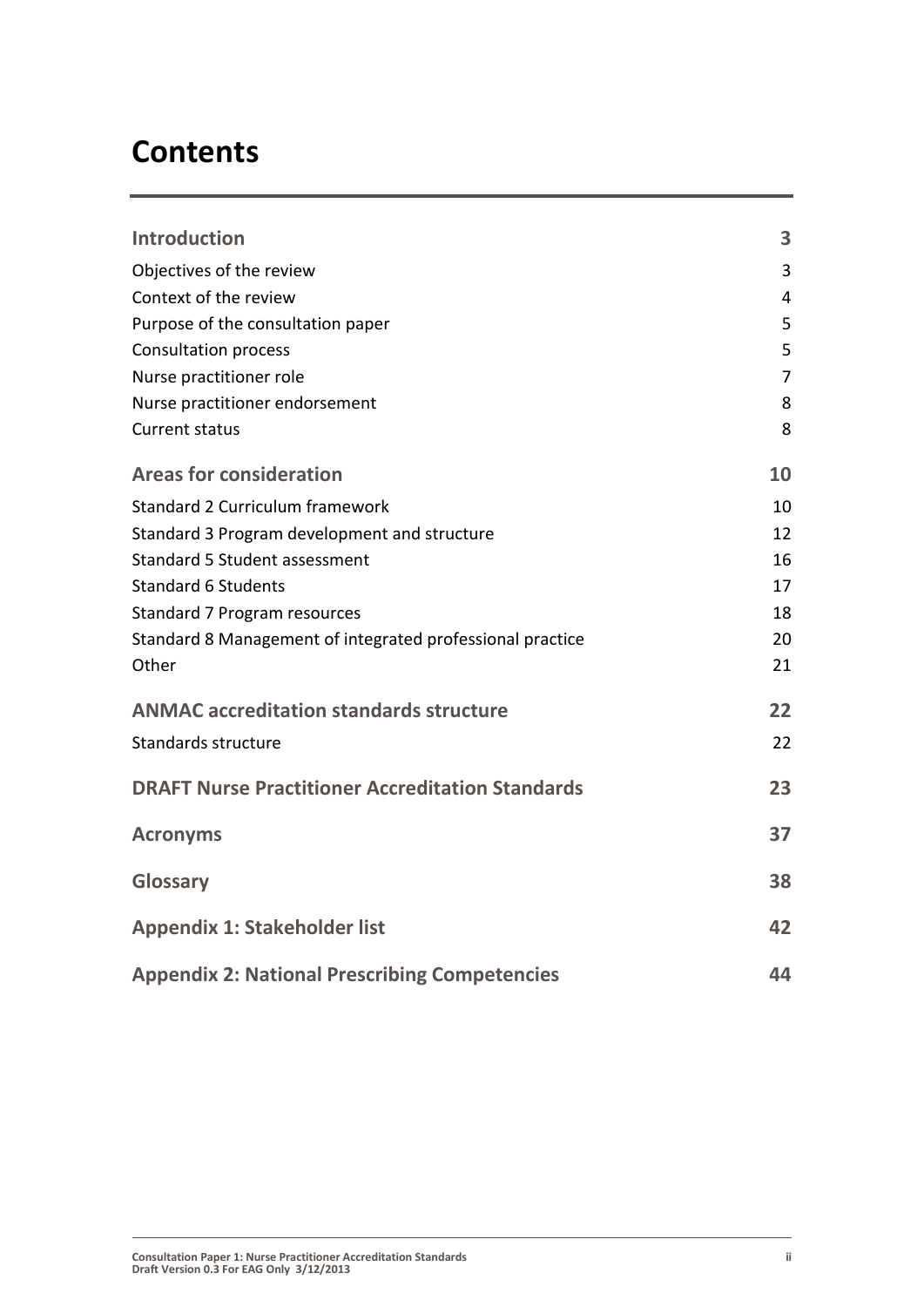# <span id="page-2-0"></span>**Introduction**

In 2010 the Australian Nursing and Midwifery Accreditation Council (ANMAC) became the independent accrediting authority for nursing and midwifery programs of study and has responsibility for maintaining and developing the integrity of accreditation standards for professions under its mandate. Hence ANMAC is responsible for ensuring programs leading to registration, enrolment or endorsement of nurses and midwives in Australia meet the current Nursing and Midwifery Board of Australia (NMBA) approved accreditation standards. ANMAC is also responsible for ensuring these accreditation standards remain relevant and effective.

The accreditation standards currently used to assess and accredit the Nurse Practitioner programs of study are the *Nurse Practitioners: Standards and Criteria for the Accreditation of Nursing and Midwifery Courses Leading to Registration, Enrolment, Endorsement and Authorisation in Australia - with Evidence Guide February 2009.* These are now due for review.

In revising these standards ANMAC will synthesise and translate current evidence, expert opinion and stakeholder feedback to update and improve the current standards so they continue to safeguard and promote the health, safety and wellbeing of those Australians receiving services provided by nurse practitioners.

The previous work in developing the current accreditation standards is recognised and valued. The platform provided by the current standards will be built on by undertaking a comprehensive review that is underpinned by the ANMAC Protocol for the Review and Development of Accreditation Standards<sup>1</sup>. This protocol makes operational ANMAC's responsibility under the National Law, which is*<sup>2</sup>* :

In developing an accreditation standard for a health profession, an accreditation authority must undertake wide-ranging consultation about the content of the standard*.*

Consequently, consultation will be carried out across Australia to ensure stakeholders have opportunities for engagement with the review process. This consultation with stakeholders will ensure the new accreditation standards are contemporary, comprehensive, clearly articulated and nationally consistent.

# <span id="page-2-1"></span>**Objectives of the review**

 $\overline{a}$ 

The review aims to achieve consensus on a revised set of accreditation standards that are:

- Contemporary and aligned with emerging research, policy and relevant industry guidance
- Able to ensure nurse practitioners are suitably educated and qualified to practise in a competent and ethical manner

<sup>1</sup> Australian Nursing and Midwifery Accreditation Council, 2012. Protocol for the review of nursing and midwifery accreditation standards. Viewed a[t www.anmac.org.au/document/20120629-protocol-for-the-review-of-nursing-and-midwifery-accreditation](http://www.anmac.org.au/document/20120629-protocol-for-the-review-of-nursing-and-midwifery-accreditation-standards)[standards](http://www.anmac.org.au/document/20120629-protocol-for-the-review-of-nursing-and-midwifery-accreditation-standards) on 14 May 2014

<sup>2</sup> Health Practitioner Regulation National Law Act 2009 Qld.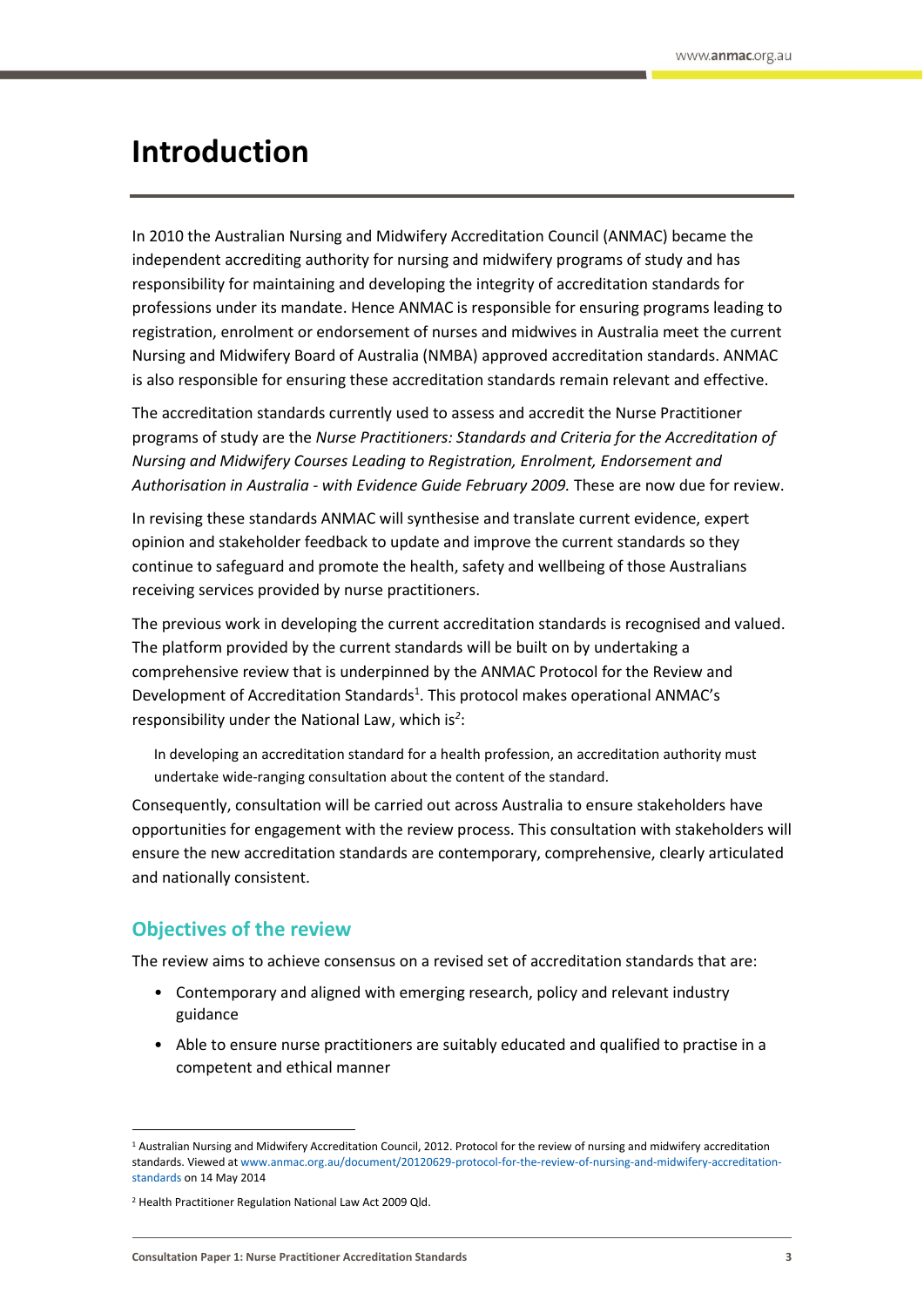- Supportive of the continuous development of a flexible, responsive and sustainable Australian health workforce
- Acceptable to the community in supporting safe, accessible, quality care
- Acceptable to the profession and relevant stakeholders
- Underpinned by the ANMAC protocol for accreditation standards.

# <span id="page-3-0"></span>**Context of the review**

Under Section 49(1) of the National Law, graduates of programs of study will not be eligible for registration or endorsement unless the program of study undertaken is accredited by an approved accreditation authority and that such accreditation is approved by the NMBA as meeting the education requirements for endorsement as a nurse practitioner.3 The review of the Nurse Practitioner Accreditation Standards is being undertaken by ANMAC who is responsible for reviewing and developing all nursing and midwifery accreditation standards and for achieving the primary objective of the National Law which is4:

…to provide for the protection of the public by ensuring that only health practitioners who are suitably trained and qualified to practise in a competent and ethical manner are registered.

The revised Nurse Practitioner Accreditation Standards will be the standards against which education providers and programs will be assessed by ANMAC once approved by the NMBA. The objective of nurse practitioner programs of study is to ensure graduates are able to meet the NMBA approved Nurse Practitioner Standards of Practice5 and, therefore, practice safely and competently in the context of the current Australian health care environment. Successful completion of such programs allows graduates to apply for endorsement with the Australian Health Practitioner Regulation Agency (AHPRA) as a nurse practitioner.

Although nurse practitioners have been endorsed in Australia for nearly 15 years, understanding of their role is still limited both in the general public arena and more specifically in some health services. This lack of understanding of both the potential and limits of the role is an important consideration when developing standards for the learning and teaching of nurse practitioner students. Development of these standards has implications for the potential of nurse practitioner students to fully attain competence and capability and prepare them for practice once endorsed.

To support the attainment of competence and capability the review of the Nurse Practitioner Accreditation Standards will incorporate the NMBA's Nurse Practitioner Standards of Practice that came into effect in January 2014. Furthermore, outcomes from the NMBA's review of the Endorsement of the Nurse Practitioner Registration Standards will be considered during the review of the ANMAC Nurse Practitioner Accreditation Standards.

**.** 

<sup>&</sup>lt;sup>3</sup> Health Practitioner Regulation National Law Act 2009 Qld.

<sup>4</sup> AHPRA, *Health Practitioner Regulation Law Act*, 2009, as in force in each state and territory. Viewed at: www.ahpra.gov.au/Legislation-and-publications/Legislation.aspx on 6 May, 2013.

<sup>5</sup> Nursing and Midwifery Board of Australia. Nurse Practitioner Standards of Practice. Viewed at [www.nursingmidwiferyboard.gov.au/Codes-Guidelines-Statements/FAQ/Nurse-practitioner-standards-of-practice.aspx](http://www.nursingmidwiferyboard.gov.au/Codes-Guidelines-Statements/FAQ/Nurse-practitioner-standards-of-practice.aspx) on 21 January 2014.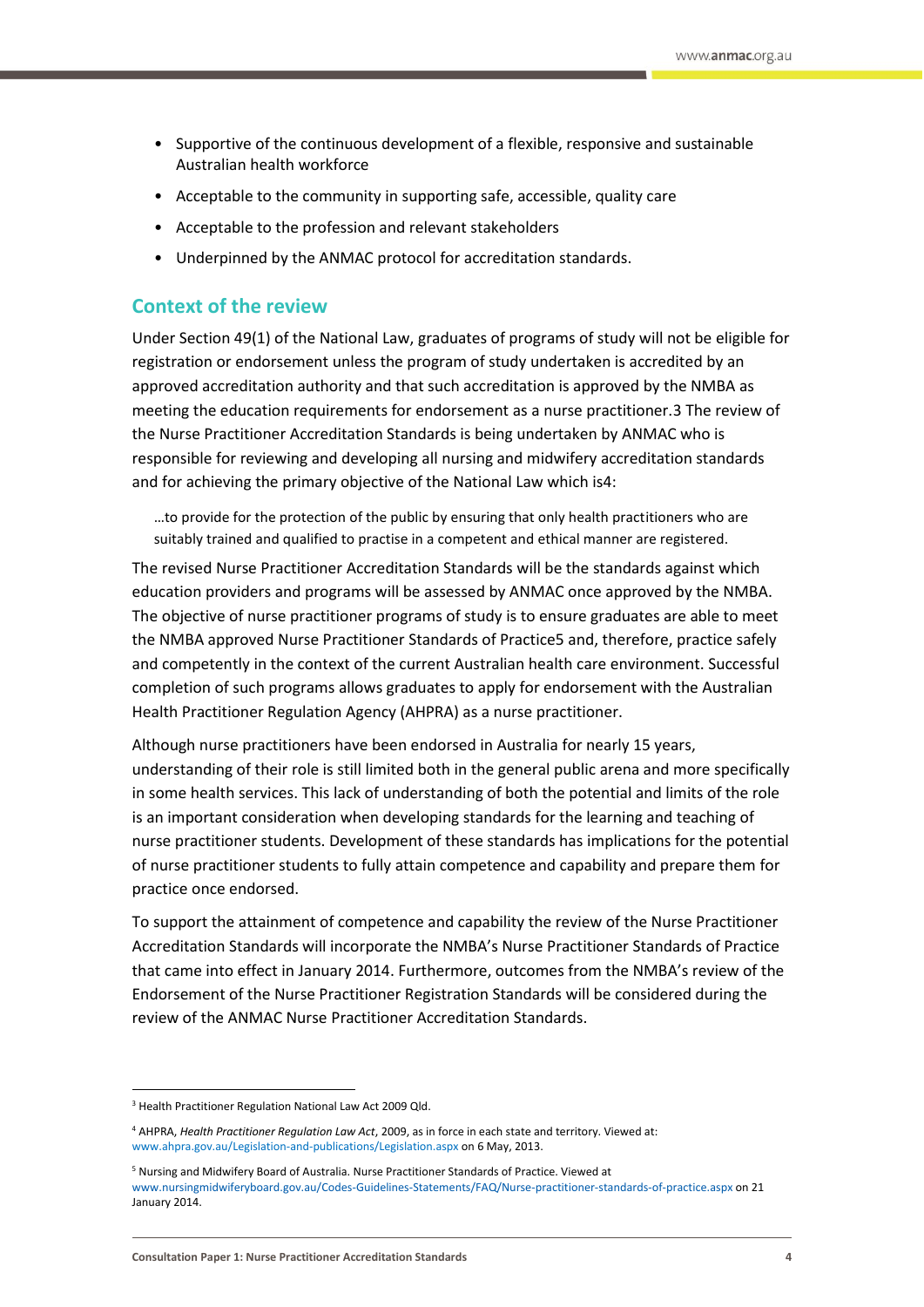# <span id="page-4-0"></span>**Purpose of the consultation paper**

This Consultation Paper outlines the aim, objectives and context of the review. It describes the process of consultation and proposes a number of key areas for consideration by stakeholders.

For the review to be effective, it is essential that the critical input of organisations and individuals with an interest in the education of nurse practitioners is optimised. This paper will be available to organisations and individuals who may have an interest in the accreditation standards and who may wish to contribute in writing or attend consultation forums as key stakeholders.

This Consultation Paper also includes the first revised version of the draft Nurse Practitioner Accreditation Standards for stakeholder consideration and feedback. Critical review of all the draft standards and criteria is encouraged. Questions placed throughout the Consultation Paper are provided to stimulate discussion and feedback in key areas identified by the Expert Advisory Group. How feedback can be provided and incorporated is outlined in the section— 'Consultation processes'. The comprehensive review process that incorporates a high level of stakeholder consultation and feedback will ensure that the final published versions of the accreditation standards will be based on the best available evidence and, where possible, a consensus from experts and stakeholders in the relevant fields. Furthermore, the review's consultative process provides an opportunity to evaluate whether the expectations reflected in the revised Nurse Practitioner Accreditation Standards are considered reasonable by education providers and other stakeholders in terms of benefits and burdens.

## <span id="page-4-1"></span>**Consultation process**

Following the decision to review the accreditation standards for nurse practitioner programs of study, an Expert Advisory Group (EAG) was established by the ANMAC Board comprising the following people:

- Professor Anne Gardner, Australian Catholic University, EAG Chair
- Doctor Rosemary Bryant, Commonwealth Chief Nurse and Midwifery Officer
- Ms Julianne Bryce, Australian Nursing and Midwifery Federation Nominee
- Ms Amanda Davies, Nursing Practitioner, Nursing Policy Advisor, Queensland
- Professor Phil Della Curtin University, Council of Deans for Nurses and Midwives Australian and New Zealand nominee
- Professor Maxine Duke, Deakin University, Educationalist
- Professor Glenn Gardner, ANMAC Nurse Practitioner Accreditation Committee, Chair
- Ms Helen Gosby, Australian College of Nurse Practitioners Nominee
- Mr Christopher Helms, Nurse Practitioner
- Associate Professor Greg Kyle, University of Canberra, Pharmacist
- Ms Helen Mikolaj, Health Consumer Forum of Australia Nominee
- Professor Lisa Nissen, Queensland University of Technology, Pharmacist
- Ms Jane O'Connell, Nurse Practitioner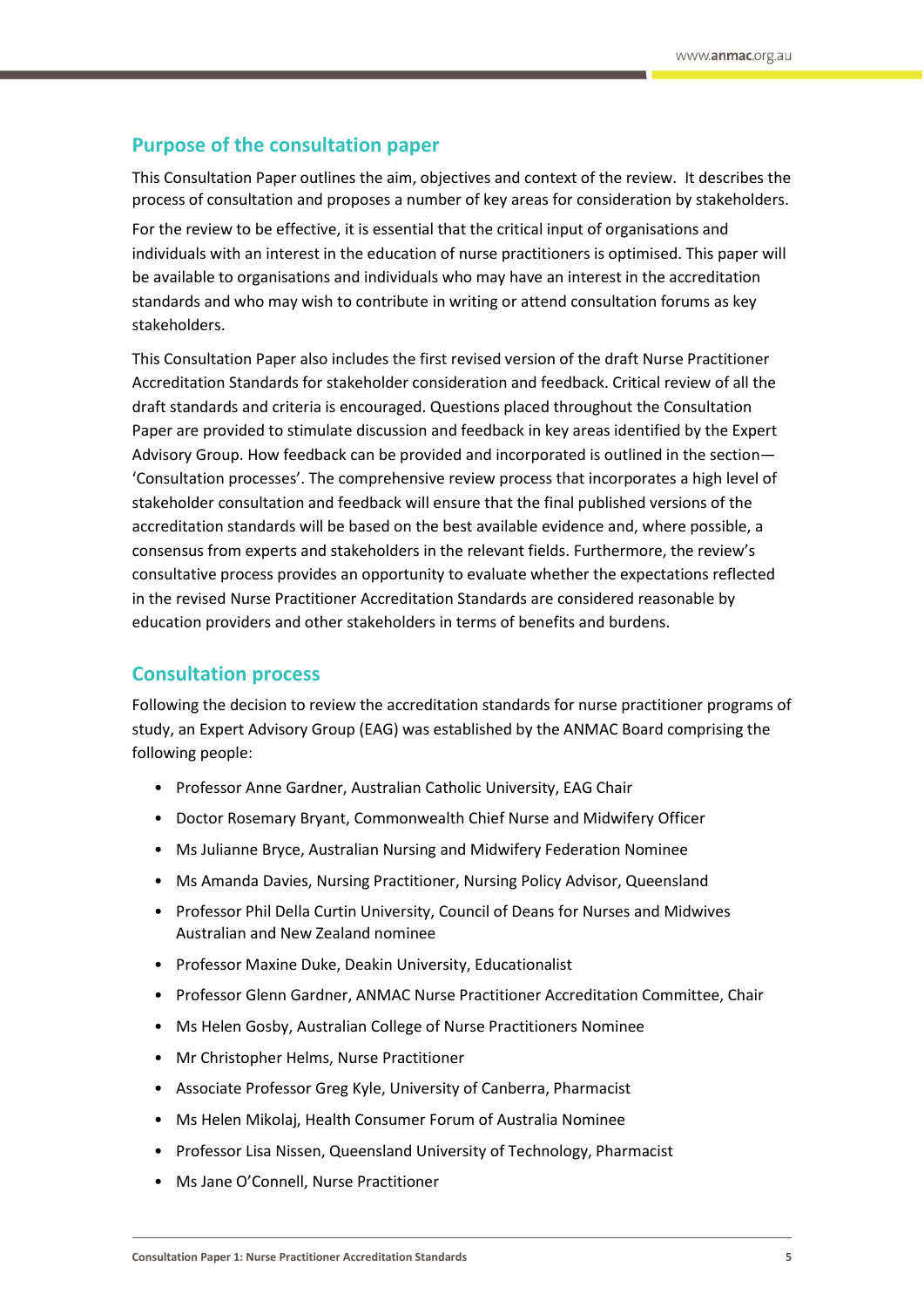- Ms Veronica Croome, Australian and New Zealand Council of Chief Nurses and Midwives Nominee
- Ms Lesley Salem, Nurse Practitioner
- Clinical Professor Fiona Stoker, ANMAC Board, Chair
- Professor Bob Meyenn, ANMAC Standards, Accreditation and Assessment Committee, Chair
- Ms Jo Gibson, ANMAC Associate Director for Professional Programs
- Ms Julie Watts, ANMAC Associate Director for Professional Programs.

ANMAC advisory staff:

- Ms Amanda Adrian, ANMAC Chief Executive Officer
- Ms Louise Carter, ANMAC Executive Director of Implementation Strategies and Communications
- Ms Donna Mowbray, ANMAC Executive Director of Accreditation and Assessment Services
- Ms Jackie Doolan, ANMAC Standards Review and Development Co-ordinator, Project Lead

The EAG, supported by ANMAC staff, have developed a project plan for the review of the Standards in order that they be finalised and submitted to the Nursing and Midwifery Board of Australia (NMBA) in 2015. A list of key stakeholders has also been identified for the purpose of participation in the process of consultation (see Appendix 1).

The development of this consultation paper has been guided by the EAG and will be distributed to all identified stakeholders and placed on the ANMAC website. The consultation process will include a number of methods by which stakeholders can provide input into the review of these accreditation standards.

Two rounds of consultation forums for identified stakeholders are planned:

Initial forums:

• Three initial consultation forums: Brisbane – 22 July, Melbourne – 23 July, and Perth – 29 July 2014.

Final forum:

• Final consultation forum: Sydney – 11 November 2014.

Additionally, stakeholders and other interested parties will be offered the opportunity to provide feedback in writing following dissemination of each consultation paper. The consultation paper includes the first draft of the Nurse Practitioner Accreditation Standards (Version 1) and identifies proposed areas for revision. The questions embedded within the consultation paper aim to stimulate stakeholder consideration of these proposed changes and promote their response.

 Questions provided in **Consultation paper 1** can be accessed as an online survey via the following link: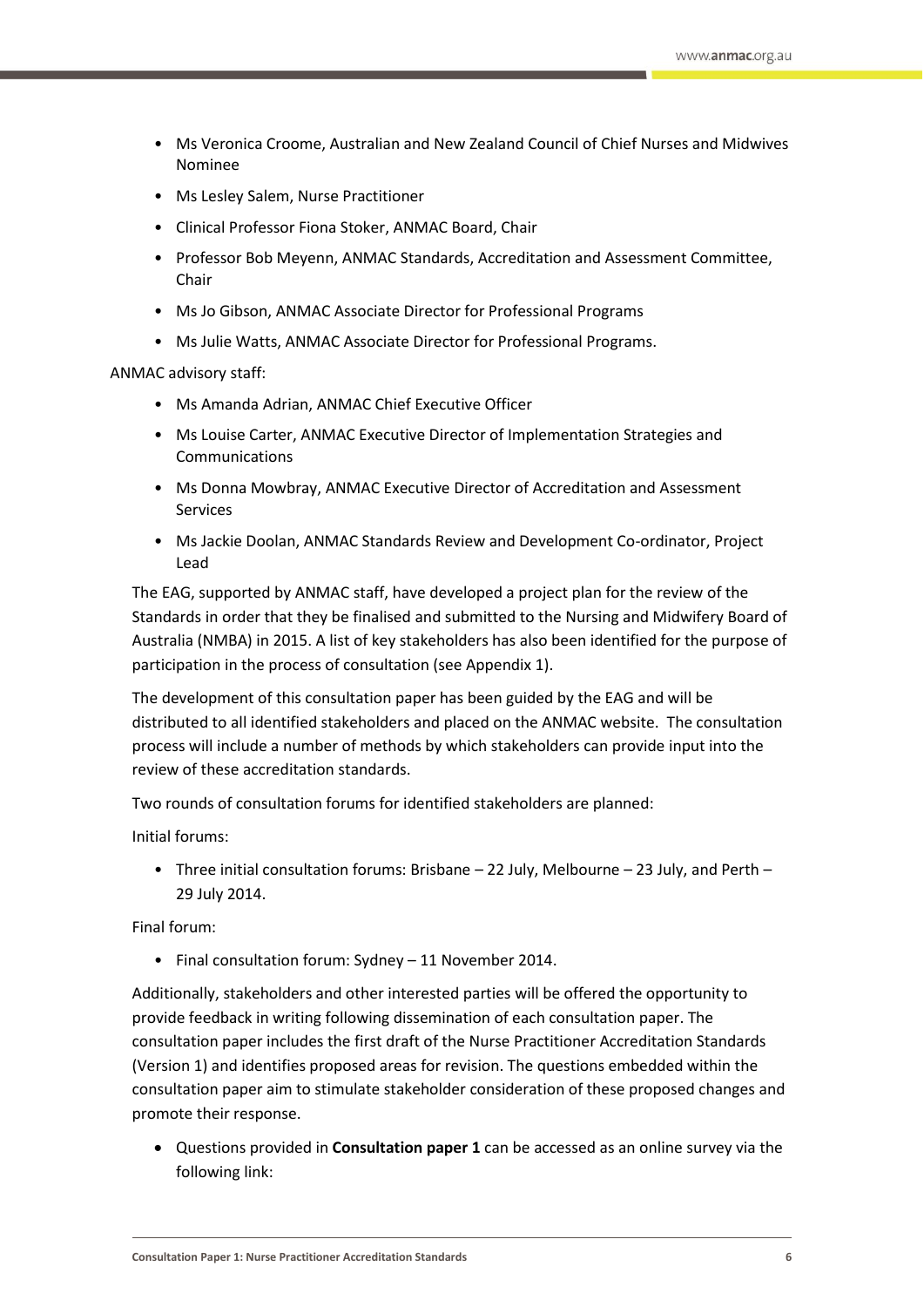[www.surveymonkey.com/s/Survey\\_1\\_Nurse\\_Practitioner\\_Accreditation\\_Standards\\_Rev](http://www.surveymonkey.com/s/Survey_1_Nurse_Practitioner_Accreditation_Standards_Review) [iew](http://www.surveymonkey.com/s/Survey_1_Nurse_Practitioner_Accreditation_Standards_Review)

- Alternatively, written feedback can be sent to the following email address: standardsreview@ANMAC.org.au.
- **Stakeholder feedback would be appreciated by close of business 4 July 2014** in preparation for the first of the initial consultative forums in Brisbane 22 July 2014.

Feedback from the first round of consultation will inform the development of a second consultation paper with a second version of the draft Nurse Practitioner Accreditation Standards which will again be circulated to stakeholders for comment and be the subject of consultation at the second forum. The [ANMAC website](http://anmac.org.au/) will be updated to reflect the stages of the review.

# <span id="page-6-0"></span>**Nurse practitioner role**

The orientating statements found in the NMBA's Nurse Practitioner Standards of Practice provide a comprehensive overview of the role of nurse practitioner. In summary these statements recognise that nurse practitioners work in a variety of contexts, across diverse practice settings to deliver high level clinically focused nursing care.<sup>6</sup> The scope of practice of the nurse practitioner builds upon registered nurse practice<sup>7</sup>, enabling nurse practitioners to manage episodes of care, including wellness focused care, as a primary provider of care or in collaborative teams. As part of this care, nurse practitioners use advanced, comprehensive assessment techniques in the screening, diagnosis and treatment of client conditions by applying best available knowledge to evidenced-based practice. Nurse practitioners order and interpret diagnostic tests, prescribe therapeutic intervention including the prescription of medications, and independently refer clients to healthcare professionals for conditions that would benefit from integrated and collaborative care. They accomplish this by using skilful and empathetic communication with health care consumers and health care professionals.<sup>8</sup> Nurse practitioners facilitate patient-centred care through the holistic and encompassing nature of nursing. Finally, nurse practitioners evaluate care provision to enhance safety and quality within healthcare. Although clinically focused, nurse practitioners are also expected to actively participate in research, education and leadership as applied to clinical care.<sup>9</sup>

Formal learning to become a nurse practitioner includes completion of a Masters Degree in Australia and a work based component that builds on already demonstrated advanced practice nursing.<sup>10</sup> Consequently, when entering a nurse practitioner program the applicant already has a high degree of systems literacy and the capacity to engage in reflective practice as well as complex and critical thinking. When assuming the title and scope of practice of a nurse practitioner, the nurse practitioner is accountable for the care they provide and for selfmonitoring their work.<sup>11</sup>

**.** 

- 8 Ibid.
- <sup>9</sup> Ibid.
- $10$  Ibid
- $11$  Ibid

<sup>6</sup> Nursing and Midwifery Board of Australia. Nurse Practitioner Standards of Practice. Viewed at [www.nursingmidwiferyboard.gov.au/Codes-Guidelines-Statements/FAQ/Nurse-practitioner-standards-of-practice.aspx](http://www.nursingmidwiferyboard.gov.au/Codes-Guidelines-Statements/FAQ/Nurse-practitioner-standards-of-practice.aspx) on 21 January 2014.

<sup>7</sup> Ibid.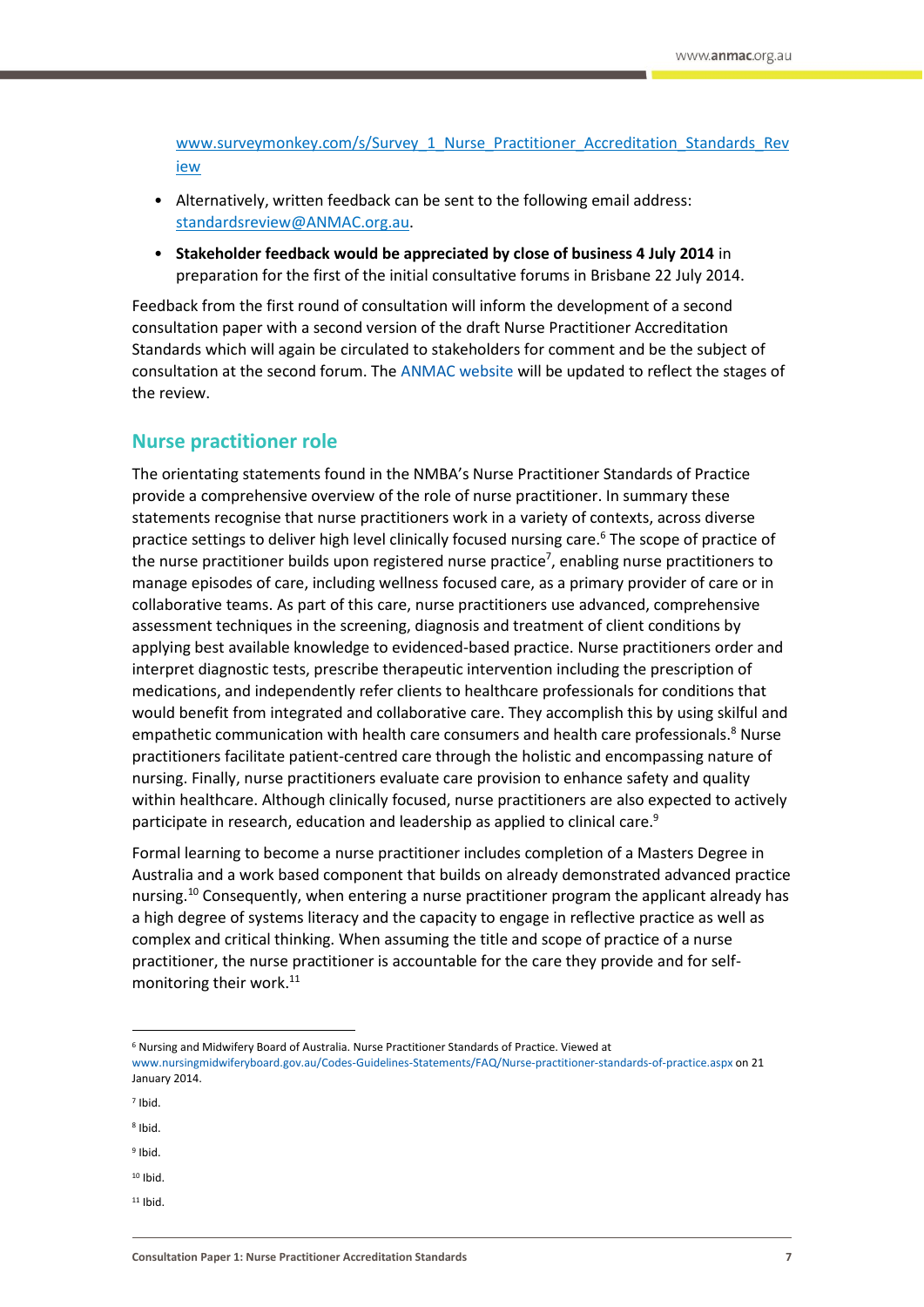# <span id="page-7-0"></span>**Nurse practitioner endorsement**

The title of 'nurse practitioner'—like those of 'registered nurse', 'enrolled nurse' and 'midwife'—is protected under National Law. Only those endorsed by the NMBA are able to use the title of 'nurse practitioner'.

The NMBA outlines the requirements for endorsement as a nurse practitioner in the Endorsement as a Nurse Practitioner Registration Standard (2011). This NMBA registration standard is concurrently under review and at present states that to be eligible, the registered nurse must be able to provide evidence to demonstrate all the following:<sup>12</sup>

- a) current general registration as a registered nurse with no conditions on registration relating to unsatisfactory professional performance or unprofessional conduct
- b) the equivalent of three (3) years' full-time experience in an advanced practice nursing role, within the past six (6) years from the date when the complete application seeking endorsement as a nurse practitioner is received by the Board
- c) successful completion of a Board-approved nurse practitioner qualification at Master's level or education equivalence as determined by the Board
- d) compliance with the Board's National Competency Standards for the Nurse Practitioner [now referred to as Nurse Practitioner Standards of Practice]
- e) compliance with the Board's registration standard on continuing professional development.

As of January 2014 the NMBA's Nurse Practitioner Standards of Practice replaced the NMBA approved National Competency Standards for the Nurse Practitioner that were initially published by the Australian Nursing and Midwifery Council in 2006. The term 'competency' has now been removed from the new NMBA standards of practice.

# <span id="page-7-1"></span>**Current status**

**.** 

The AHPRA reported in its 2013 annual report that there were 763 nurse practitioners in 2012-13 an increase from 512 in 2010 -11.<sup>13</sup> In 2014 over 1000 nurse practitioners were endorsed in Australia.<sup>14</sup> However in census studies undertaken in 2007 and 2009 only 75% were working as nurse practitioners.<sup>15 16</sup> Data from the 2012 national survey by the Australian College of Nurse Practitioners, the professional body who represents more than 50% of endorsed nurse practitioners in Australia, revealed that 12% of endorsed nurse practitioners were not employed in a nurse practitioner role.

Nurse practitioners work in a variety of clinical settings, ranging from primary to tertiary care environments. They work in generalist to specialist capacities within the nursing profession.

<sup>&</sup>lt;sup>12</sup> Nursing and Midwifery Board of Australia. 2011. Endorsement as a nurse practitioner registration standard. Viewed at: [www.nursingmidwiferyboard.gov.au/Codes-Guidelines-Statements/FAQ/Nurse-practitioner-standards-of-practice.aspx](http://www.nursingmidwiferyboard.gov.au/Codes-Guidelines-Statements/FAQ/Nurse-practitioner-standards-of-practice.aspx) on the 21 January 2014.

<sup>&</sup>lt;sup>13</sup> Australian Health Practitioners Regulation Agency, Regulating health practitioners in the public interest. Annual Report 2012-2013.

<sup>&</sup>lt;sup>14</sup> Nursing and Midwifery Board of Australia, Nurse and Midwife Registrant Data: December 2013, published February 2014. Viewed at[: www.nursingmidwiferyboard.gov.au/About/Statistics.aspx](http://www.nursingmidwiferyboard.gov.au/About/Statistics.aspx) on 14 April, 2014.

<sup>&</sup>lt;sup>15</sup> Gardner A, Gardner G, Middleton S and Della P. 2009. The status of Australian nurse practitioners: the first national census *Australian Health Review*, 33(4). 679–689.

<sup>&</sup>lt;sup>16</sup> Middleton S, Gardner A, Gardner G and Della P. 2011. The status of Australian nurse practitioners: the second national census. *Australian Health Review*, 35. 448–454.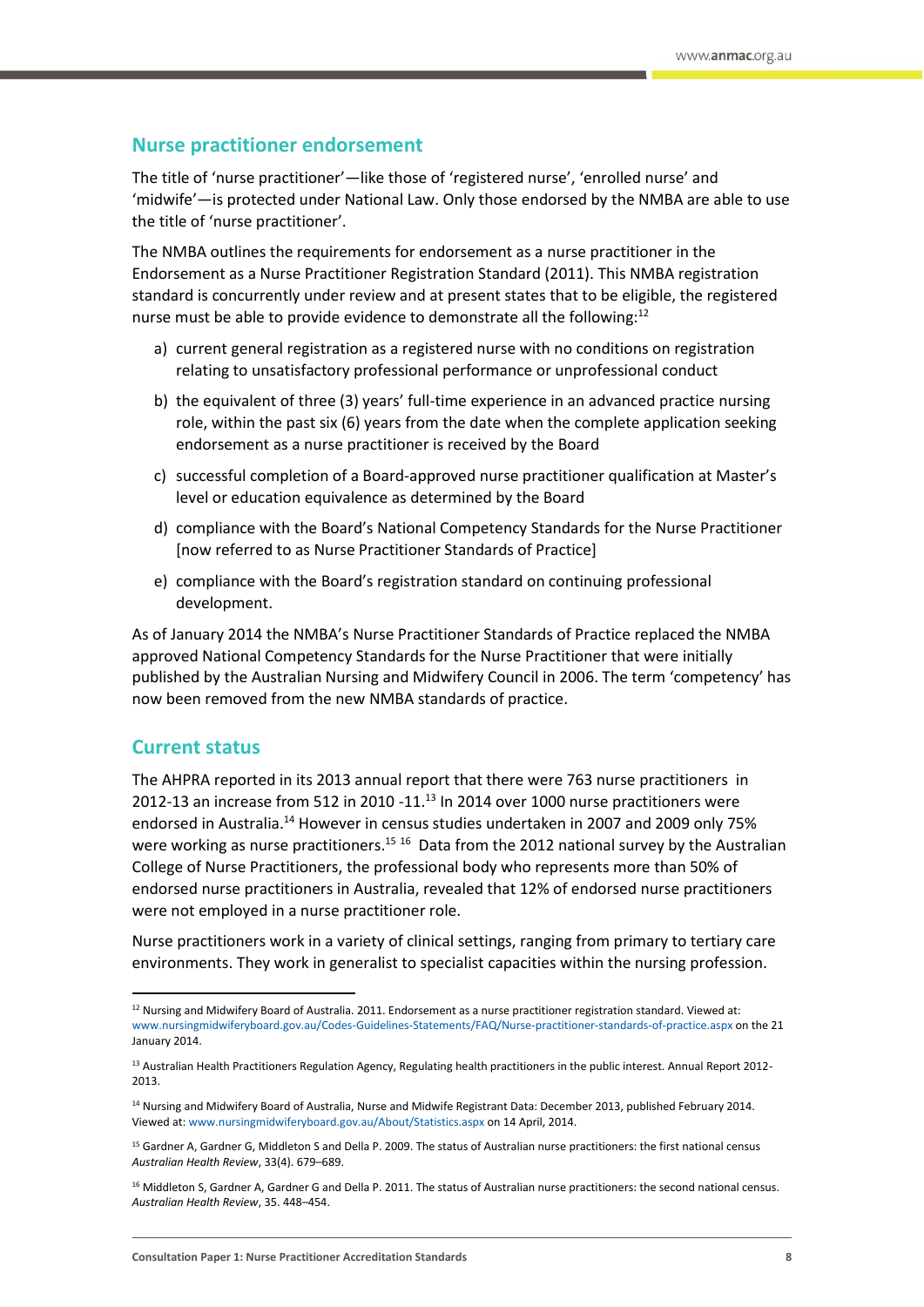The 2010 health reforms, including access to the Medical Benefits Scheme and the Pharmaceutical Benefits Scheme, have allowed nurse practitioners to explore innovative practice models in both the public and private healthcare sectors. The profession continues to build capacity, which allows for professional mentorship and clinical placement opportunities for nurse practitioner students.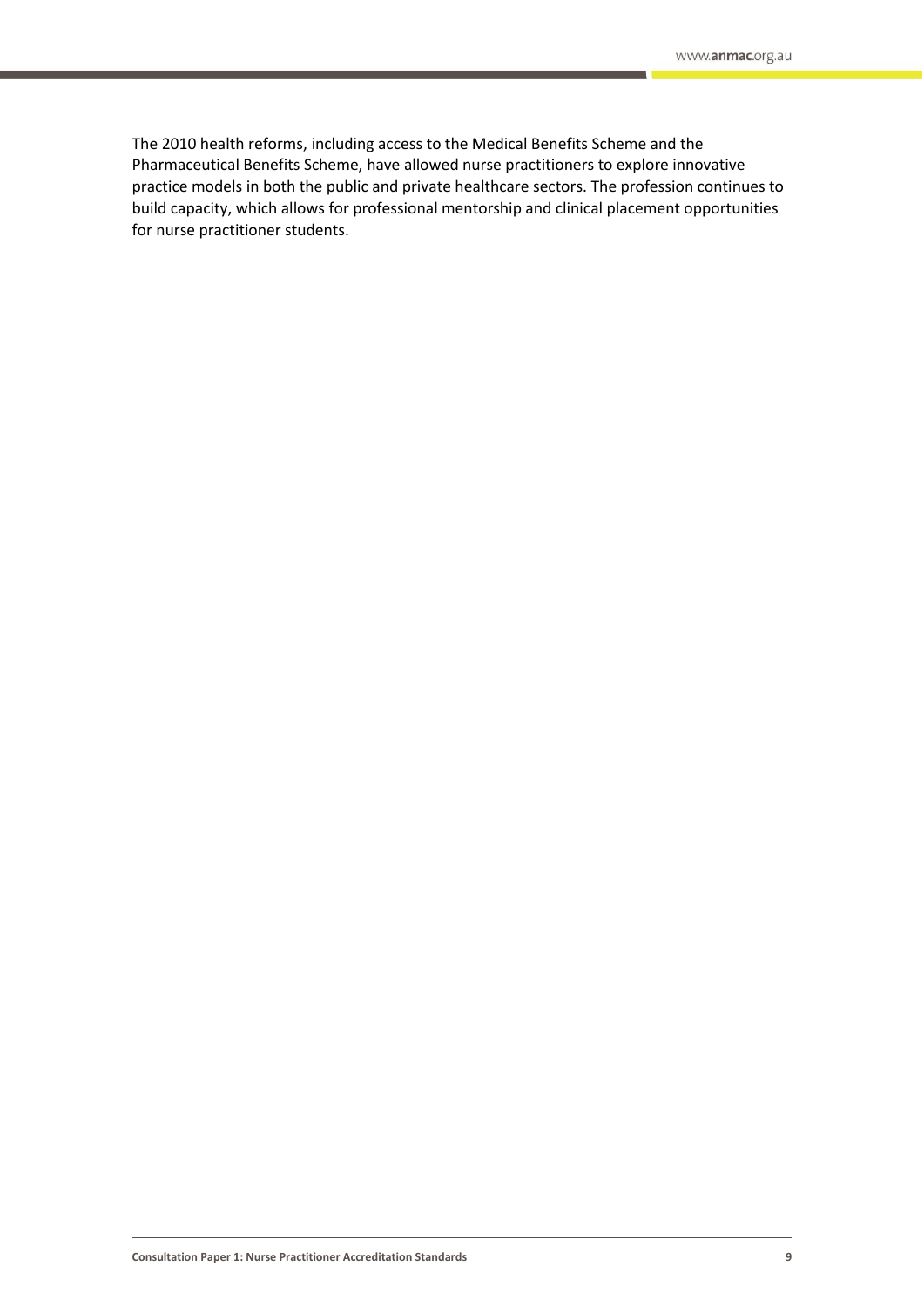# <span id="page-9-0"></span>**Areas for consideration**

A literature search was undertaken in the preparation for this paper. Only papers published since 2009 (the publication of the current standards) were reviewed. The CINAHL and Medline databases were searched using the following terms:

| advanced nursing practice          | nurse practitioner standards  |
|------------------------------------|-------------------------------|
| advanced practice nurs*            | nurse practitioner*           |
| advanced practice nurs* standards  | nurse practitioner education  |
| advanced practice nurs* education  | nurse practitioner regulation |
| advanced practice nurs* regulation | nurse practitioner role       |
| nurse practitioner pract*          |                               |

Only articles of relevance to the review of the standards were included. This meant that many papers relating to the effectiveness of the nurse practitioner role particularly in specific clinical or service planning contexts were not included.

These papers assisted in the identification of other primary and secondary resources, all of which were analysed and in discussion with the EAG led to the following issues being highlighted for consideration in the revision of the Nurse Practitioner Accreditation Standards.

Feedback from stakeholders will be critical in ascertaining the relevance and impact of these issues and will guide proposed changes to the accreditation standards.

# <span id="page-9-1"></span>**Standard 2 Curriculum framework**

# **Capability**

1

Little has been published on the effectiveness of the education preparedness of nurse practitioners. In general, nursing and midwifery curricula have emphasised the development of competence as an outcome measure of learning. When developing the inaugural Australian standards for nurse practitioners Gardner et al (2004) identified the notion of capability because it incorporated attributes related to creativity, dealing with complexity and using competencies in novel and unpredictable environments.<sup>17</sup> Gardner et al (2008) argued that, due to the complexity of the nurse practitioner role, capability as well as competence should be considered.<sup>18</sup> Fraser and Greenhalgh (2001) describe competence as what an individual knows or is able to do in terms of knowledge, skills and attitude whereas capability is the extent to which an individual can adapt to change, generate new knowledge and continue to improve their practice.<sup>19</sup> Furthermore competence is considered to reflect previous performance where capability measures the ability to apply competencies in both novel and

<sup>17</sup> Gardner, G., Carryer, J., Dunn, S., & Gardner, A. 2004. *Nurse practitioner standards report*. Canberra Major Research Report. ANMC, Canberra, ACT. ISBN 095806976X.

<sup>18</sup> Gardner A, Hase S, Gardner G, Dunn S, and Carryer J. 2008. From competence to capability: a study of nurse practitioners in clinical practice. *Journal of Clinical Nursing*, 17 (2), 250-258.

<sup>&</sup>lt;sup>19</sup> Fraser S and Greenhalgh. 2001 Coping with complexity: educating for capability. British Medical Journal, 323, 799-803.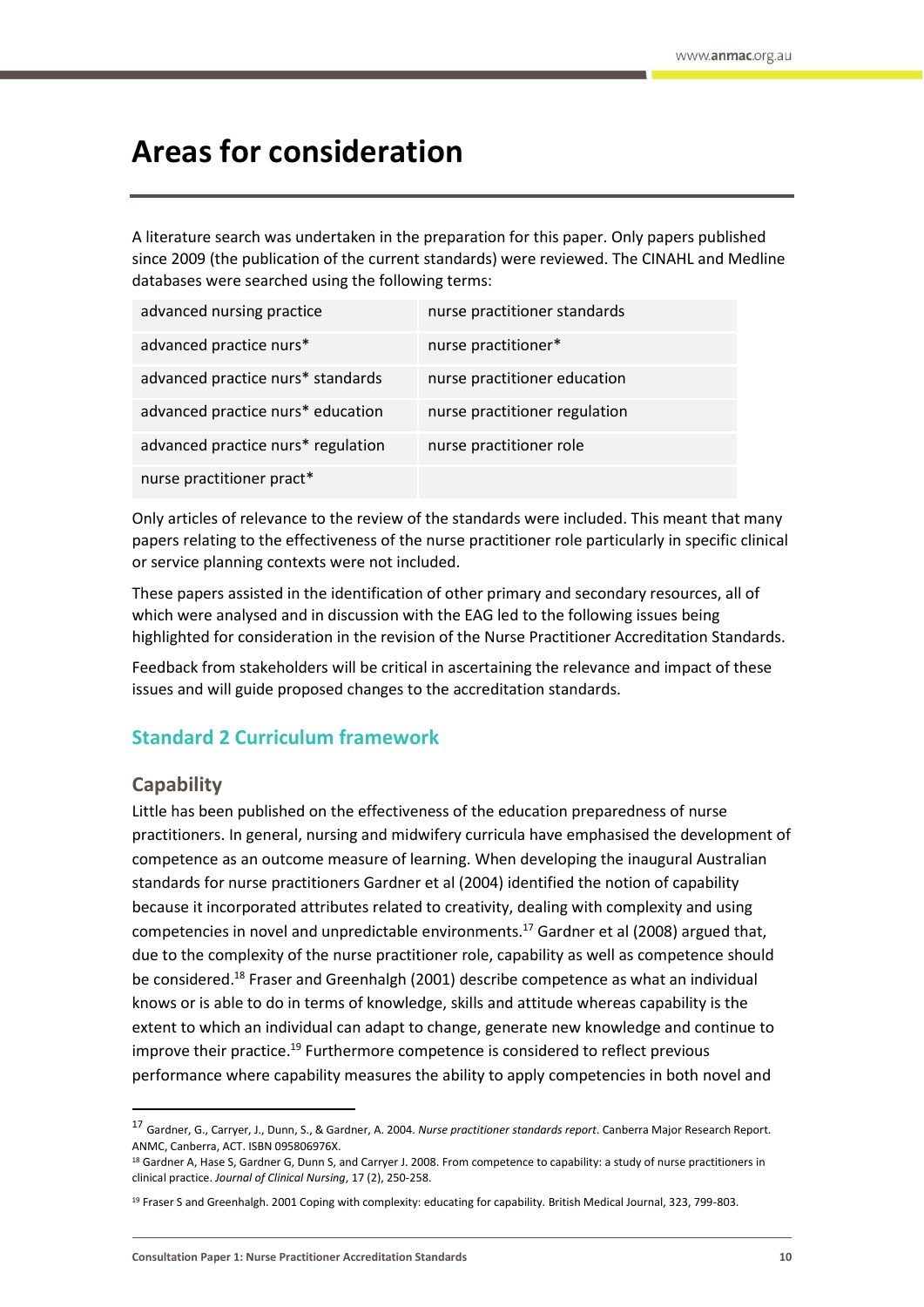familiar situations.<sup>20</sup> Research by Hase and Davis as cited in Gardner et al (2006) show that capability and its dimensions include<sup>21</sup>:

- knows how to learn
- works well with others
- is creative
- has a high degree of self-efficacy
- applies competencies to both novel and familiar situations.

These dimensions provide a model for describing the advanced level attributes of nurse practitioners. Nurse practitioners have highlighted unique elements of their practice which align well with these dimensions of capability.<sup>22</sup> The current<sup>23</sup> and draft Nurse Practitioner Accreditation Standards continue to support nurse practitioner program curricula that emphasise both competence and capability as graduate outcomes.

# **DRAFT Nurse Practitioner Accreditation Standards - Version 1**

**Examples of proposed criteria to enable the development of capability dimensions within nurse practitioner practice.**

## **The program provider demonstrates:**

**2.1** A clearly documented and explained framework for the program, including a curriculum philosophy that includes knowledge concepts relating to:

- a. a nursing model of health care
- b. primary health care principles and contexts
- c. capability theory

1

**2.3** Application of learning and teaching approaches derived from the stated educational theory and responsive to the goals of the stated curriculum philosophy that:

- a. enable achievement of stated learning outcomes
- b. scaffold learning appropriately throughout the program
- c. engender deep rather than surface learning
- d. embed contextualised experiential learning and scenario-based evaluation
- e. develop and enhance intellectual skills in inquiry, analysis and synthesis in dealing with complex information
- f. build clinical leadership and clinical scholarship

<sup>&</sup>lt;sup>20</sup> Gardner A, Hase S, Gardner G, Dunn S, and Carryer J. 2008. From competence to capability: a study of nurse practitioners in clinical practice. *Journal of Clinical Nursing*, 17 (2), 250-258.

<sup>2121</sup> Gardner G, Dunn S, Carryer J and Gardner A. 2006. Competency and capability: Imperative for nurse practitioner education. Australian Journal of Advanced Nursing, 24 (1), 8-14.

<sup>&</sup>lt;sup>22</sup> Gardner A, Hase S, Gardner G, Dunn S, and Carryer J. 2008. From competence to capability: a study of nurse practitioners in clinical practice. *Journal of Clinical Nursing*, 17 (2).250-258.

<sup>23</sup> Nursing and Midwifery Board of Australia approved *Australian and Nursing Midwifery Council*, *Nurse Practitioners: Standards and Criteria for the Accreditation of Nursing and Midwifery Courses Leading to Registration, Enrolment, Endorsement and Authorisation in Australia - with Evidence Guide February 2009.* Viewed a[t www.anmac.org.au/accreditation-standards](http://www.anmac.org.au/accreditation-standards) on 14 May 2014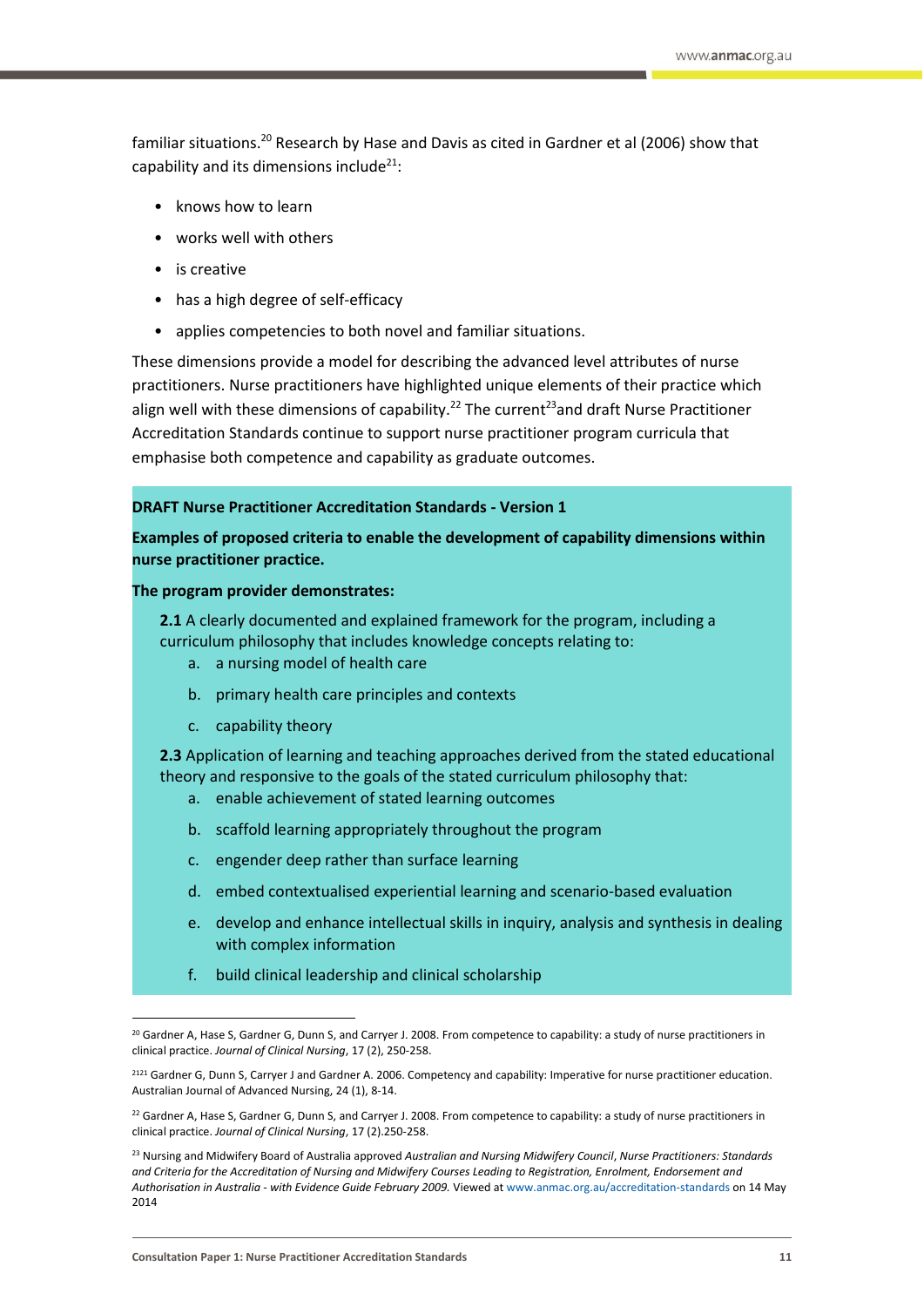g. enable intraprofessional and interprofessional learning for collaborative practice.

**5.11** A comprehensive summative assessment of the student's achievement of the Nurse Practitioner Standards of Practice on completion of the program. This assessment includes a comprehensive clinical viva voce within the student's nominated scope of practice by suitably qualified members of the multidisciplinary team and should demonstrate achievement of AQF level 9 graduate descriptors.

### **QUESTION 1:**

Do the DRAFT Nurse Practitioner Accreditation Standards sufficiently enable the development of capability as an attribute of nurse practitioner practice?

- a) Yes, they are sufficient.
- b) No, they are not sufficient.
- c) I am unsure.

**.** 

**If you answered b) or c)** please provide your reason.

# <span id="page-11-0"></span>**Standard 3 Program development and structure**

# **The National Prescribing Competencies Framework**

The nurse practitioner role in Australia is evolving. Recent legislative changes have meant that from late 2010 nurse practitioners have been able to access the Medical Benefits Scheme (MBS) and the Pharmaceutical Benefits Scheme (PBS). Medicare benefits are available for specific services provided by participating privately practising nurse practitioners working in legislated collaborative arrangements. Participating nurse practitioners are able to request certain pathology and diagnostic imaging services for their patients and refer patients to specialists and consultant physicians, as the clinical need arises.<sup>24</sup> Nurse practitioners endorsed to prescribe under state or territory legislation can apply for approval as PBS prescribers (*authorised nurse practitioners).* Prescribing of PBS medicines is contingent on a prescriber being an authorised nurse practitioner and having collaborative arrangements in place, as required by amendments to the National Health Act 1953.<sup>25</sup> In view of this, the National Prescribing Competencies Framework<sup>26</sup>, as a new resource, is being considered for inclusion in the Nurse Practitioner Accreditation Standards to support preparation for the nurse practitioner scope of practice.

The National Medicines Policy<sup>27</sup> aims to improve health outcomes for all Australians through access to, and wise use of, medicines so that both optimal health outcomes and economic objectives are achieved. The Policy has four central objectives:

<sup>&</sup>lt;sup>24</sup> Medicare Australia. Eligible Nurse Practitioners Questions and Answers Viewed at

[www.health.gov.au/internet/main/publishing.nsf/Content/midwives-nurse-pract-qanda-nursepract](http://www.health.gov.au/internet/main/publishing.nsf/Content/midwives-nurse-pract-qanda-nursepract) accessed on 23 January 2014.

<sup>&</sup>lt;sup>25</sup> Department of Health. Browse by Nurse Practitioner Items. Viewed a[t www.pbs.gov.au/browse/nurse](http://www.pbs.gov.au/browse/nurse) accessed on 23 January 2014.

<sup>&</sup>lt;sup>26</sup> NPS: Better choices, Better health. 2012. Competencies required to prescribe medicines: putting quality use of medicines into practice. Sydney: National Prescribing Service Limited. Viewed a[t www.nps.org.au/health-professionals/professional](http://www.nps.org.au/health-professionals/professional-development/prescribing-competencies-framework)[development/prescribing-competencies-framework](http://www.nps.org.au/health-professionals/professional-development/prescribing-competencies-framework) on 14 May 2014.

<sup>&</sup>lt;sup>27</sup> Australian Government. The Department of Health and Ageing. National Medicines Policy 2000.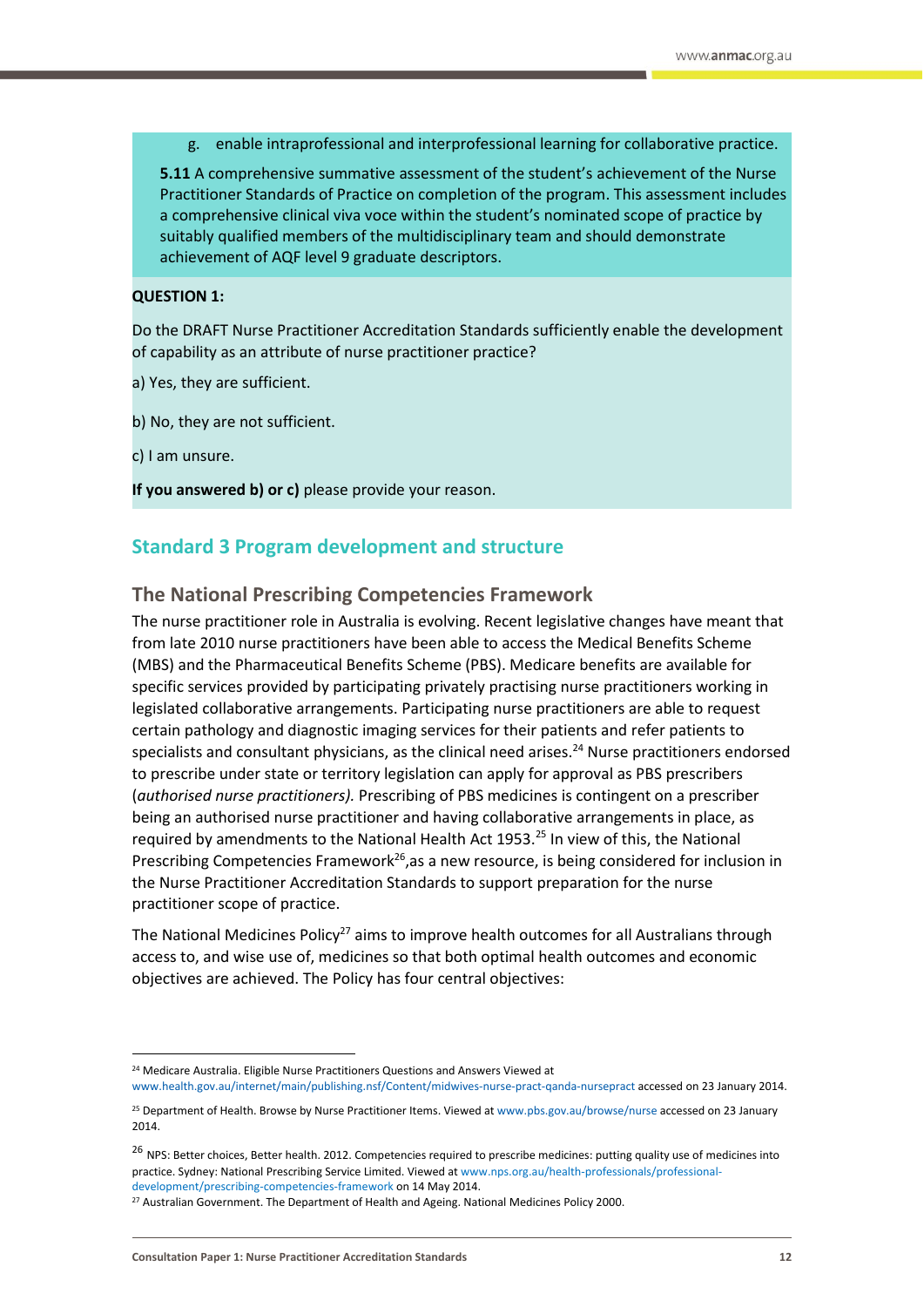- 1. Timely access to the medicines that Australians need, at a cost that the person, the facility, and the community that funds the health system can afford
- 2. Medicines that meet the standards of quality, safety and efficacy
- 3. Quality use of medicines (judicious, appropriate, safe and effective use of medicines)
- 4. Maintaining a responsible and viable medicines industry.

In support of objective three, quality use of medicines, the National Prescribing Service has developed competencies for health professionals who prescribe. The National Prescribing Competencies Framework identifies the knowledge, skills, and behaviours required by practitioners who prescribe autonomously, and establishes an acceptable standard of practice across the contexts in which they are reasonably expected to practise. This framework is currently being adopted by several other health professions and promotes opportunities for interprofessional learning. A summary of the National Prescribing Competencies is shown in Appendix 2.

A recent study reported seventy-eight per cent of nurse practitioners prescribe medicines as part of their practice, prescribing 234 separate medications from most Australian Medicines Handbook major drug classifications.<sup>28</sup> Consequently, the National Prescribing Competencies Framework is considered relevant to the nurse practitioners' scope of practice and may be seen as an important new resource to support student attainment of nationally accepted standards in prescribing. The National Prescribing Competencies Framework offers a way in which prescribing practices can be assessed that is consistent with the overarching Nursing Practitioner Standards of Practice.

## **DRAFT Nurse Practitioner Accreditation Standards - Version 1**

## **Proposed criterion to support student attainment of nationally accepted standards in prescribing:**

## **The program provider demonstrates:**

**3.3** A map of subjects against the National Prescribing Competencies and any other relevant professional practice standard which clearly identifies the links between learning outcomes, assessment and required graduate competencies.

## **QUESTION 2:**

Is the National Prescribing Competencies Framework an appropriate resource for inclusion in the DRAFT Nurse Practitioner Accreditation Standards?

a) Yes

b) No

**.** 

**If you answered no**, please provide a reason for your response.

# **Integrated professional practice terminology**

Provision of learning experiences in the clinical setting is central to nurse practitioner education. This clinical learning context provides opportunities for the student to develop both

**Consultation Paper 1: Nurse Practitioner Accreditation Standards 13**

<sup>&</sup>lt;sup>28</sup> Buckley T, Cashin A, Stuart M, Browne G and Dunn S. 2013. Nurse practitioner prescribing practices: the most frequently prescribed medications. *Journal of Clinical Nursing*, 22, 2053–2063.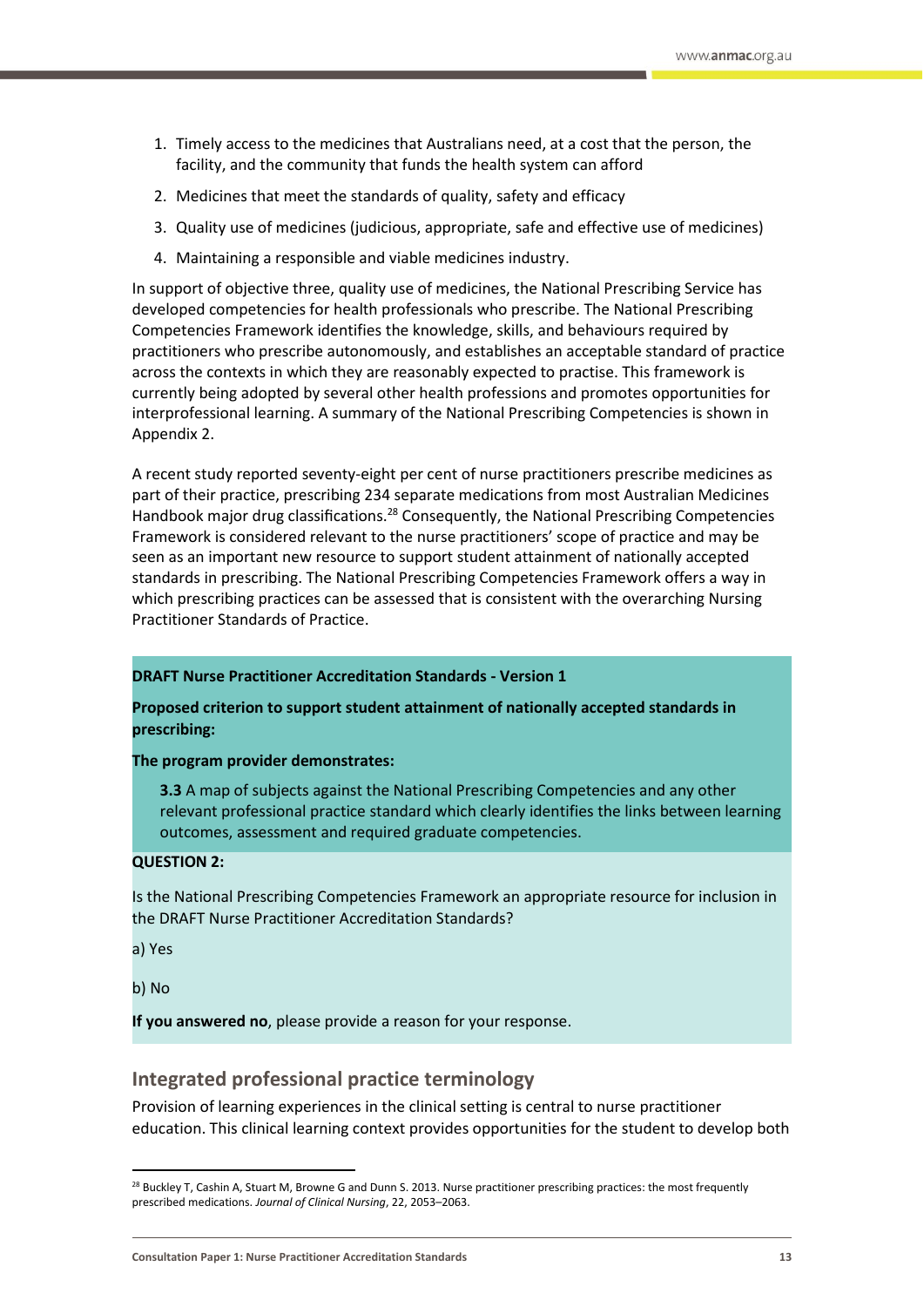professional and clinical competency and to demonstrate capability attributes. 'Integrated professional practice' is a title considered by the EAG to most aptly label this element of the curriculum and is being considered for inclusion, to replace the term 'professional experience', in the Nurse Practice Accreditation Standards.

## **QUESTION 3:**

Do you support the term 'integrated professional practice' replacing 'professional experience' in the DRAFT Nurse Practitioner Accreditation Standards?

a) Yes

b) No

**.** 

**If you answered no**, please provide your reason.

# **Specified minimum hours and supernumerary integrated professional practice**

In Australia health care settings are changing with a move away from an emphasis on health care delivery in acute care and tertiary settings to greater diversity of continuing care and primary health care settings.<sup>29 30 31</sup> These changes to health care delivery are likely to result in new employment opportunities for Nurse Practitioners and will continue to require them not only to be clinically capable but also able to demonstrate clinical leadership in systems where forging new roles can be a challenge.

So that students are fully prepared to practice safely at the high level required on completion of the Masters Degree the EAG proposes that supernumerary clinical learning time be part of all nurse practitioner programs of study. It is thought that supernumerary time will foster the development of nurse practitioner capability that includes $32$ :

… not only knowledge and skills but also the capacity to continue to learn from experience, to act in unfamiliar and changing contexts, to be clear on professional purpose and to successfully function with others in the workforce.

Workplace models of clinical learning, although widely used in other programs, for example midwifery, are problematic for nurse practitioner students because these models generally do not include:

- A critical mass of endorsed and other student nurse practitioners to support clinical leaning
- Clinical support teams that fully understand the nurse practitioner role and scope of practice.

<sup>&</sup>lt;sup>29</sup> Andregard, A-C., & Jangland, E. 2014. The tortuous journey of introducing the Nurse Practitioner as a new member of the healthcare team: A meta-synthesis. Scandinavian Journal of Caring Science. doi: 10.1111/scs.12120.

<sup>30</sup> The Centre for International Economics, 2013. Final Report: Responsive patient centred care: the economic value and potential of Nurse Practitioners in Australia. The Centre for International Economics. Prepared for Australian College of Nurse Practitioners.

<sup>&</sup>lt;sup>31</sup> NT Department of Health 2014-2016 Strategic Plan for Nurse Practitioners in the Northern Territory. Viewed at: [www.health.nt.gov.au/nursing\\_and\\_midwifery/](http://www.health.nt.gov.au/nursing_and_midwifery/) on 23 May 2014.

<sup>32</sup> Dowton S, 2005. Imperatives of medical education and learning in response to demands for a sustainable workforce. *Medical Journal of Australia*, Vol. 183, No.11/12, pp595-598.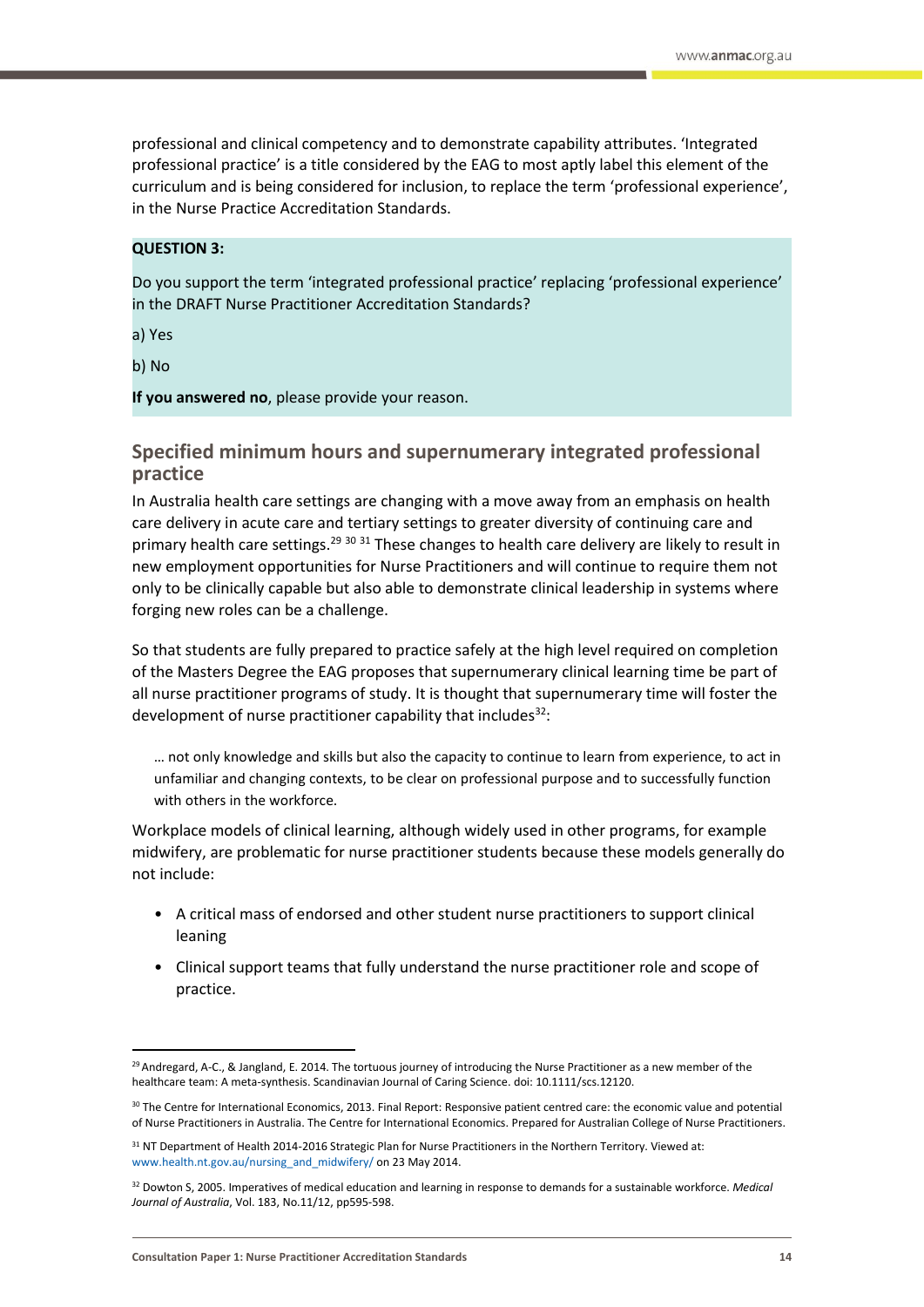Furthermore, the current accreditation standards do not specify the length of integrated professional practice experience required during the Masters Degree, only that it is 'sufficient'. There is currently no published research or other empirical evidence that specifies best practice in terms of required clinical hours in Australian and international nurse practitioner programs.<sup>33 34</sup> The EAG proposes stakeholders consider whether 500 hours of supernumerary clinical practice as a minimum standard is an appropriate inclusion for the Nurse Practitioner Accreditation Standards. This would not preclude programs from including a greater number of supernumerary hours or inclusion of additional integrated workplace learning (usually not supernumerary).

#### **DRAFT Nurse Practitioner Accreditation Standards - Version 1**

#### **Proposed criterion to enable the specification of:**

- a minimum number of integrated professional practice hours for all nurse practitioner programs of study
- 500 hours as the minimum number
- minimum integrated professional practice hours to be supernumerary.

#### **The program provider demonstrates:**

**3.6** A minimum of 500 hours<sup>35</sup> of supernumerary integrated professional practice incorporated into the program that provides exposure to a range of health care settings relevant to the students' learning and teaching needs.

## **QUESTION 4:**

Do you support the specification of a minimum number of integrated professional practice hours in the DRAFT Nurse Practitioner Accreditation Standards?

a) Yes

b) No

**If you answered no**, please provide a reason for your response.

### **QUESTION 5:**

Do you support 500 hours as the specified minimum number of hours?

a) Yes

b) No

**.** 

**If you answered no**, please provide a reason for your response.

## **QUESTION 6:**

<sup>33</sup> Bray C and Olson K, 2009. Family Nurse Practitioner Clinical Requirements: Is the best recommendation 500 hours? *Journal of American Academy of Nurse Practitioners* 21: 135-139.

<sup>34</sup> Hallas D, Biesecker B, Brennan M, Newland J and Haber J, 2012. Evaluation of the clinical hour requirement and attainment of core clinical competencies by nurse practitioner students. *Journal of American Academy of Nurse Practitioners* 24: 544-553.

 $35$  Inclusion may change – await stakeholder feedback.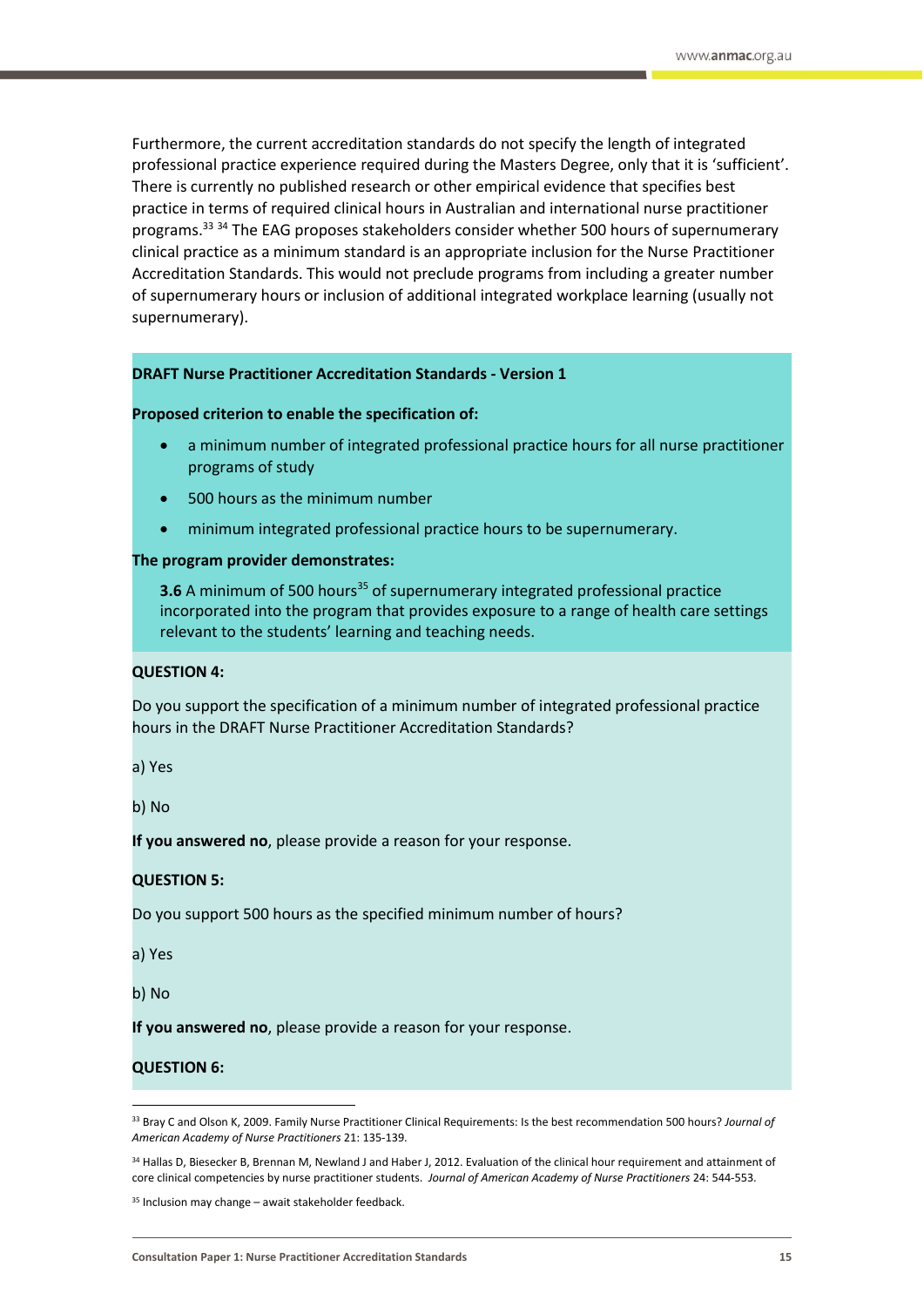Do you support this minimum number of hours being supernumerary?

a) Yes

b) No

**If you answered no**, please provide a reason for your response.

# <span id="page-15-0"></span>**Standard 5 Student assessment**

# **Student assessment**

Requirements for inclusion of a *viva voce* examination is being considered as an assessment strategy to evaluate nurse practitioner students' standard of professional and clinical practice and development of capability attributes particularly prior to their transition into an endorsed nurse practitioner role. The viva voce assessment, when undertaken as a long case model, can require students to use professional communications skills to collect, analyse, synthesise and evaluate clinical information, to use differential diagnostic procedure and determine a management plan. This assessment enables evaluation of learning outcomes related to deep learning, application and synthesis of knowledge and high level clinical reasoning. The Nurse Practitioner Accreditation Standards specifies that the student's summative viva voce examinations are to be assessed by a multidisciplinary team.

## **DRAFT Nurse Practitioner Accreditation Standards - Version 1**

### **Proposed criteria to support incorporation of clinical viva voce assessment.**

### **The program provider demonstrates:**

**5.5** The use of a variety of assessment approaches to evaluate competence in the application of knowledge and skills at the required level and required for professional practice as a nurse practitioner including:

- a. a comprehensive portfolio of learning and integrated professional practice
- b. contextualised, scenario based assessment strategies
- c. viva voce clinical assessment
- d. observation in integrated professional practice settings.

**5.11** A comprehensive summative assessment of the student's achievement of the Nurse Practitioner Standards of Practice on completion of the program. This assessment includes a comprehensive summative clinical viva voce within the student's nominated scope of practice by suitably qualified members of the multidisciplinary team and should demonstrate achievement of AQF level 9 graduate descriptors.

## **QUESTION 7:**

Do you support the DRAFT Nurse Practitioner Accreditation Standards incorporating the viva voce clinical examination as part of student assessment?

a) Yes

b) No

**If you answered no**, please provide a reason for your response.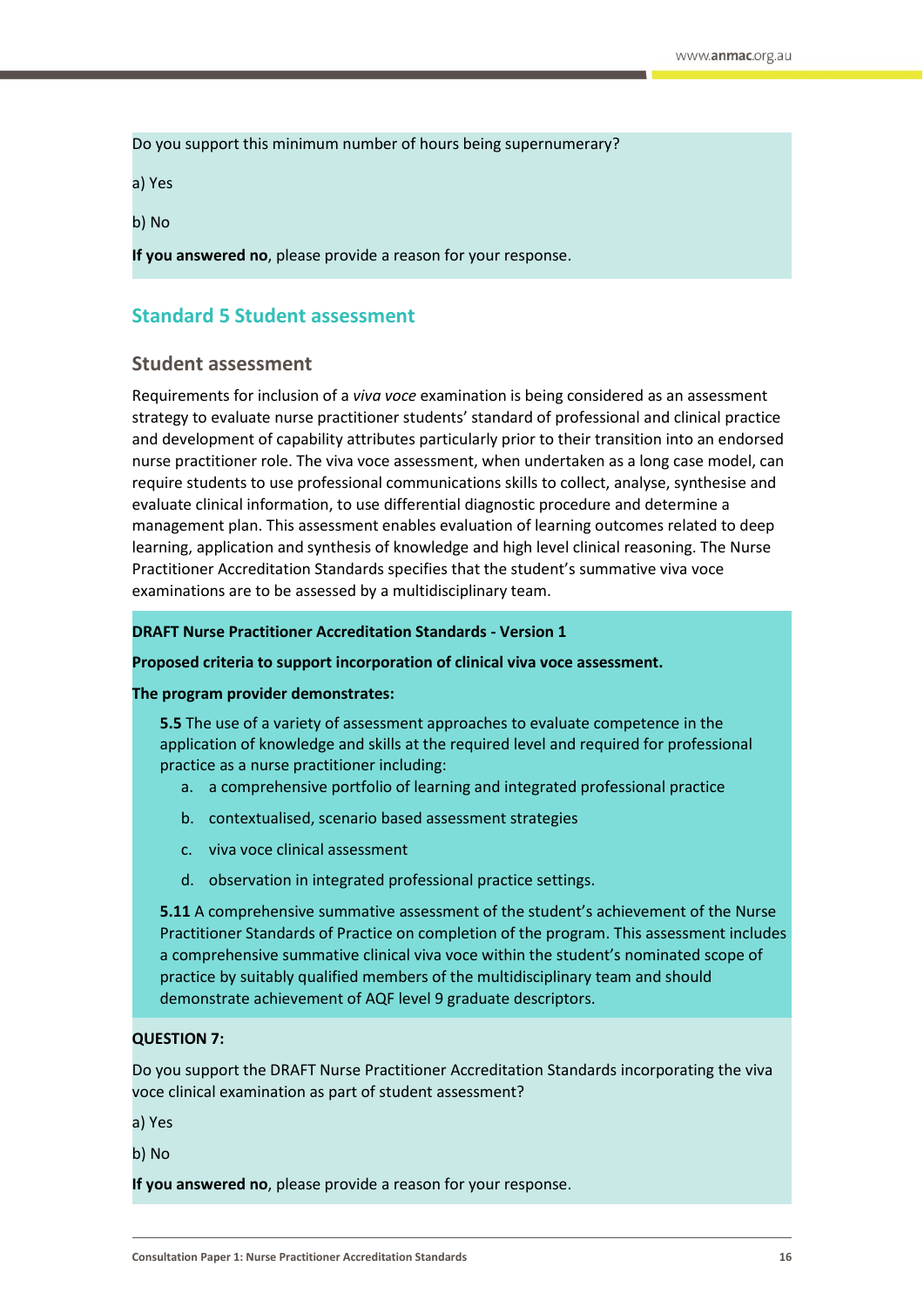# <span id="page-16-0"></span>**Standard 6 Students**

## **Program entry criteria**

The current accreditation standards lists multiple admission criteria for a student entering a nurse practitioner program of study.<sup>36</sup> One of the criteria requires students to have 5 years' full time equivalent experience as a registered nurse, 3 years of which in a specialty area, and 1 year in an advanced nursing practice role. Changes to the current standards' admission criteria are being considered for inclusion in the DRAFT Nurse Practitioner Accreditation Standards. The proposed program entry criteria for students align more closely to the current NMBA Endorsement as a Nurse Practitioner Regulation Standard and would include:

- a. current general registration as a registered nurse in Australia
- b. demonstration of requisite experience in advanced practice nursing as specified in the NMBA's Endorsement as a Nurse Practitioners Registration Standard<sup>37</sup>
- c. a postgraduate qualification in a speciality field that has prepared the student for advanced practice.

Such an entry criterion would enable students entering the program to have the necessary higher order thinking, decision-making experience and clinical leadership to support achievement of the program's learning outcomes including development of competency and capability as a nurse practitioner. Additionally such students are likely to be experienced in self-directed learning and self-assessment, be highly committed to personal and professional development and to the health outcomes of their community.

Ensuring students have the pre-requisite advanced practice nursing experience prior to entry to the Nurse Practitioners Masters Degree would also enable students to gain timely endorsement as a nurse practitioner on successful completion of a NMBA approved nurse practitioner program.

**.** 

<sup>36</sup> Nursing and Midwifery Board of Australia approved *Australian and Nursing Midwifery Council*, *Nurse Practitioners: Standards and Criteria for the Accreditation of Nursing and Midwifery Courses Leading to Registration, Enrolment, Endorsement and Authorisation in Australia - with Evidence Guide February 2009, p.12.* Viewed a[t www.anmac.org.au/accreditation-standards](http://www.anmac.org.au/accreditation-standards) on 23 May 2014

<sup>&</sup>lt;sup>37</sup> Under consultation –currently refers to a minimum of 5000 hours (i.e., 3 years) within a 6 year period.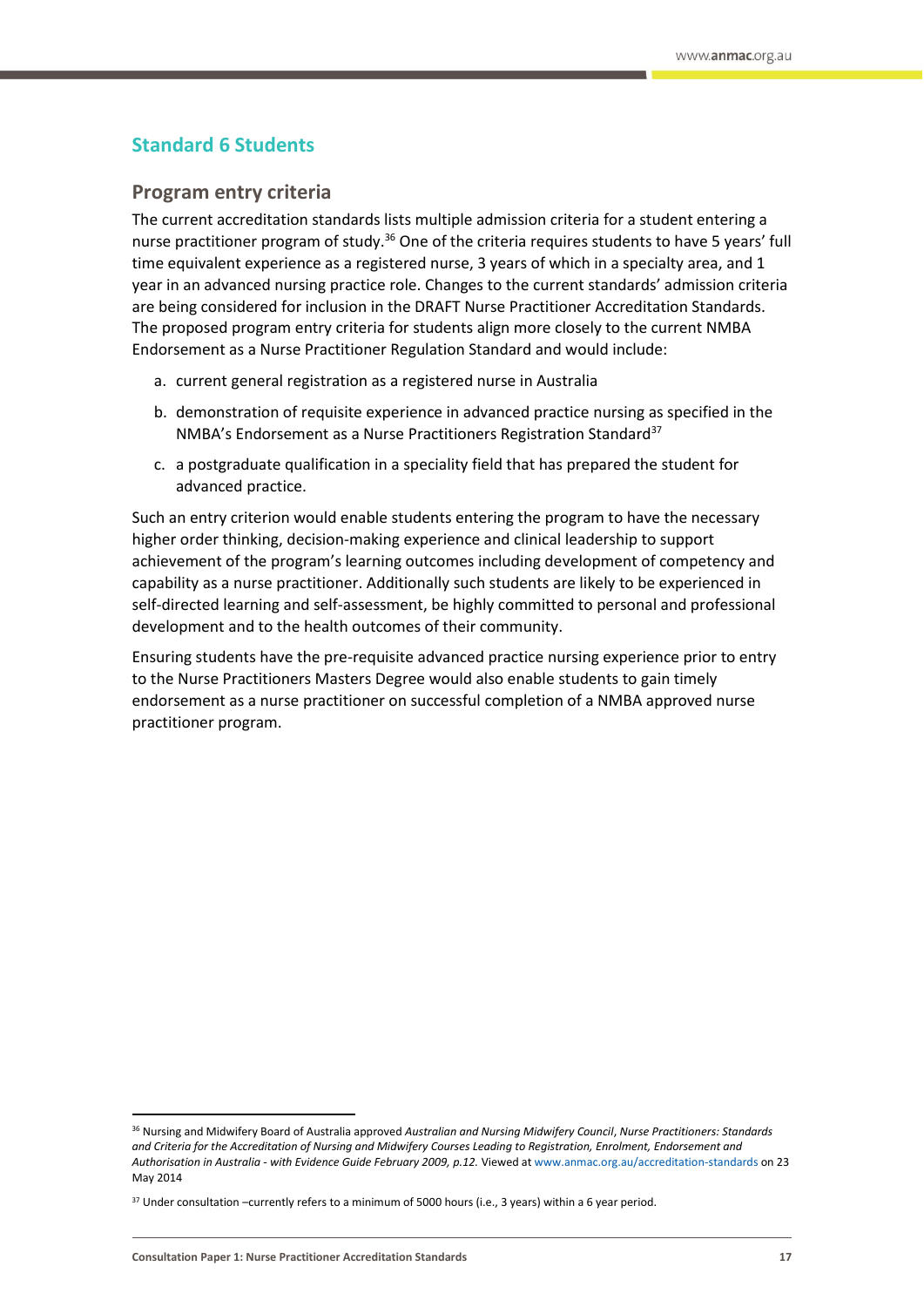## **DRAFT Nurse Practitioner Accreditation Standards - Version 1**

**Proposed criterion to increase alignment of the program's student entry criteria with the current NMBA Endorsement as a Nurse Practitioner Regulation Standard.**

**The program provider demonstrates:**

**6.2** Student are selected for the program based on clear, justifiable and published admission criteria that include:

- a. current general registration as a registered nurse
- b. demonstration of requisite experience in advanced practice nursing as specified in the NMBA's Endorsement as a Nurse Practitioners Registration Standard
- c. a postgraduate qualification in a speciality field that has prepared the student for advanced practice.

#### **QUESTION 8:**

Do you support the DRAFT Nurse Practitioner Accreditation Standards specifying a student entry criterion into the nurse practitioner program that has increased alignment to the NMBA Endorsement as a Nurse Practitioner Regulation Standard and includes:

- a. current general registration as a registered nurse
- b. demonstration of requisite experience in advanced practice nursing as specified in the NMBA's Endorsement as a Nurse Practitioners Registration Standard
- c. a postgraduate qualification in a speciality field that has prepared the student for advanced practice.

a) Yes

b) No

**.** 

**If you answered no**, please provide your reason.

# <span id="page-17-0"></span>**Standard 7 Program resources**

## **Program resources**

Academic staff currently teaching into an accredited nursing or midwifery tertiary program of study who do not have a qualification at least one level higher than that being taught or an equivalent qualification<sup>38</sup> and the required professional experience as described above, are provided with a grace period of five (5) years to upgrade their qualifications. After this time, they will be ineligible to teach into an accredited nursing or midwifery program of study. This requires academic staff teaching into the nurse practitioner program to hold an AQF level 10, Doctorate degree.

To strengthen program curriculum design and development, teaching and learning approaches as well as quality improvement and risk management strategies, consideration is being given to stipulating the education provider have an endorsed nurse practitioner be the Program convenor of the nurse practitioner program. Given the Australian Qualifications Framework

<sup>38</sup> Refer to Section 4.2 Provider Course Accreditation Standards, Higher Education Standards Framework (Threshold Standards) 2011. Viewed a[t www.teqsa.gov.au/higher-education-standards-framework](http://www.teqsa.gov.au/higher-education-standards-framework) on 14 May 2014.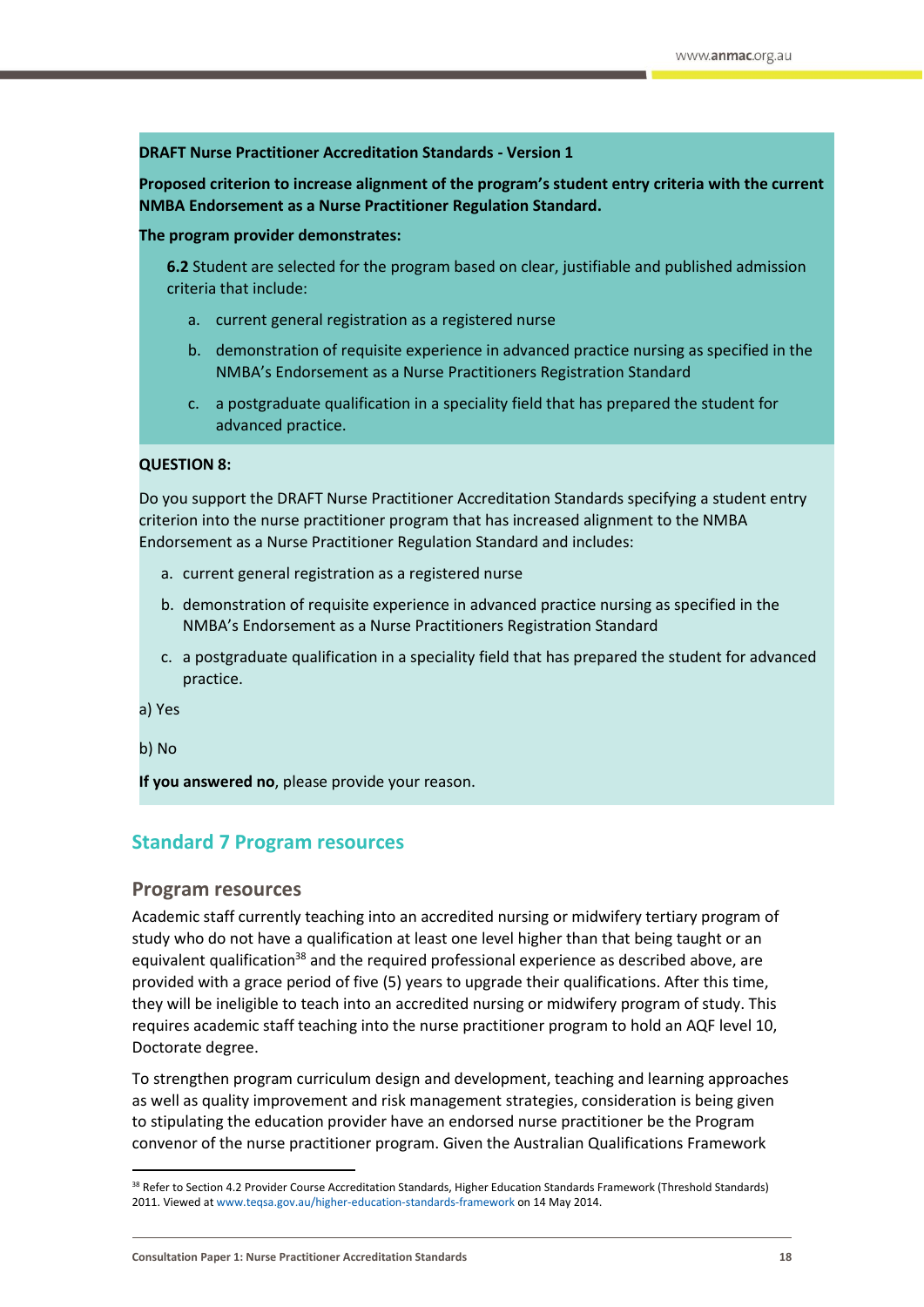requirements outlined above, this would require the nurse practitioner to hold a PhD or professional doctorate. There are an increasing number of nurse practitioners endorsed in Australia who are doctorally prepared or are currently completing doctoral programs. There are also successful models internationally where nurse practitioner Masters Degree program coordinators are endorsed nurse practitioners with joint appointments enabling them to remain clinically proficient as well as provide academic leadership.

A nurse practitioner as Program convener also brings the Nurse Practitioner Accreditations Standards in line with other curricula for degrees that provide title protection (for example, registered nurses and midwives). An endorsed nurse practitioner in this role would ensure a high level of understanding of the nurse practitioner role and scope of practice which could be articulated to internal and external stakeholders when working collaboratively. Where this is not possible immediately the education provider would be asked to demonstrate existing arrangements that ensure an endorsed nurse practitioner collaboratively contributes to the convening of the program and a plan to implement the recommendation within a specified period of grace.

## **DRAFT Nurse Practitioner Accreditation Standards - Version 1**

**Proposed criterion to support program convenors holding current endorsement as a nurse practitioner.**

**The program provider demonstrates:**

**7.8** The program convenor, responsible for nurse practitioner curriculum development, holds current endorsement as a Nurse Practitioner or the program provider has evidence of a plan to appoint within 2 years<sup>39</sup>. Where there is not currently a Nurse Practitioner as a program convenor, arrangements exist for a currently endorsed Nurse Practitioner(s) to be part of the program's team for curriculum design and development, learning and teaching approaches, quality improvement and risk management processes.

#### **QUESTION 9:**

Do you support education providers being required to have an endorsed nurse practitioner as the program convenor?

a) Yes

b) No

**If you answered no**, please provide a rationale.

**If you answered yes**, please proceed to Question 8.

#### **QUESTION 10:**

How much time would education providers need to ensure the program convenor is an endorsed nurse practitioner?

a) 2 years

- b) 3 years
- c) 5 years

 $\overline{a}$ 

 $39$  Inclusion may change – await stakeholder feedback.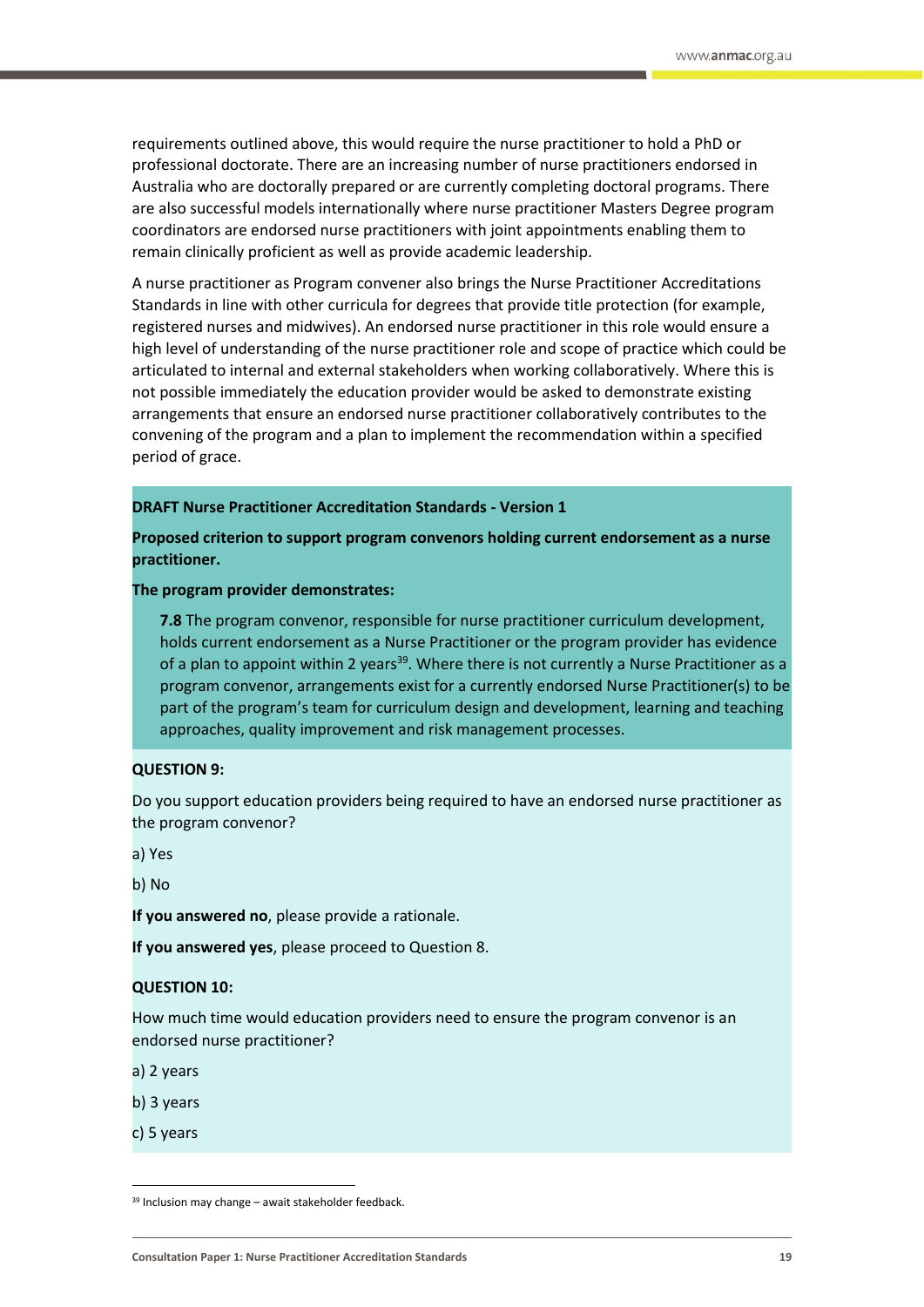d) Other – please specify

## **Comments:**

# <span id="page-19-0"></span>**Standard 8 Management of integrated professional practice**

# **Clinical learning contexts**

The introduction of the nurse practitioner model is part of the health care reform agenda which aims to address consumers' changing health care needs and address issues of affordability, access and timeliness of care. As part of this reform agenda governments are looking to reduce the burden on hospitals by improving care delivery in the community setting.

Data reinforces that nurse practitioners fill clinical service gaps and are complementary rather than substitutive to clinical care by general practitioners in Australia.<sup>40</sup> Nurse practitioner education needs to be proactive in anticipating the potential changing contexts of care by preparing a flexible nurse practitioner workforce that has portable clinical practice skills and knowledge, and deep insight into primary health care service models. In order to promote responsiveness to consumer needs and development of capability and flexibility of the nurse practitioner scope of practice, student exposure to both generic and specialist clinical placements is being considered for inclusion in the Nurse Practitioner Accreditation Standards.

## **DRAFT Nurse Practitioner Accreditation Standards - Version 1**

**Proposed criterion to support student exposure to health care settings that enable development and application of generic and specialist knowledge and skills.**

## **The program provider demonstrates:**

**8.4** Each student is provided with exposure to experience in health care settings that enable development of generic and specialist knowledge and skills and their application at the required level.

## **QUESTION 11:**

Do you support the DRAFT Nurse Practitioner Accreditation Standards specifying students have exposure to health care settings that enable the development and application of both generic and specialist knowledge and skills?

a) Yes

b) No

**.** 

**If you answered no**, please provide your reason.

# **Clinical and professional support team**

Student assessment in nurse practitioner Masters Degrees is conducted across a range of clinical and academic settings and require multidisciplinary team involvement. Currently, in the clinical learning context the student and/or the health facility may have been required to

<sup>40</sup> The Centre for International Economics, Prepared for the Australian College of Nurse Practitioners, Final Report – Responsive patient centred care: the economic value and potential of Nurse Practitioners in Australia, May 8 2013. Viewed at [www.acnp.org.au/article/responsive-patient-care](http://www.acnp.org.au/article/responsive-patient-care) on 2 May 2014.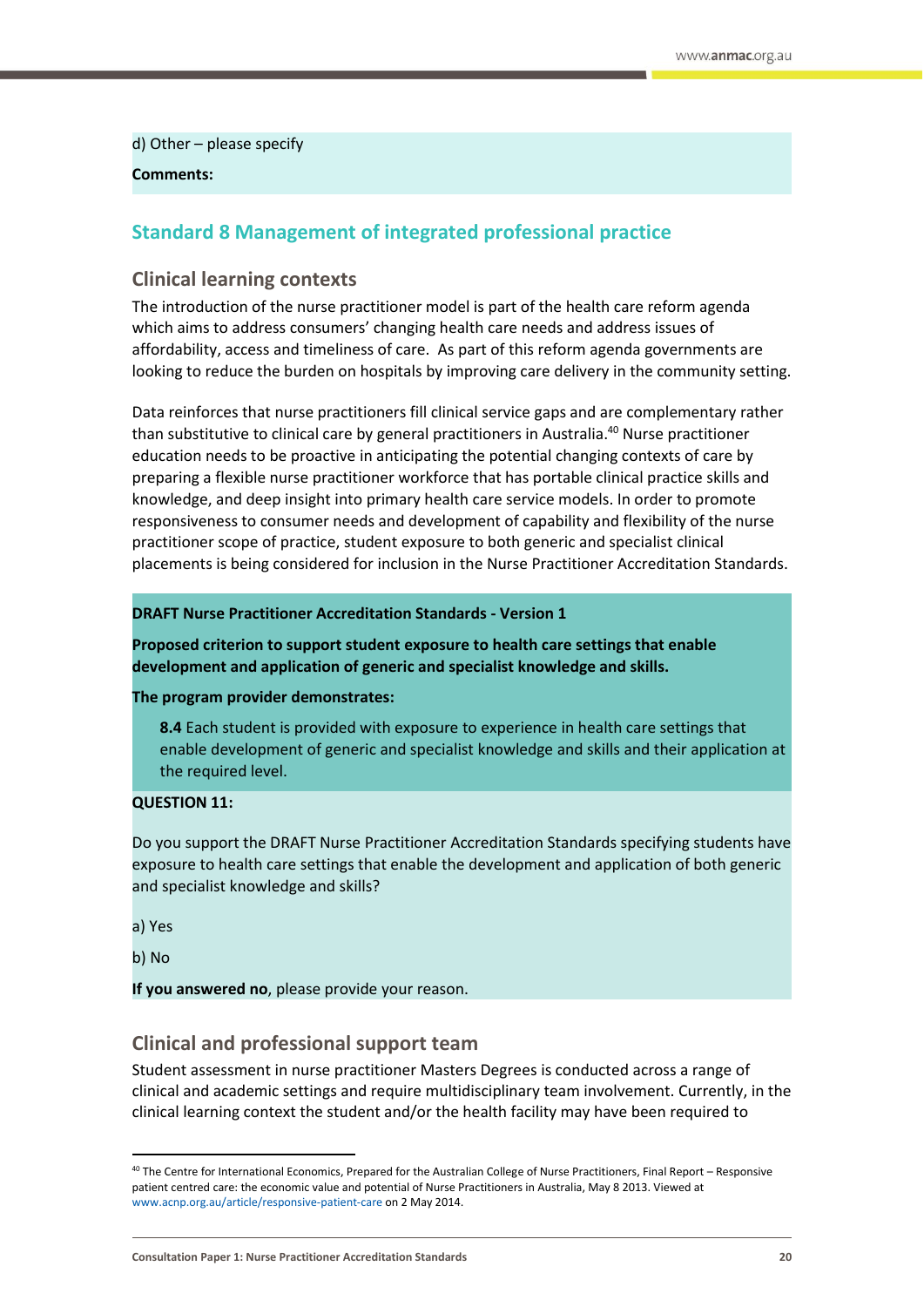assemble this team to support the student's integrated professional practice. The Nurse Practitioner Accreditation Standards continue to emphasise the responsibility of the program provider to negotiate and assess secure integrated professional practice experiences and systems, including a clinical and professional support team, prior to the student's commencement of the program. This will support consistent quality of learning and teaching and student assessment in the clinical setting. There is good evidence that clinical and professional support team members who are not nurse practitioners, may struggle to understand the role of the nurse practitioner.<sup>41</sup> What qualities should the program provider be seeking, that is, what are the suitable qualities for the clinical and professional support team?

# **QUESTION 12:**

Do you support the following definition of a suitably qualified multidisciplinary team member?

'Suitably qualified' refers to health care professionals who are recognised by the education and health service providers and clinical peers as having: sufficient qualifications, knowledge and skills to be considered an expert in a specific clinical area; a thorough understanding of the role and scope of nurse practitioner practice, and adequate preparation and training in undertaking Masters Degree AQF Level 9 student assessment.

a) Yes

b) No

<span id="page-20-0"></span>**If you answered no**, please identify the changes you would make to this definition.

## **Other**

 $\overline{a}$ 

**Question 13:**

Are there other issues, wording, gaps or duplications you wish to comment on?

<sup>41</sup> Barton, T. 2006. Clinical mentoring of nurse practitioners: The doctors' experience. *British Journal of Nursing*, 15, 820-824.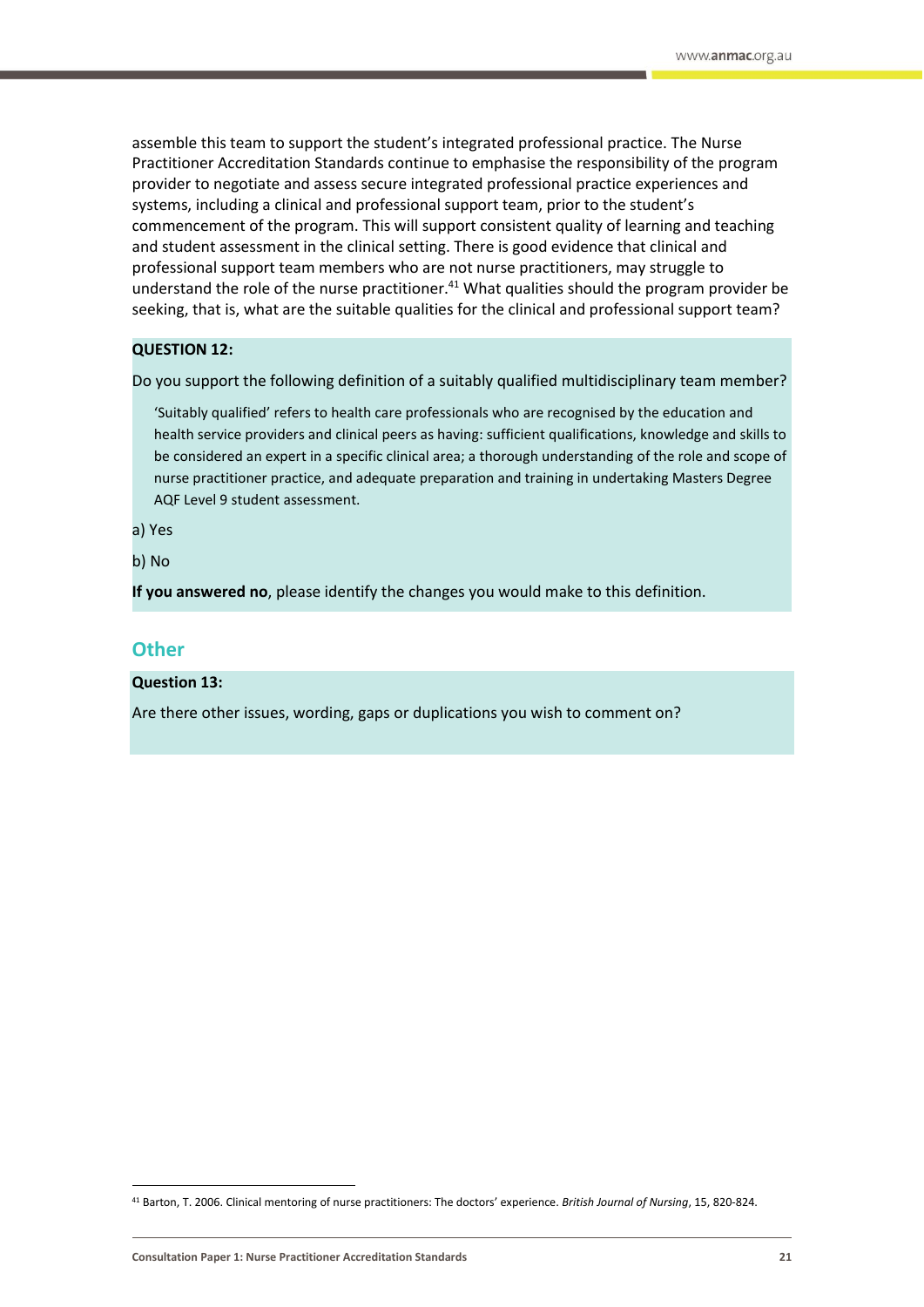# <span id="page-21-0"></span>**ANMAC accreditation standards structure**

# <span id="page-21-1"></span>**Standards structure**

The 2012 revision of the Registered Nurse Accreditation Standards introduced the new Australian Nursing and Midwifery Accreditation Council's (ANMAC) standards structure for implementation across all future ANMAC Accreditation Standards (See table below).

| <b>New ANMAC standards structure</b>          |
|-----------------------------------------------|
| 1. Governance                                 |
| 2. Curriculum Conceptual Framework            |
| 3. Program Development and Structure          |
| 4. Program Content                            |
| 5. Student Assessment                         |
| 6. Students                                   |
| 7. Resources                                  |
| 8. Management of Workplace Experience         |
| 9. Quality Improvement and Risk<br>Management |

## **Table 1: New ANMAC standards structure**

The new ANMAC standards structure reflects the commonalities in education requirements and environments across programs. The revised Nurse Practitioner Accreditation Standards is based on this structure with the following exceptions:

- Standard 2 is titled 'Curriculum Framework'
- Standard 8 is titled 'Management of Integrated Professional Practice'.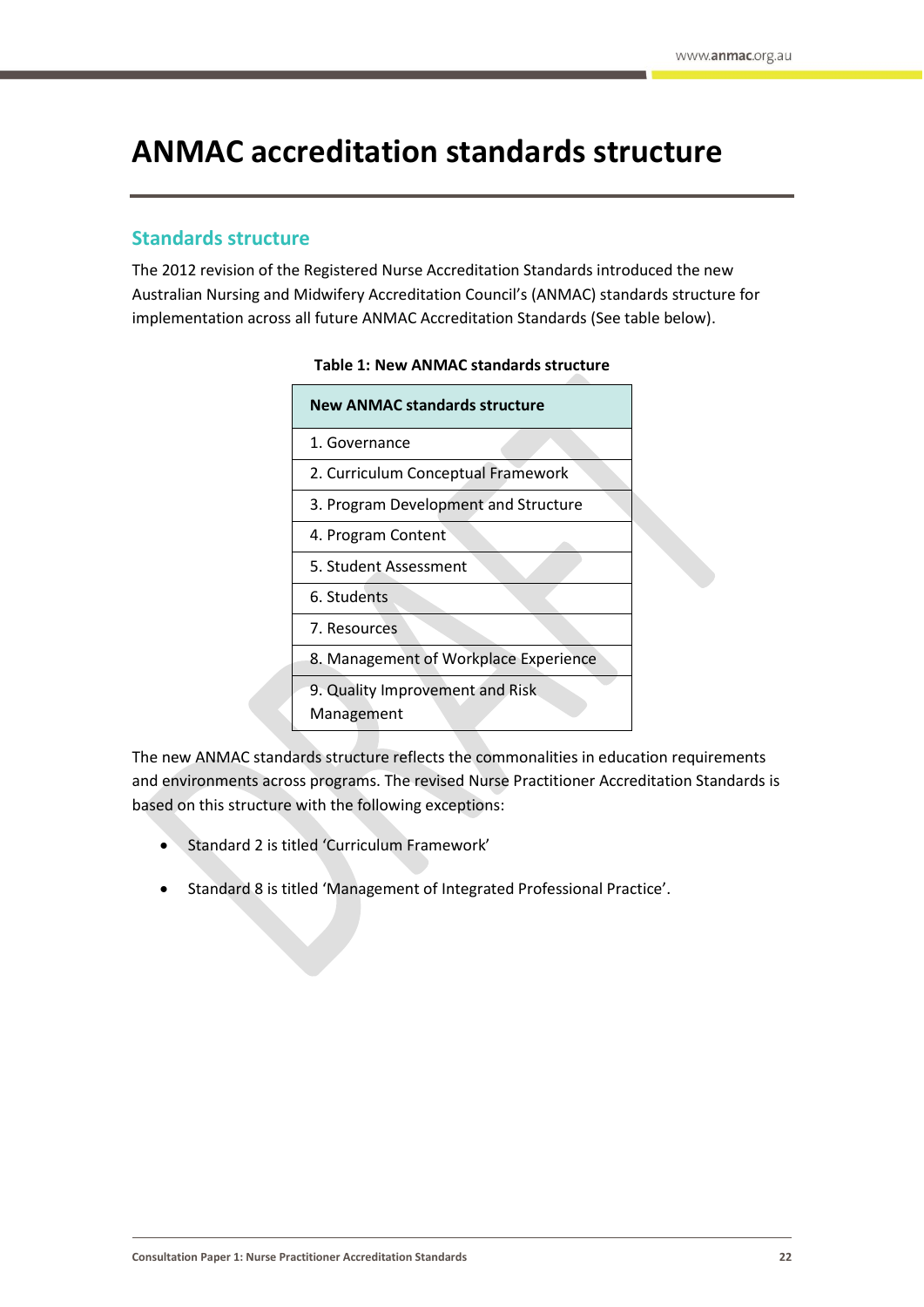# <span id="page-22-0"></span>**DRAFT Nurse Practitioner Accreditation Standards**

Please note: All standards are open to change based on feedback from the consultation period. Some specific criteria relating to the questions posed in the consultation paper have been footnoted as such.

# **Standard 1: Governance**

The education provider has established governance arrangements for the nurse practitioner program of study that develop and deliver a sustainable, high-quality education experience for students, to enable them to meet the Nurse Practitioner Standards of Practice.

## **Criteria**

**.** 

The education provider must provide evidence of:

1.1 Current registration by the Tertiary Education Quality and Standards Agency (TEQSA) as an Australian University or other Higher Education Provider.<sup>42</sup>

1.2 Current accreditation of the nurse practitioner program of study by the University (or TEQSA for non-self-accrediting Higher Education Providers) detailing the expiry date and any recommendations, conditions and progress reports related to the school.

1.3 Listing on the Australian Qualifications Framework (AQF) National Registry for the award of Master's Degree (level 9)<sup>43</sup> as a minimum, with the title 'Nurse Practitioner' in the named degree.

1.4 Current, documented academic governance structure for the university or other higher education provider and the school conducting the program (program provider) which ensures academic oversight of the program and promotes high-quality teaching and learning scholarship, research and ongoing evaluation across all learning settings.

1.5 Terms of reference for relevant program advisory committee demonstrating partnership with key stakeholders<sup>44</sup>, including partnerships with Aboriginal and Torres Strait Islander health professionals and communities.

1.6 Staff delegations, reporting relationships, and the role of persons or committees in decision making related to the program.

1.7 Governance arrangements between the university or higher education provider and the school that ensure responsiveness to requirements for ongoing compliance with accreditation

<sup>42</sup> For explanation of Provider Categories see: Tertiary Education and Quality Standards Agency (2011), *Higher Education Standards (Threshold Standards) 2011 Legislative Instrument, Chapter 2*, Accessed on 7th March 2012 at http://www.teqsa.gov.au/highereducation-standards-framework.

<sup>43</sup> This is the 'required level' referred to throughout the standard.

<sup>&</sup>lt;sup>44</sup> Key stakeholders include, but are not limited to, consumers and representatives from relevant professional organisations.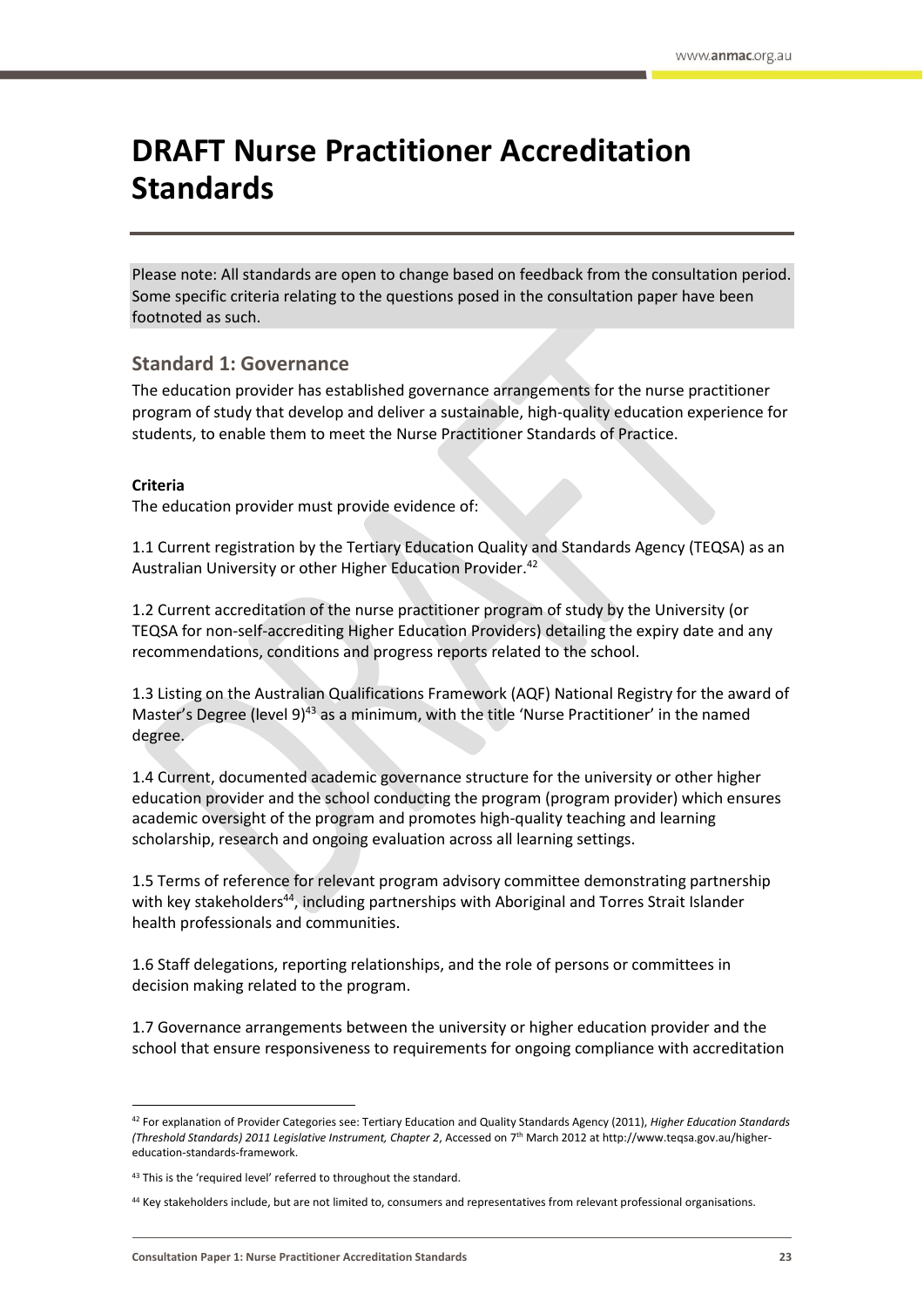standards.

1.8 Policies relating to credit transfer or the recognition of prior learning that are consistent with AQF national principles and the graduate's ability to meet the Nurse Practitioner Standards of Practice.

1.9 Governance arrangements between the education provider and health service providers to monitor students' practice experience and learning and teaching in the clinical setting including, but not limited to program resourcing and clinical teaching, supervision and assessment.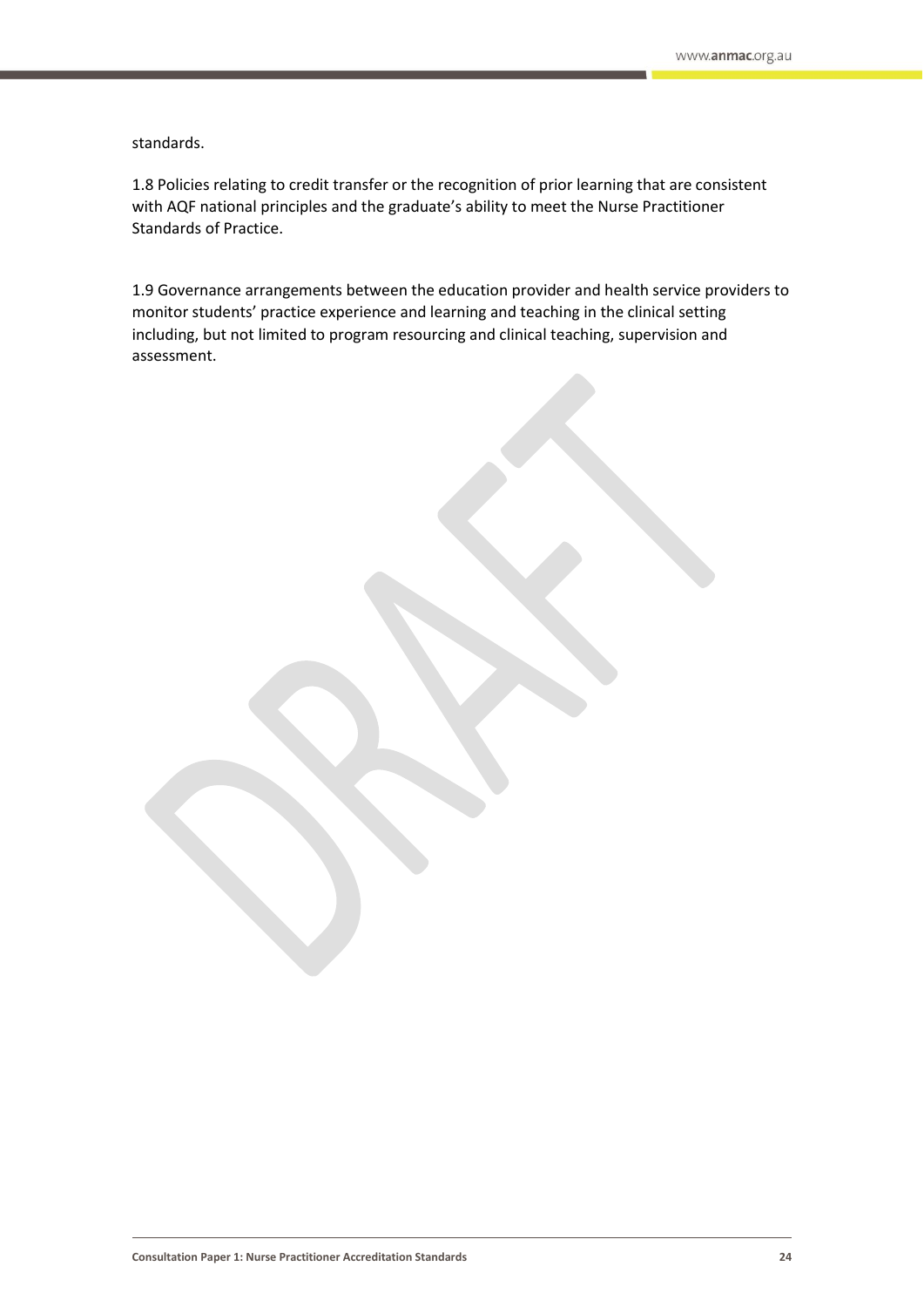# **Standard 2: Curriculum framework**

The education provider uses an appropriate and relevant philosophy to make explicit the assumptions about the nature of knowledge that informs the curriculum content and nature of the health service environment that the graduate will enter. In addition, the education provider makes explicit the educational theory that informs the design and delivery of sustainable processes for learning and teaching in the nurse practitioner program.

# **Criteria**

The program provider demonstrates:

2.1 A clearly documented and explained framework for the program, including a curriculum philosophy that includes knowledge concepts relating to:

- a. a nursing model of health care
- b. primary health care principles and contexts
- c. capability theory.

2.2 A clearly described educational theory that is applied throughout the nurse practitioner program to:

- a. shape, organise and guide the delivery of curriculum content
- b. accommodate differences in student learning style and learning contexts
- c. stimulate student engagement, innovation and self-directed learning.

2.3 Application of learning and teaching approaches derived from the stated educational theory and responsive to the goals of the stated curriculum philosophy that:

- a. enable achievement of stated learning outcomes
- b. scaffold learning appropriately throughout the program
- c. engender deep rather than surface learning
- d. embed contextualised experiential learning and scenario-based evaluation
- e. develop and enhance intellectual skills in inquiry, analysis and synthesis in dealing with complex information
- f. build clinical leadership and clinical scholarship
- g. enable intraprofessional and interprofessional learning for collaborative practice.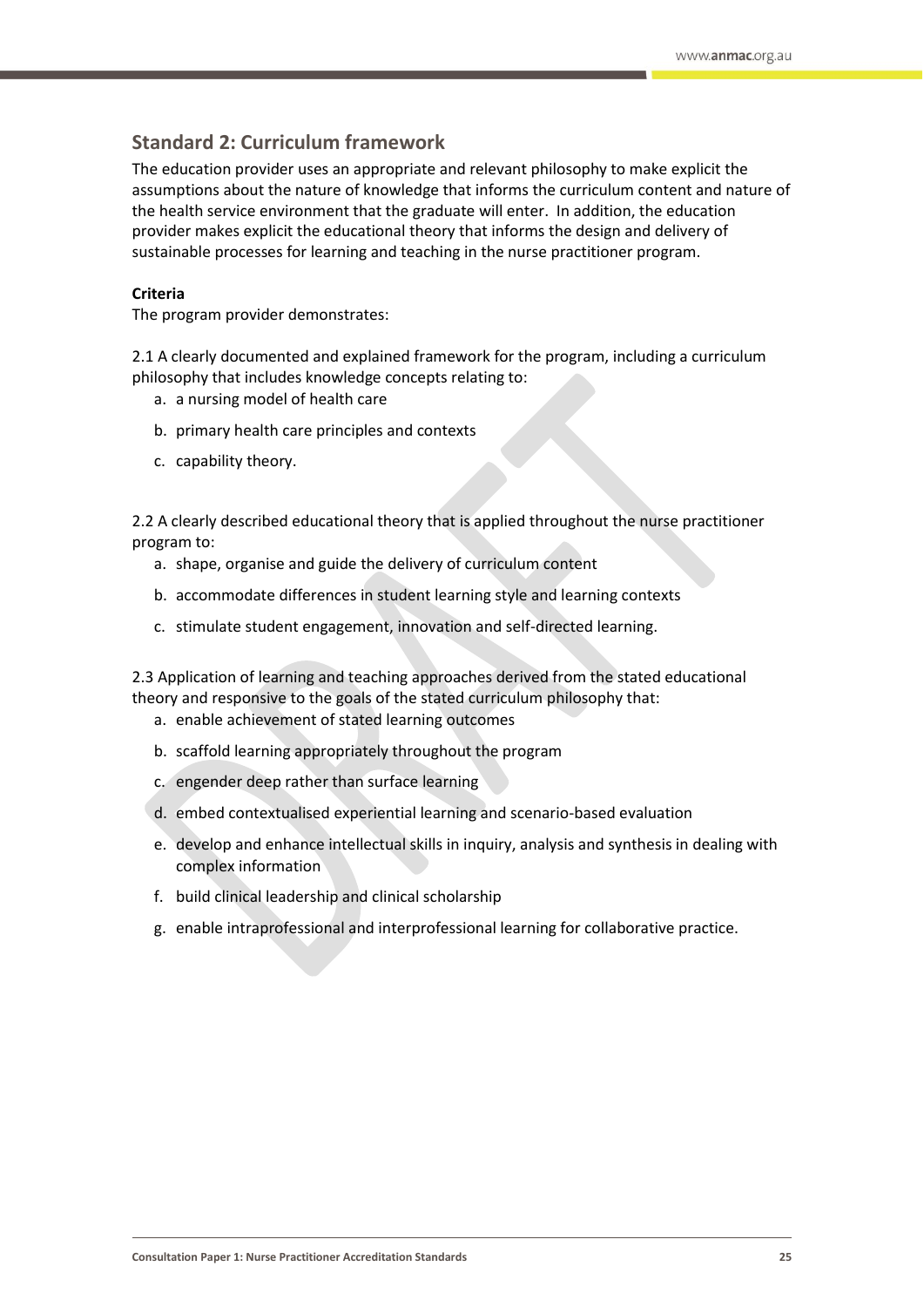# **Standard 3: Program Development and Structure**

The program of study is developed in collaboration with key stakeholders reflecting current nurse practitioner practice and learning and teaching; complying in length and structure with the Australian Qualifications Framework (AQF) for a level 9 Masters Degree and enabling graduates to meet the Nurse Practitioner Standards of Practice. Integrated professional practice is sufficient to enable the student to function as a safe, autonomous and collaborative nurse practitioner by program completion.

## **Criteria**

The program provider demonstrates:

3.1 Consultative and collaborative approaches to curriculum design and program organisation between academic staff, nurse practitioners, other relevant clinical experts working in clinical service provision, students, consumers and other key stakeholders including Aboriginal and Torres Strait Islander health professionals.

3.2 A map of subjects against the Nurse Practitioner Standards of Practice which clearly identifies the links between learning outcomes, assessments and required graduate standards of practice.

3.3 A map of subjects against the National Prescribing Competencies and any other relevant professional practice standard which clearly identifies the links between learning outcomes, assessments and required graduate competencies.

3.4 Descriptions of curriculum content and the rationale for its extent, depth and sequencing in relation to application of knowledge and skills expected of students at this required level.

3.5 A map of student interaction opportunities with other health professions to facilitate interprofessional learning.

3.6 A minimum of 500 hours<sup>45</sup> of supernumerary integrated professional practice incorporated into the program that provides exposure to a range of health care settings relevant to the students' learning and teaching needs.

3.7 Content and sequencing of the program of study prepares students for integrated professional practice and incorporates opportunities for simulated learning.

3.8 Equivalence of subject outcomes for programs taught in all delivery modes in which the program is offered (subjects delivered on-campus or in mixed-mode, by distance or by elearning methods).

 $\overline{a}$ 

 $45$  Inclusion may change – await stakeholder feedback.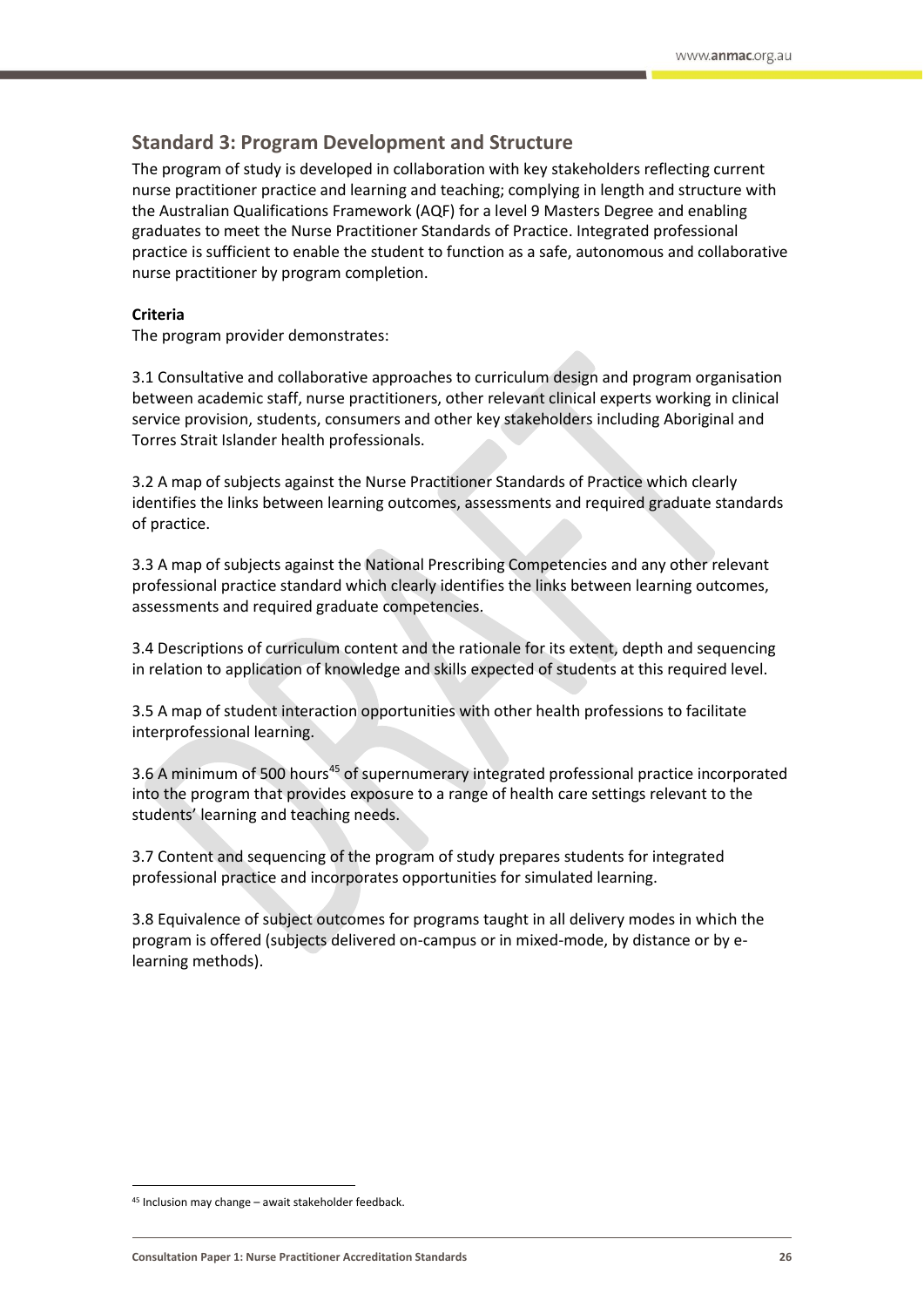# **Standard 4: Program content**

The program content delivered by the program provider comprehensively addresses the Nurse Practitioner Standards of Practice as well as existing and emerging national and regional health priorities across a range of health service delivery contexts.

## **Criteria**

The program provider demonstrates:

4.1 A comprehensive curriculum document, based on the framework discussed in Standard 2 that includes:

- a. program structure and delivery modes, including on-line components
- b. subject outlines that detail content, objectives, learning outcomes and associated assessment
- c. teaching and learning strategies
- d. an integrated professional practice plan demonstrating opportunities to attain the Nurse Practitioner Standards of Practice.

4.2 The central focus of the program is application of knowledge and skills at the required level that enable the nurse practitioner to provide a health service to consumers:

- a. within a range of health care contexts
- b. that incorporates national and regional health priorities, research, policy and reform
- c. that complies with national and relevant jurisdictional legislative frameworks.

4.3 Program content should include but not be limited to:

- a. sciences that underpin all elements of nurse practitioner practice
- b. advanced holistic health assessment and diagnostics
- c. clinical research and practice improvement methodologies
- d. therapeutic practice approaches grounded in a nursing model of care and that incorporate quality use of medicines
- e. socio-economic and political factors that influence nurse practitioner models, for example, health care contexts, funding arrangements, business proficiency.

4.4 Inclusion of content giving students a deep appreciation of the diversity of Australian culture, in order to further develop and engender their knowledge of cultural respect and safety.

4.5 Inclusion of discrete content specifically addressing Aboriginal and Torres Strait Islander peoples' history, health, wellness and culture. Health conditions prevalent among Aboriginal and Torres Strait Islander peoples and communities are appropriately embedded across the curriculum and linked to subject objectives, learning outcomes and assessment.

4.6 Inclusion of content specifically addressing the health needs of people with geographically or culturally, socially and linguistically diverse backgrounds.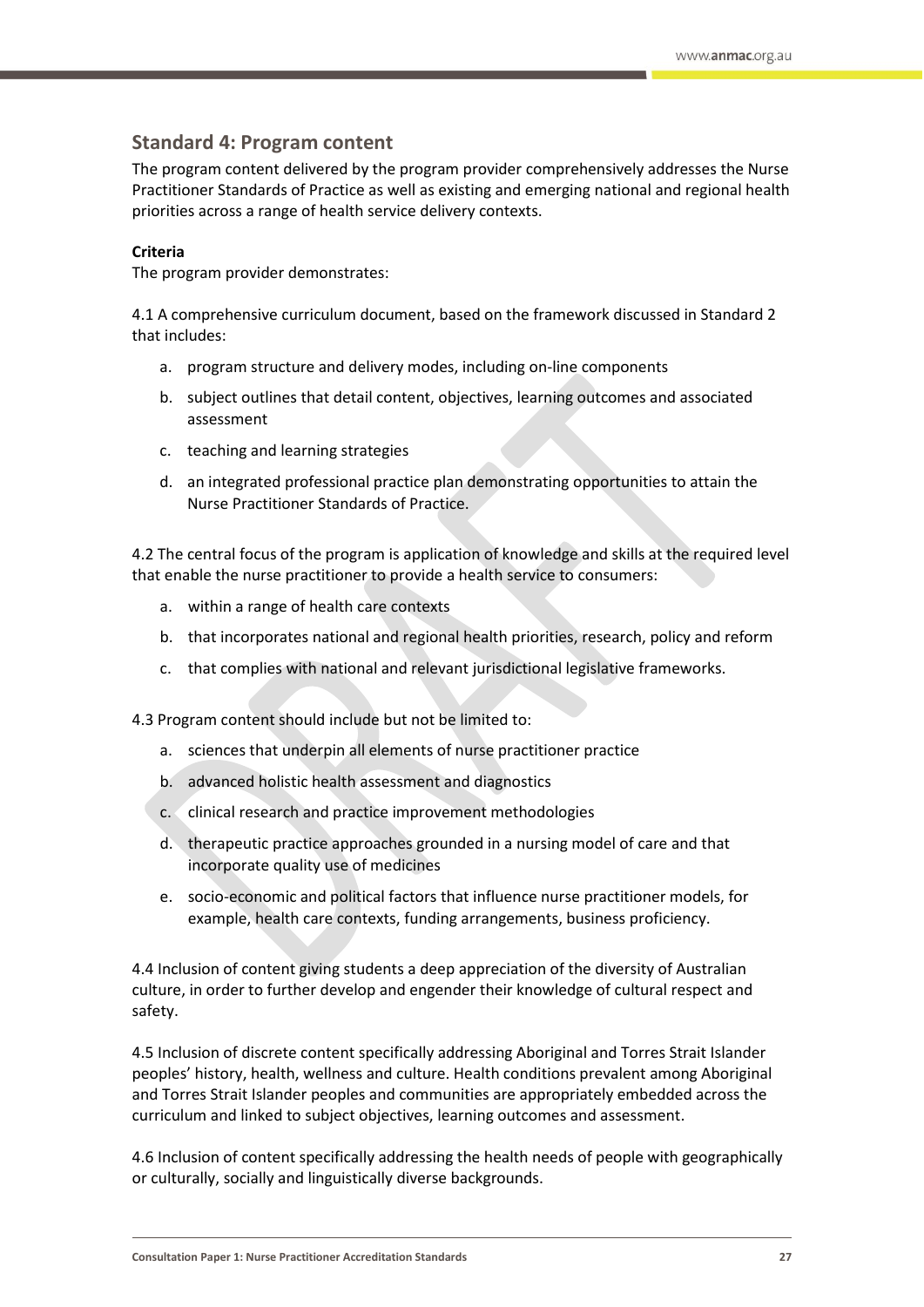4.7 Specialities and/or electives in the course complement the nurse practitioner role and level of practice.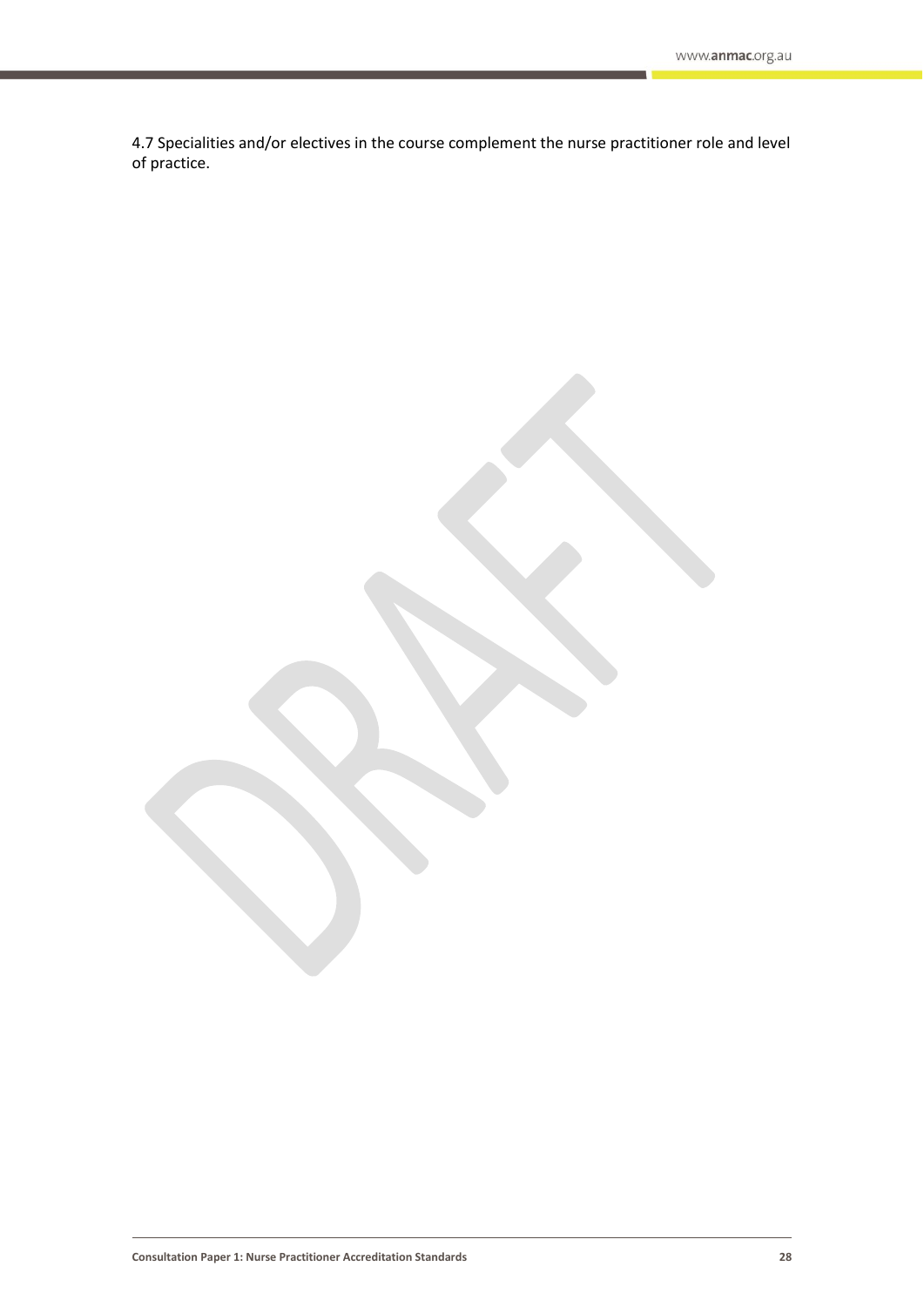# **Standard 5: St**u**dent Assessment**

The curriculum incorporates a variety of approaches to assessment that suit the nature of the learning experience and robustly measure achievement of required learning outcomes, including a comprehensive summative assessment of student performance against the current Nurse Practitioner Standards of Practice.

# **Criteria**

The program provider demonstrates:

5.1 A consistent approach to student assessment across teaching sites and modalities that is periodically reviewed and updated.

5.2 Clear statements about assessment and progression rules and requirements provided to students at the commencement of the program.

5.3 The level, number and context of assessments are consistent with determining the achievement of the stated learning outcomes.

5.4 Both formative and summative assessment exist across the program to enhance individual and group learning as well as inform student progression.

5.5 The use of a variety of assessment approaches to evaluate competence in the application of knowledge and skills at the required level and as required for professional practice as a nurse practitioner including:

- a. a comprehensive portfolio of learning and integrated professional practice
- b. contextualised, scenario based assessment strategies
- c. viva voce clinical assessment
- d. observation in integrated professional practice settings.

5.6 A range of instruments, validated where possible, are used in integrated professional practice assessment to evaluate student knowledge, skills, behaviours and capacity to meet the Nurse Practitioner Standards of Practice.

5.7 Ultimate accountability for the assessment of students in relation to integrated professional practice.

5.8 Evidence of procedural controls, fairness, reliability, validity and transparency in assessing students.

5.9 Processes to ensure the integrity of online assessment.

5.10 Collaboration between the education provider, health service provider/s and other stakeholders involved in integrated professional practice in selecting, implementing and evaluating assessment methods.

5.11 Comprehensive summative assessment of the student's achievement of the Nurse Practitioner Standards of Practice on completion of the program. This assessment includes a comprehensive summative clinical viva voce within the student's nominated scope of practice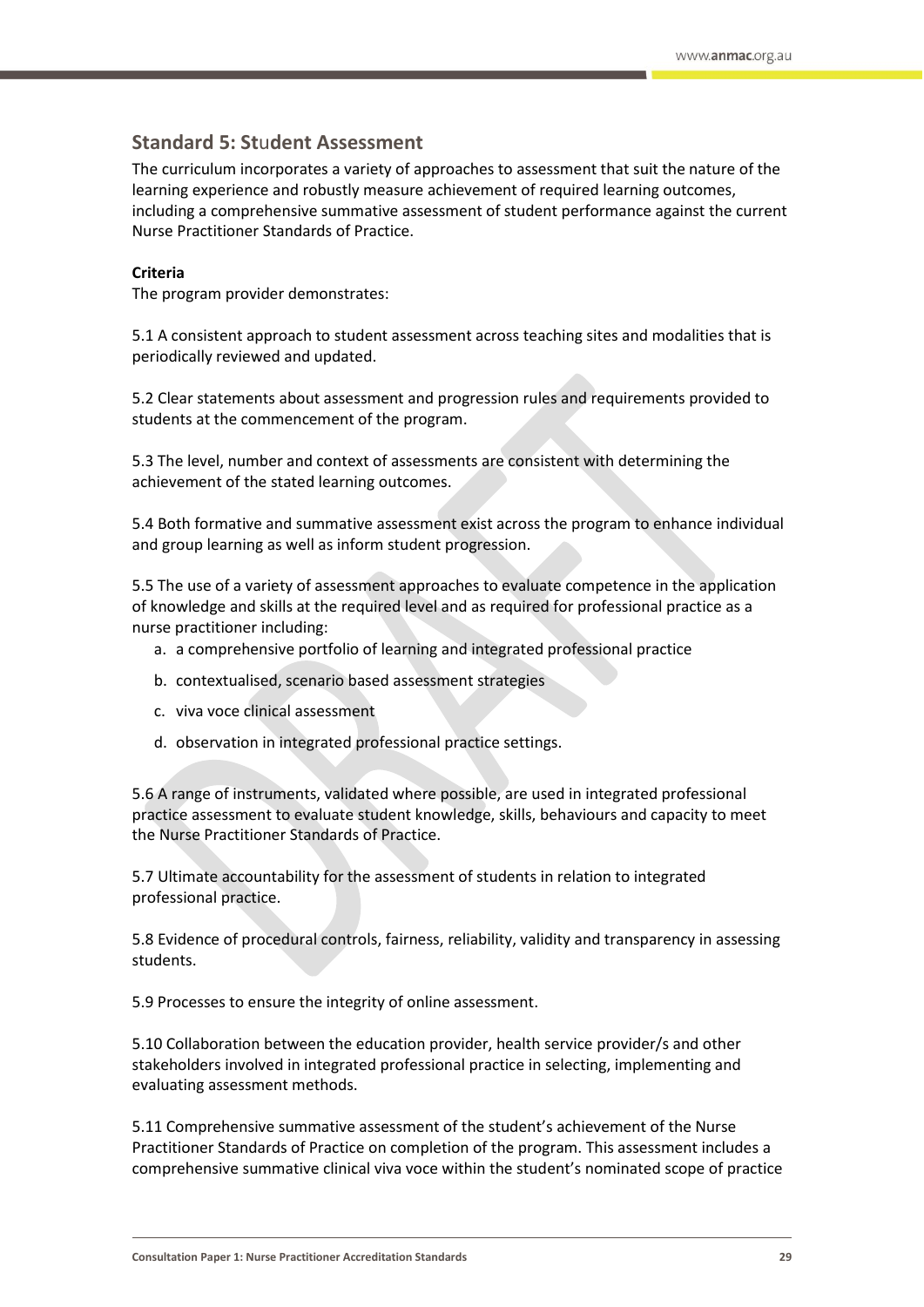by suitably qualified members<sup>46</sup> of the multidisciplinary team and should demonstrate achievement of AQF level 9 graduate descriptors.

 $\overline{a}$ 

<sup>46</sup> 'Suitably qualified members' refers to health care professionals who are recognised by the Education and Health Service Providers and clinical peers as having: sufficient qualifications, knowledge and skills to be considered an expert in a specific clinical area; an understanding of the role and scope of nurse practitioner practice, and adequate preparation and training in undertaking student assessment. Nurse practitioners should be included as part of this team where possible.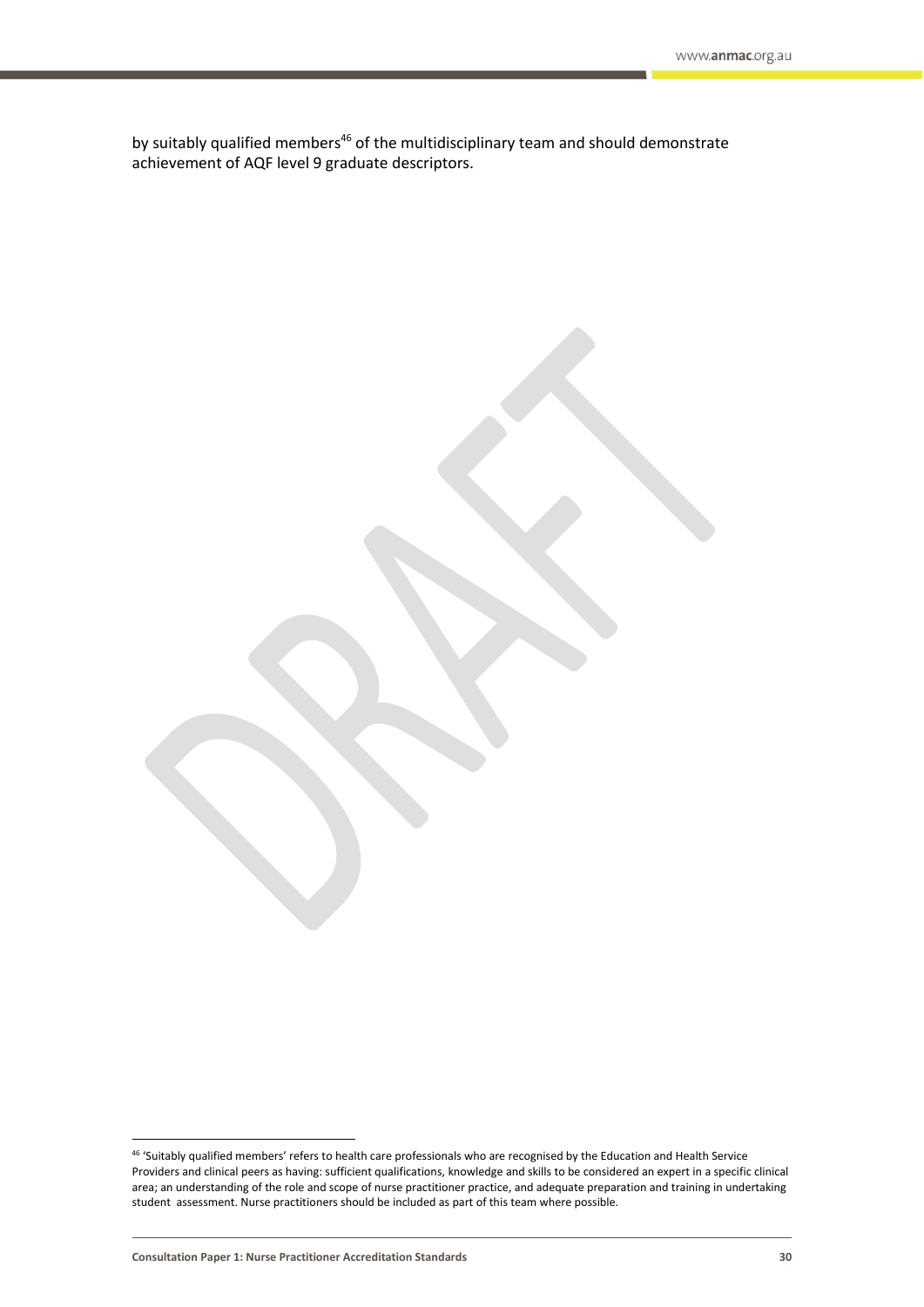# **Standard 6: Students**

The program provider's approach to attracting, enrolling, supporting and assessing students is underpinned by values of transparency, authenticity, equal opportunity and an appreciation of social and cultural diversity.

## **Criteria**

The program provider demonstrates:

- 6.1 Applicants are informed of the following before accepting an offer of enrolment:
	- a. modes for program delivery and location of integrated professional practice placements
	- b. specific requirements for entry to the program of study including English language proficiency
	- c. compliance with the National Law by notifying the Australian Health Practitioner Regulation Agency if a student undertaking integrated professional practice has an impairment that may place the public at risk of harm
	- d. specific requirements for right of entry to health services for integrated professional practice experience placements (including, fitness for practice, immunisation and criminal history)
	- e. requirements specified in the NMBA's Endorsement as a Nurse Practitioners Registration Standard.

6.2 Student are selected for the program based on clear, justifiable and published admission criteria that includes<sup>47</sup>:

- a. current general registration as a registered nurse
- b. demonstration of requisite experience in advanced practice nursing as specified in the NMBA's Endorsement as a Nurse Practitioners Registration Standard
- c. a postgraduate qualification in a speciality field that has prepared the student for advanced practice.

6.3 Students have sufficient English language proficiency and communication skills to be able to successfully undertake academic experience and integrated professional practice requirements throughout the program.

6.4 Students are informed about, and have access to, appropriate support services including counselling, health care and academic advisory services.

6.5 Processes to enable early identification and support for students who are not performing well academically, clinically or have professional conduct issues.

6.6 All students have equal opportunity to attain the Nurse Practitioner Standards of Practice. The mode or location of program delivery should not influence this opportunity.

6.7 Processes for student representation and feedback in matters relating to governance and program management, content, delivery and evaluation.

 $\overline{a}$ 

 $47$  Inclusion may change – await stakeholder feedback.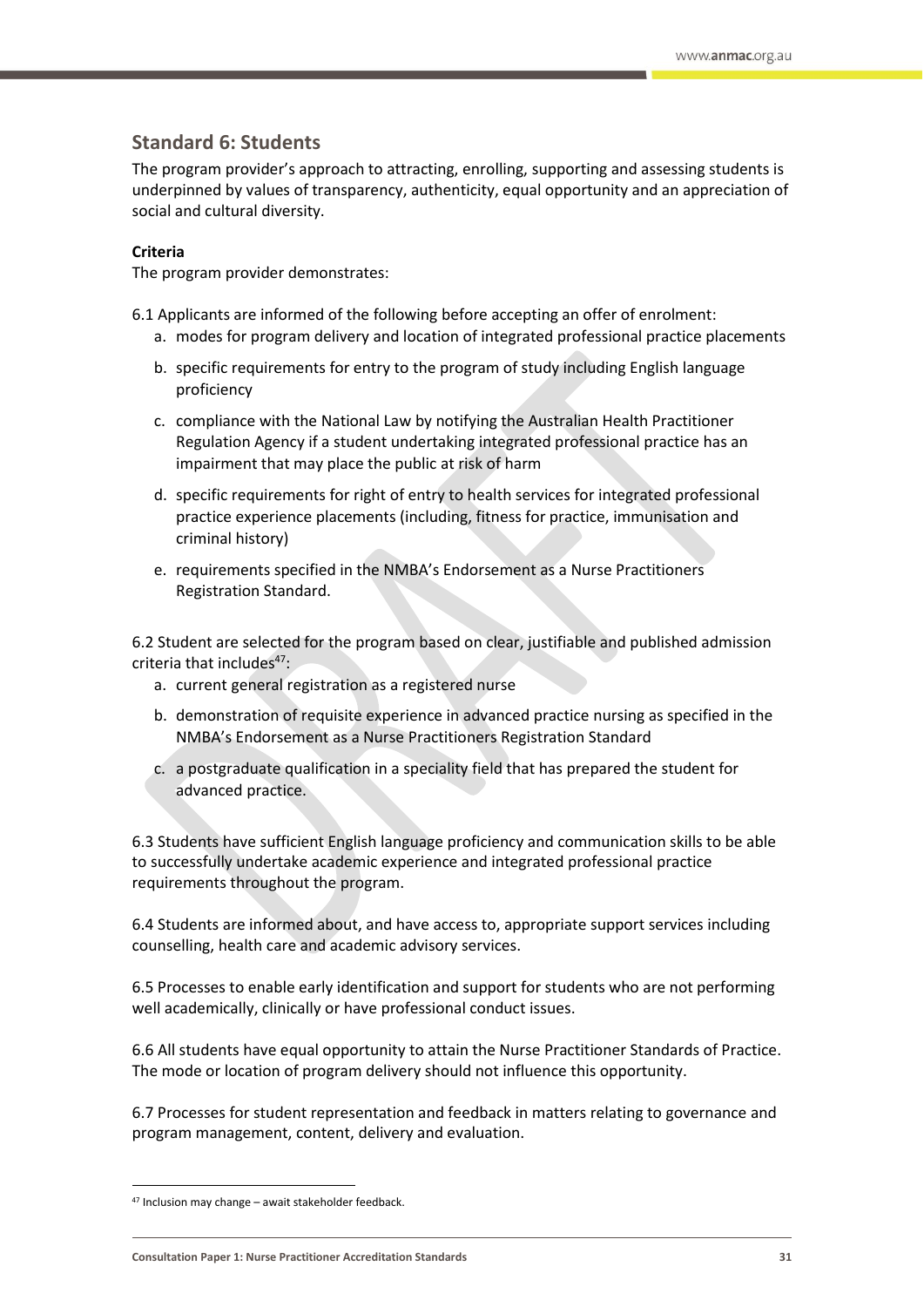6.8 Aboriginal and Torres Strait Islander peoples are encouraged to apply and a range of support is provided to those students as needed.

6.9 Other groups underrepresented in the nursing profession, especially those from culturally, socially and linguistically diverse backgrounds, are encouraged to apply and support is provided to those students as needed.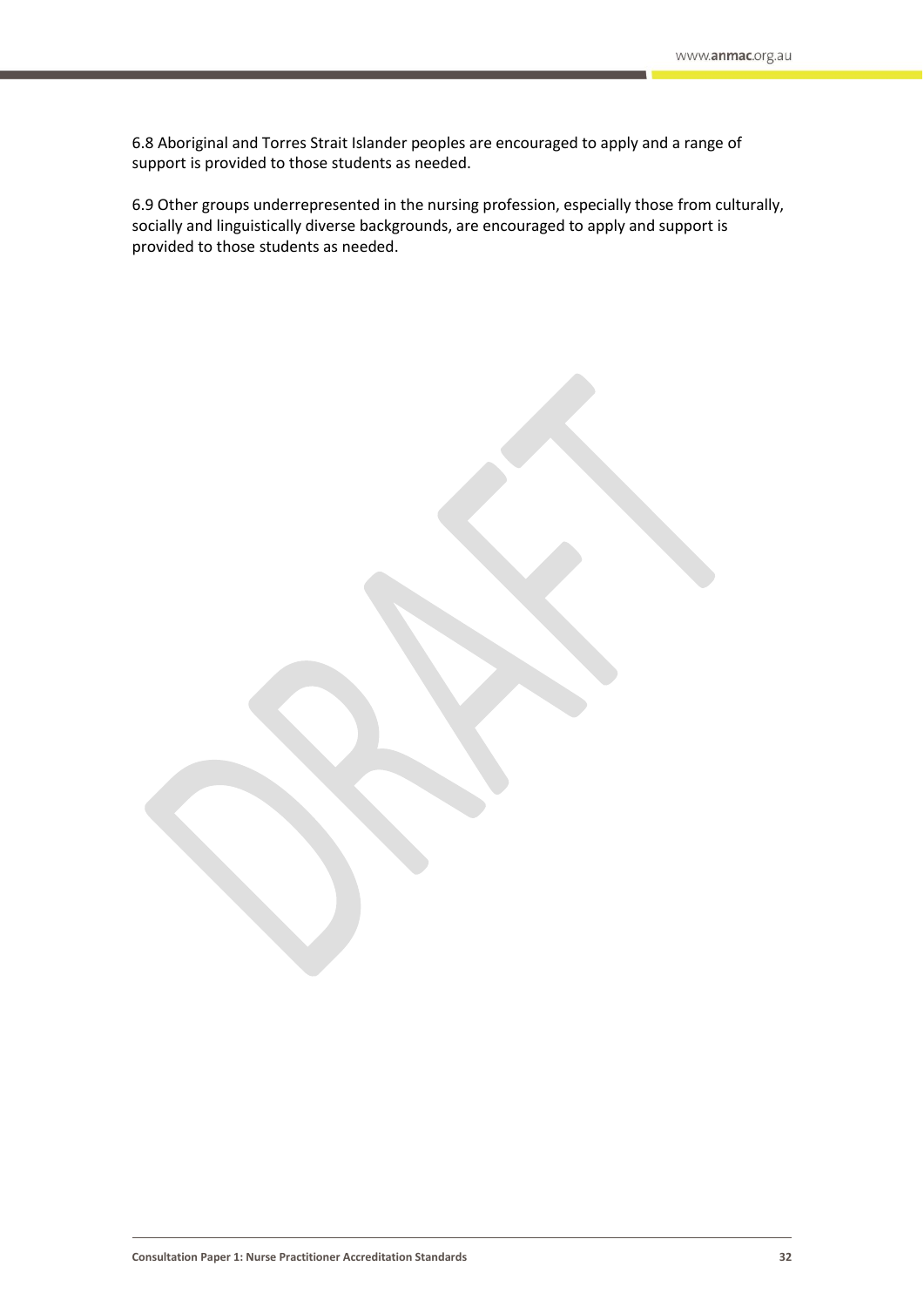# **Standard 7: Resources**

The program provider has adequate facilities, equipment and teaching resources, as well as staff who are qualified, capable and sufficient in number, to enable students to attain the Nurse Practitioner Standards of Practice.

## **Criteria**

The program provider demonstrates:

7.1 Staff, facilities, online tools, equipment and other teaching resources are sufficient in quality and quantity for the anticipated student population and any planned increase.

7.2 Students have sufficient and timely access to academic and clinical teaching staff, including nurse practitioners to support student learning.

7.3 A balance of academic, clinical, technical and administrative staff appropriate to meeting teaching, research and governance commitments.

7.4 Staff recruitment strategies:

- a. are culturally inclusive and reflect population diversity
- b. take affirmative action to encourage participation from Aboriginal and Torres Strait Islander peoples.

7.5 Documented position descriptions for teaching staff, clearly articulating roles, reporting relationships, responsibilities and accountabilities.

7.6 The Head of Discipline holds current Australian general registration as a nurse with no conditions relating to conduct, holds a relevant post graduate qualification, maintains active involvement in the nursing profession and has strong engagement with contemporary nursing education and research.

7.7 Academic staff are qualified for their level of teaching and/or supervision to at least one tertiary qualification standard higher than the program of study being taught.

7.8 The program convenor, responsible for nurse practitioner curriculum development, holds current endorsement as a Nurse Practitioner or the program provider has evidence of a plan to appoint within 2 years<sup>48</sup>. Where there is not currently a Nurse Practitioner as a program convenor, arrangements exist for a currently endorsed Nurse Practitioner(s) to be part of the program's team for curriculum design and development, learning and teaching approaches, quality improvement and risk management processes.

7.9 Staff teaching and assessing nursing practitioner specific subjects, including those with pharmacology, advanced health assessment and diagnostics (pathology and medical imaging) content, have relevant clinical and academic qualifications and experience.

7.10 Each student's integrated professional practice clinical and professional support team are qualified for their level of teaching and/or supervision. This includes clinical practice expertise in a relevant clinical area and an academic qualification in education or equivalent learning and teaching experience.

 $\overline{a}$ 

 $48$  Inclusion may change – await stakeholder feedback.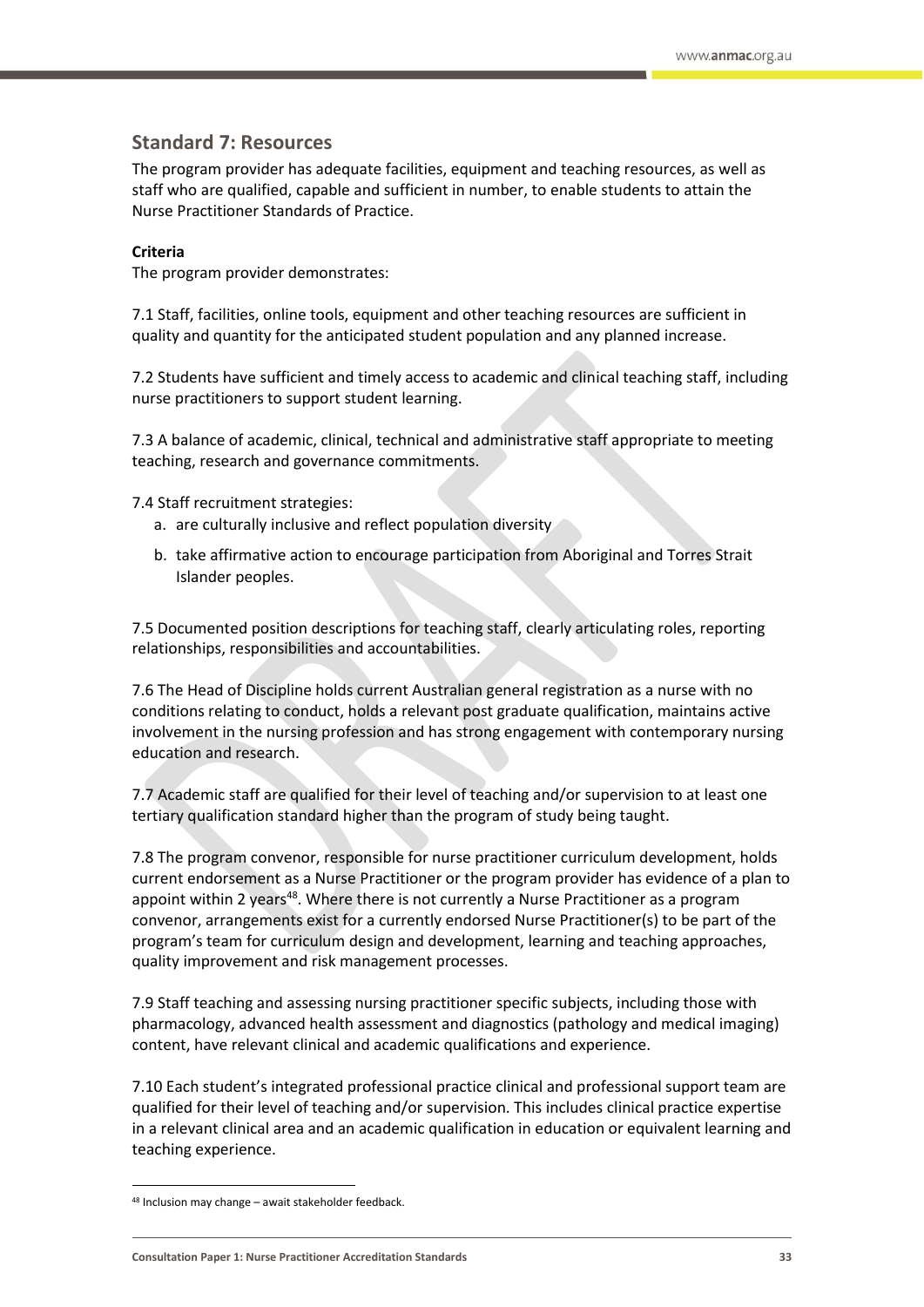7.11 In cases where an academic staff member's tertiary qualifications do not include nursing, their qualifications and experience are directly relevant to the subject/s they are teaching.

7.12 Processes to ensure academic staff demonstrate engagement in research, scholarship and practice in the subject/s they teach.

7.13 Teaching and learning takes place in an active research environment where academic staff are engaged in research, scholarship or generating new knowledge. Areas of interest, publications, grants and conference papers are documented.

7.14 Policies and processes to verify and monitor the academic and professional credentials of current and incoming staff, including current general registration as a registered nurse and endorsement as a nurse practitioner, where applicable, and to evaluate their performance and development needs.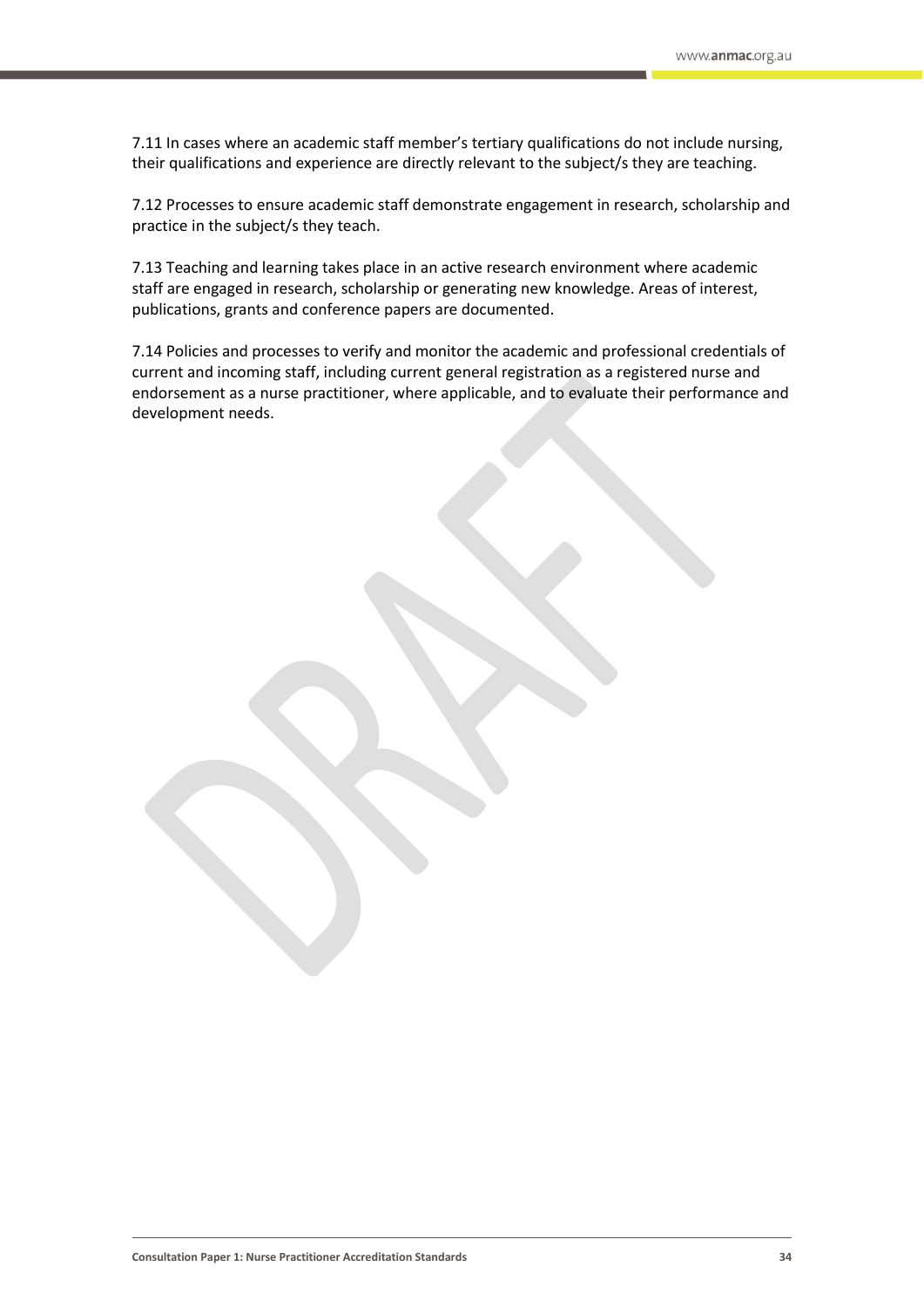# **Standard 8: Management of Integrated Professional Practice**

The program provider ensures that every student is given supervised integrated professional practice in environment/s providing suitable learning and teaching opportunities and conditions for students to attain the Nurse Practitioner Standards of Practice

## **Criteria**

The program provider demonstrates:

8.1 Negotiated and secure integrated professional practice experiences and an associated clinical and professional support team for each student and a process by which these are assessed as satisfactory prior to the commencement and for the duration of the program.

8.2 Constructive relationships and clear contractual arrangements with all health providers where students gain their integrated professional practice and processes to ensure these are regularly evaluated and updated.

8.3 Risk management strategies in all environments where students are placed to gain integrated professional practice and processes to ensure these are regularly reviewed and updated.

8.4 Each student is provided with exposure to experience in health care settings that enable development of generic and specialist knowledge and skills and their application at the required level.

8.5 Each student is provided with sufficient integrated professional practice, including supernumerary time, to support the attainment of the Nurse Practitioner Standards of Practice.

8.6 Each student is provided with integrated professional practice experiences that reflect the major health priorities specific to the student's area of practice with opportunities for intraprofessional and interprofessional learning and the development of knowledge and skills and their application for collaborative practice.

8.7 Clearly articulated models of supervision, support, facilitation and assessment are in place so students can attain the Nurse Practitioner Standards of Practice.

8.8 Academics, nurse clinicians and other health professionals engaged in supervising and supporting students during integrated professional practice are adequately prepared for the learning and teaching role and apply contemporary and evidence-based Australian and international perspectives on nurse practitioner practice.

8.9 Nominated professionals in the student's clinical and professional support team undertake assessment of the Nurse Practitioner Standards of Practice within the context of integrated professional practice experience.

8.10 Resources are provided, monitored and regularly evaluated to support students, and their supervisors, while on integrated professional practice to attain the Nurse Practitioner Standards of Practice.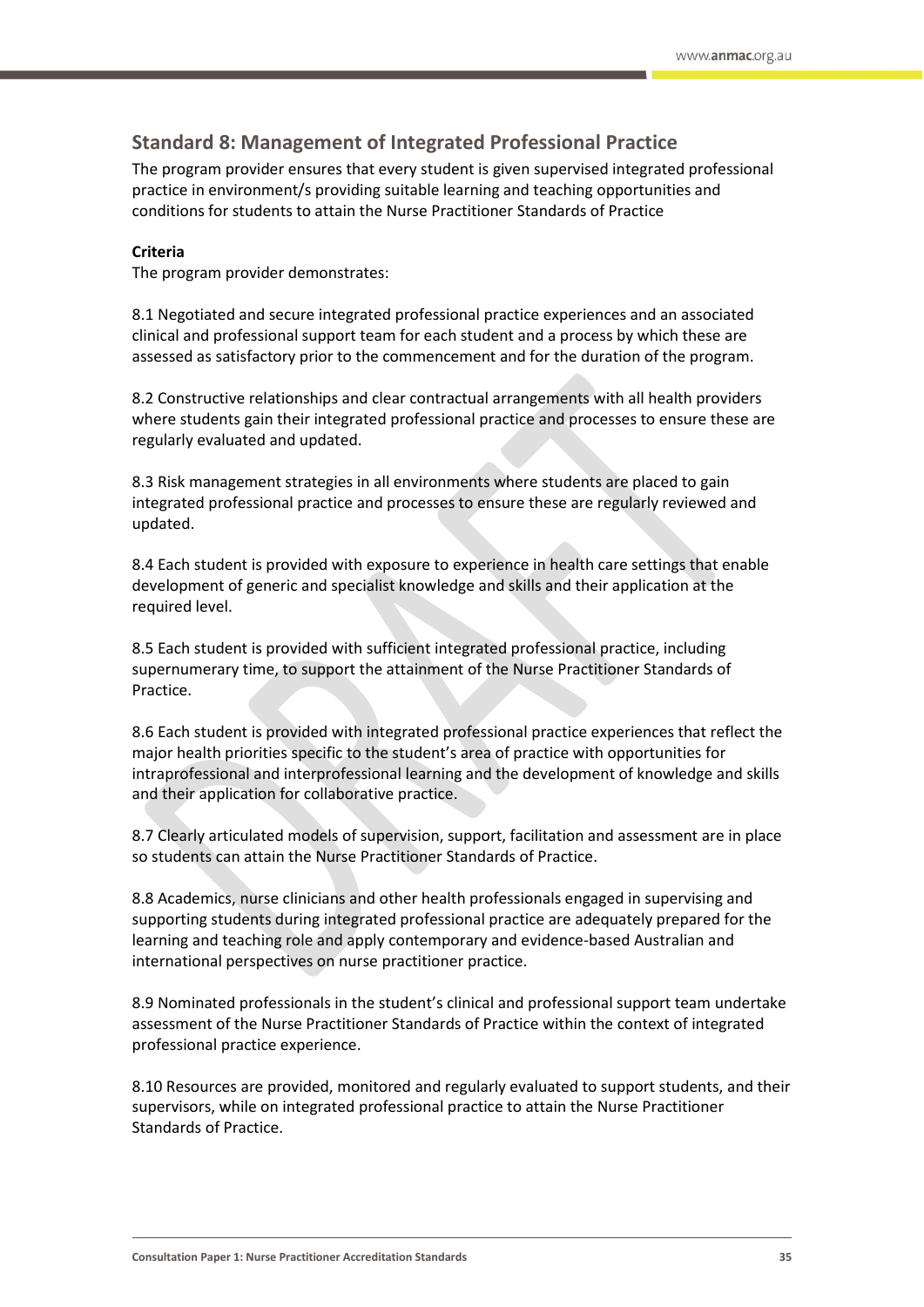# **Standard 9: Quality Improvement and Risk Management**

The program provider is able to assess and address risks to the program, its outcomes and students, and has a primary focus on continually improving the quality of the teaching and learning experience for students and the competence of graduates.

## **Criteria**

The program provider demonstrates:

9.1 Responsibility and control of program development, monitoring, review, evaluation and quality improvement is delegated to the school with oversight by the academic board or equivalent.

9.2 Regular evaluation of academic and clinical and professional support team supervisor effectiveness using feedback from students and other sources; systems to monitor and, where necessary, improve staff performance.

9.3 Professional and academic development of staff to advance knowledge and competence in teaching effectiveness and assessment.

9.4 Feedback gained from the quality cycle is incorporated into the program of study to improve the experience of theory and practice learning for students.

9.5 Regular evaluation and revision of program content to include contemporary and emerging issues surrounding nurse practitioner practice, health care research and health policy and reform.

9.6 Students and staff are adequately indemnified for relevant activities undertaken as part of program requirements.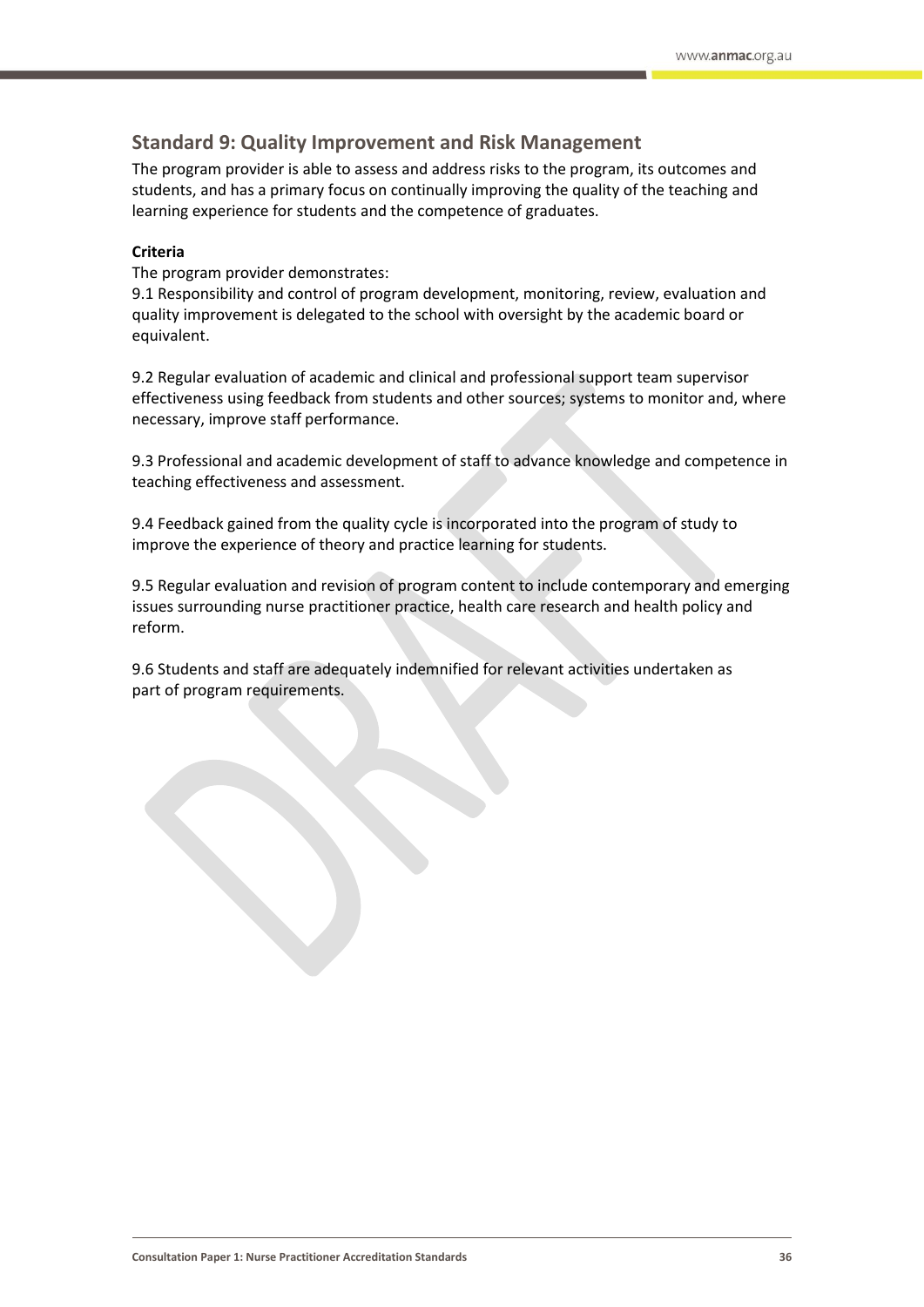# <span id="page-36-0"></span>**Acronyms**

Acronyms used in this document.

| Term         | Meaning                                                                           |
|--------------|-----------------------------------------------------------------------------------|
| <b>AHPRA</b> | Australian Health Practitioner Regulation Agency                                  |
| <b>ANMAC</b> | The Australian Nursing and Midwifery Accreditation Council                        |
| <b>ANMC</b>  | The Australian Nursing and Midwifery Council (preceded the<br>formation of ANMAC) |
| <b>AQF</b>   | <b>Australian Qualifications Framework</b>                                        |
| <b>EAG</b>   | Expert Advisory Group established by ANMAC to advice on<br>the review process     |
| <b>MBS</b>   | <b>Medical Benefits Schedule</b>                                                  |
| <b>NMBA</b>  | Nursing and Midwifery Board of Australia                                          |
| <b>NPS</b>   | National Prescribing Service                                                      |
| <b>PBS</b>   | Pharmaceutical Benefits Schedule                                                  |
| <b>TEQSA</b> | Tertiary Education Quality and Standards Agency                                   |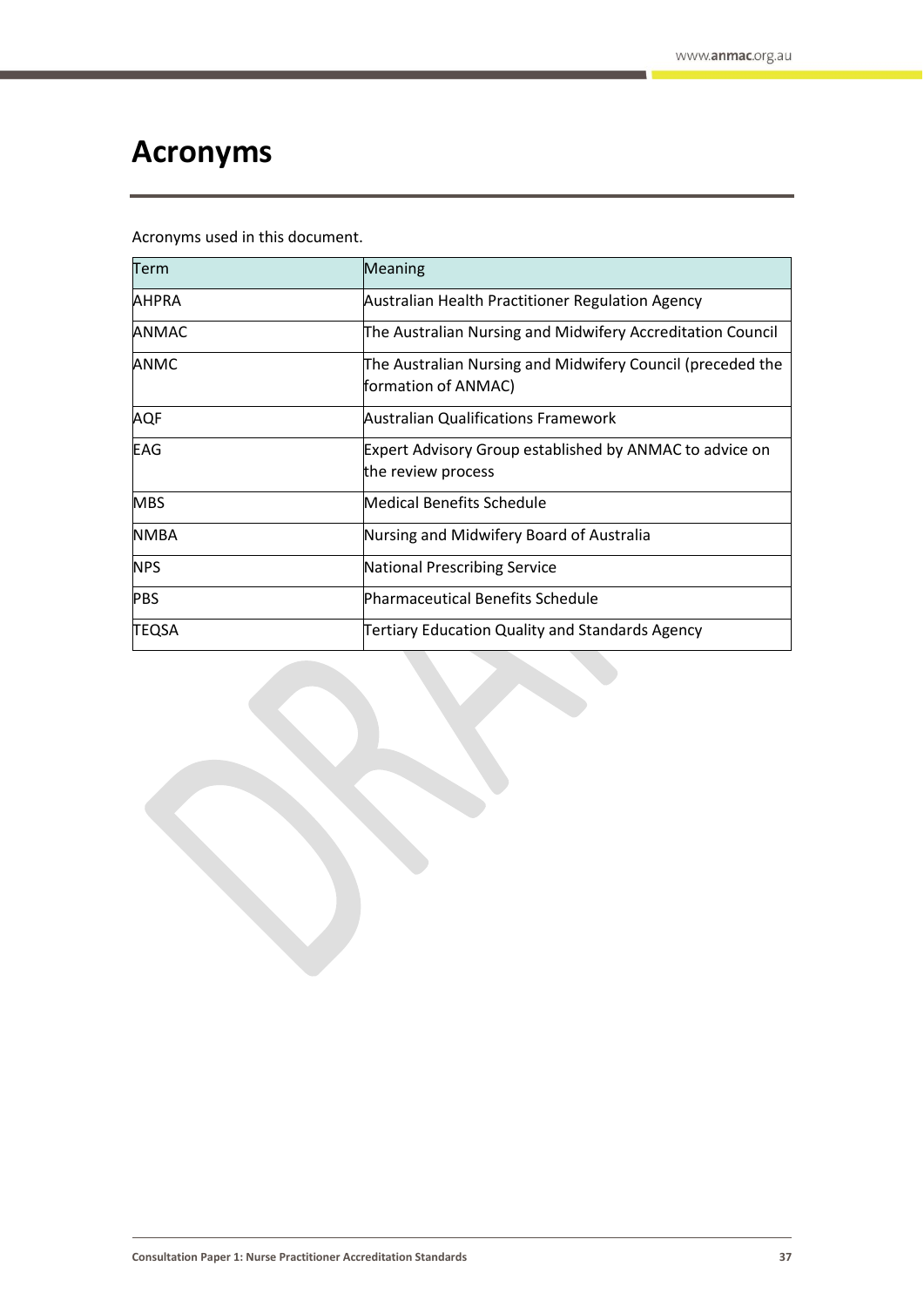# <span id="page-37-0"></span>**Glossary**

**Australian Health Practitioner Regulation Agency (AHPRA)**—the organisation responsible for the implementation of the National Registration and Accreditation Scheme across Australia. Supports the National Health Practitioner Boards (such as the Nursing and Midwifery Board Australia) in implementing the scheme.

**ANMAC—**the Australian Nursing and Midwifery Accreditation Council is the independent accrediting authority for nursing and midwifery under the National Registration and Accreditation Scheme. ANMAC sets standards for accreditation and accredits nursing and midwifery programs leading to registration and endorsement; and the providers of those programs.

**ANMC—**the Australian Nursing and Midwifery Council evolved into ANMAC following approval as the accrediting authority for nursing and midwifery. ANMC authored the original set of accreditation standards as well as the National competency standards or standards for practice for nursing and midwifery.

**AQF—**the Australian Qualifications Framework is the national policy for regulated qualifications in Australian education and training. It incorporates the qualifications from each education and training sector into a single comprehensive national qualifications framework.

**AQF qualification—**the result of an accredited complete program of learning leading to formal certification that a graduate has achieved learning outcomes as described in the AQF.

**AQF national register—**a register of all AQF qualifications and the organisations authorised to issue them.

**Australian university—**a higher education provider registered with TEQSA in the 'Australian University' provider category.

**Competence—**the combination of skills, knowledge, attitudes, values and abilities underpinning effective and/or superior performance in a profession or occupational area (from the National Competency Standards for the Registered Nurse).

**Criteria—**rules or tests on which a judgement or decision in relation to compliance with the Accreditation Standards can be based.

**Curriculum—** the full outline of a program of study, usually built around a conceptual framework with the educational and professional nursing or midwifery philosophies underpinning the curriculum and includes: the philosophy for the program; the program structure and delivery modes; subject outlines; linkages between subject objectives, learning outcomes and their assessment, and national competencies or standards of practice; teaching and learning strategies; and a workplace experience plan.

**Education provider—**university, or other higher education provider, responsible for a program of study, the graduates of which are eligible to apply to the NMBA for nursing or midwifery registration or endorsement.

**Equivalent professional experience—**successful completion of a qualification equivalent to that being taught and sufficient post-graduate professional experience in the discipline being taught to demonstrate competence in applying the discipline's principles and theory.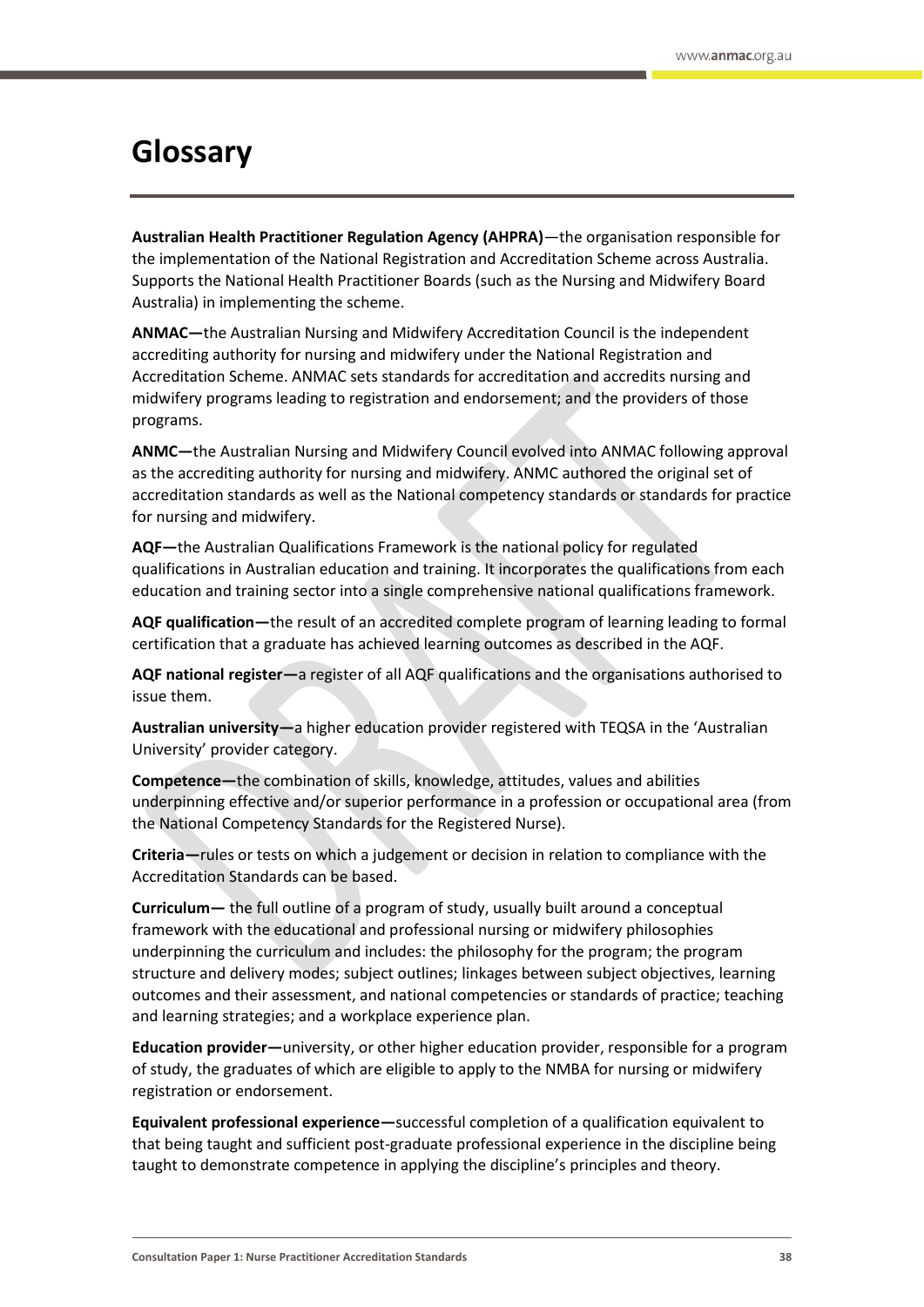**Governance—**framework, systems and processes supporting and guiding the organisation towards achieving its goals and the mechanisms by which it, and its people, are held to account. Ethics, risk management, compliance and administration are all elements.

**Head of school or discipline—**lead nursing academic responsible for the design and delivery of the program of study on behalf of the education provider.

**Health Practitioner Regulation National Law Act 2009 (National Law)—**contained in the Schedule to the Act. This second stage legislation provides for the full operation of the National Registration and Accreditation Scheme for health professions from 1 July 2010 and covers the more substantial elements of the national scheme, including registration arrangements, accreditation arrangements, complaints, conduct, health and performance arrangements, and privacy and information-sharing arrangements. The purpose is to protect the public by establishing a national scheme for regulating health practitioners and students undertaking programs of study leading to registration as a health practitioner. The National Law is legislated in each state and territory. The *Health Practitioner Regulation (Administrative Arrangements) National Law Act 2008* outlines the administrative arrangements established under the first stage of the National Registration and Accreditation Scheme for the Health Professions (Act A).

**Higher education provider—**tertiary education provider who meets the Higher Education Standards Framework (Threshold Standards) as prescribed by the *Tertiary Education Quality and Standards Agency Act 2011* and is currently registered with TEQSA.

**Integrated professional practice<sup>49</sup>—**component of nurse practitioner learning and teaching allowing students to use both professional and clinical judgement when applying theoretical knowledge in a practice setting. Includes the concept of 'clinical training' as embodied in the National Law. Refers to both the minimum hours specified for supernumerary integrated professional practice and integrated workplace learning.

**Interprofessional learning—**occurs when two or more professions learn with, from and about each other to improve collaboration and the quality of care.

**Nurse practitioner—**is a protected titled that refers to a nurse whose registration has been endorsed by the Board as a nurse practitioner under section 95 of the National Law

**Nurse Practitioner Standards of Practice—**core standards of practice by which performance and professional conduct is assessed to obtain and retain endorsement as a Nurse Practitioner.

**NMBA—**the Nursing and Midwifery Board of Australia is the national regulator for the nursing and midwifery professions in Australia. It is established under the Health Practitioner Regulation National Law, as in force in each state and territory. Its primary role is to protect the public and set standards and policies that all nurses and midwives registered within Australian must meet.

**Primary health care—**derived from the World Health Organisation Declaration of Alma-Ata and the National Aboriginal Community Controlled Health Organisation (NACCHO) definitions which explain primary health care **a**s a holistic approach, incorporating body, mind, spirit, land, environment, culture, custom and socio-economic status, to the provision of essential, integrated, quality care based upon practical, scientifically sound and socially acceptable methods and technology. It is made accessible to all people, families and communities as close

 $\overline{a}$ 

<sup>49</sup> Content may change – await stakeholder feedback.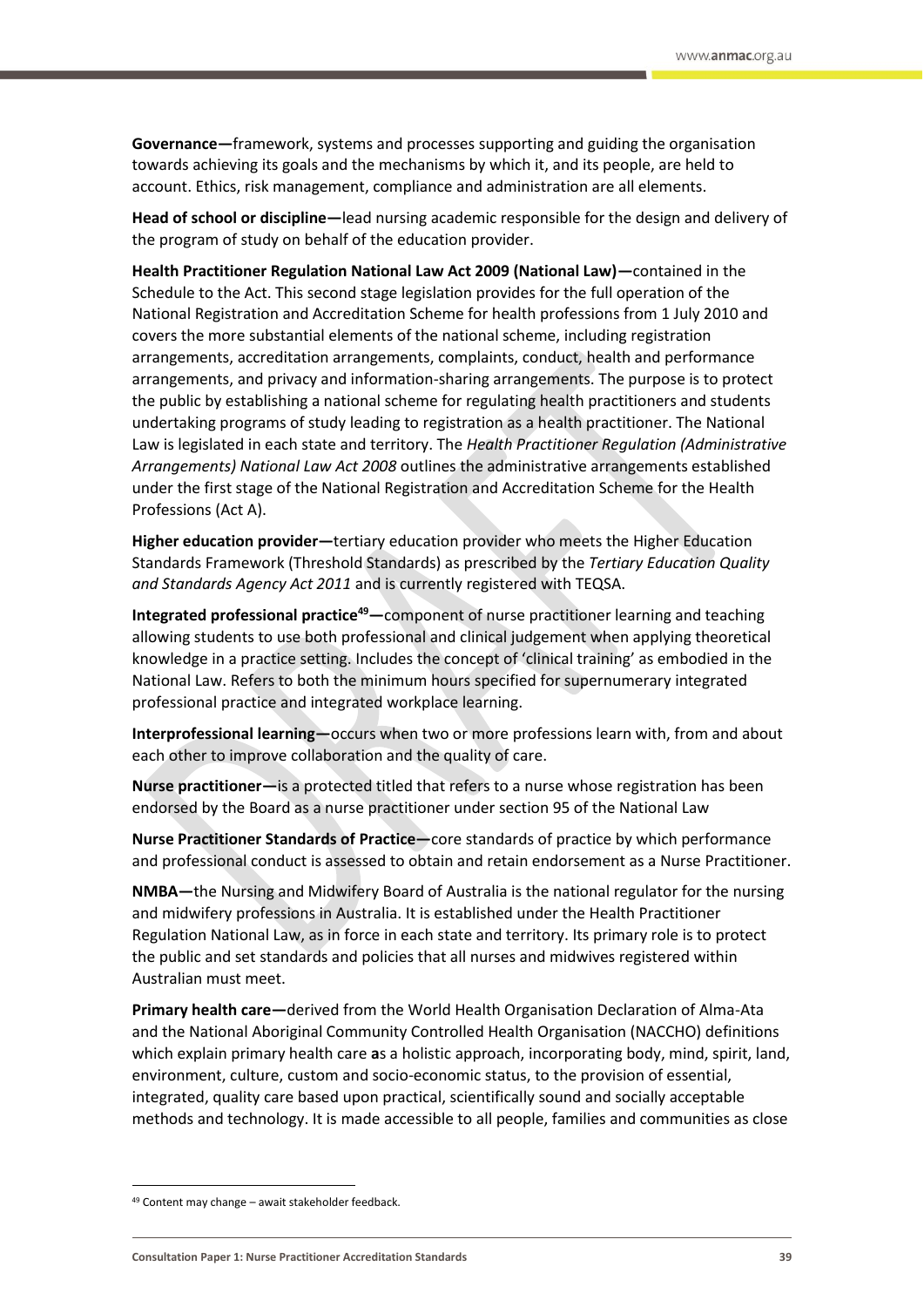as possible to where they live and through their full participation, in the spirit of self-reliance and self-determination; and at a cost that the Australian community can afford.

Primary health care forms an integral part both of Australia's health system, of which it is the nucleus, and of the overall social and economic development of the community. The policy and provision of primary health care is shaped around the contribution of citizens identifying priorities for the promotion of healthy living, the prevention of disease, injury and disability. In addition, it must meet the health care, treatment, self-management and rehabilitation needs of people, their families and communities; and their desire for humane, safe care across the period of their lives.<sup>50 51</sup>

**Program or program of study—**the full program of study and experiences that must be completed before a qualification recognised under the AQF, such as a Bachelor or Masters Degree of Nursing, can be awarded.

**Program provider—**school or faculty responsible for the design and delivery of a program of study in nursing leading to the award of a Bachelor Degree in nursing as a minimum.

**Quality use of medicines—**Part of the National Medicines Policy to ensure the judicious, appropriate, safe and effective use of medicines.

**Recognition of prior learning—**an assessment process for the students formal and informal learning to determine the extent to which that they have achieved required learning outcomes, competency outcomes or standards for entry to and/or partial or total completion of a qualification.

**Research—**According to the Department of Innovation, Industry, Science and Research specifications for the Higher Education Research Data Collection, research comprises:

- Creative work undertaken on a systematic basis in order to increase the stock of knowledge, including knowledge of man, culture and society, and the use of this stock of knowledge to devise new applications.
- Any activity classified as research which is characterised by originality; it should have investigation as a primary objective and should have the potential to produce results that are sufficiently general for humanity's stock of knowledge (theoretical and/or practical) to be recognisably increased. Most higher education research work would qualify as research.
- Pure basic research, strategic basic research, applied research and experimental development.

**Scholarship—**application of systematic approaches to acquiring knowledge through intellectual inquiry. Includes disseminating this knowledge through various means such as publications, presentations (verbal and audio-visual), professional practice and the application of this new knowledge to the enrichment of the life of society. (Nursing and Midwifery Board of Australia, *Registered Nurse Competency Standards 2006.* Viewed at: http://www.nursingmidwiferyboard.gov.au/Codes-Guidelines-Statements/Codes-Guidelines.aspx on 27 April 2012.)

 $\overline{a}$ 

<sup>50</sup> Australian Nurses Federation, 2009. Primary Health Care in Australia. A nursing and midwifery consensus view. Viewed at: www.anmf.org.au/documents/reports/PHC\_Australia.pdf on 31 March 2014.

<sup>51</sup> National Aboriginal Community Controlled Health Organisation, 2009. Towards a national primary health care strategy: fulfilling Aboriginal peoples aspirations to close the gap. Canberra: NACCHO.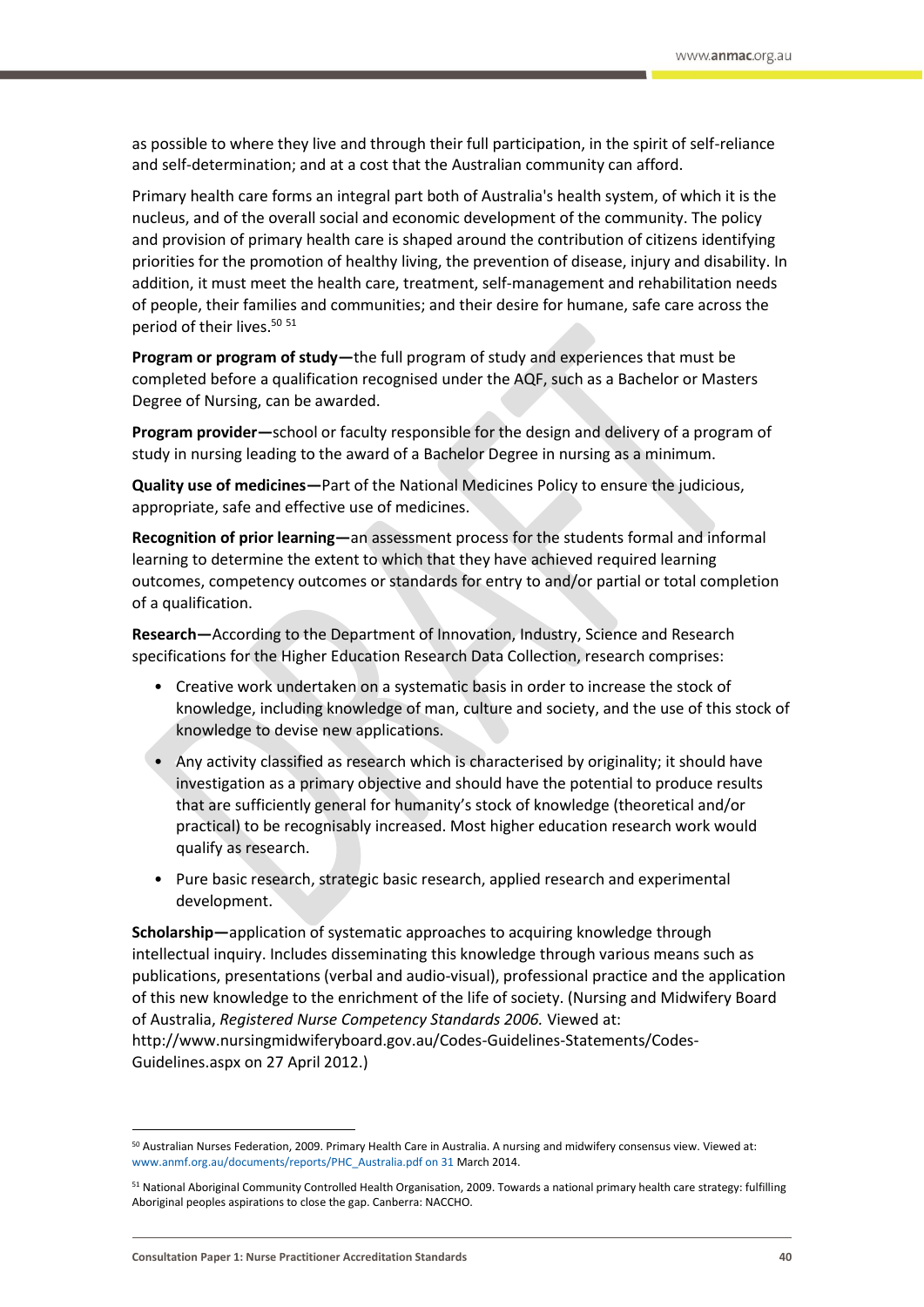**School—**organisational entity of an education provider responsible for the design and delivery of a program of study in nursing or midwifery. Where the school of nursing is part of a larger faculty, the school is regarded as the program provider for the purposes of these standards.

**Standard—**level of quality or attainment.

**Subject—**unit of study taught within a program of study.

**Student assessment—**formative and summative processes used to determine a student's achievement of expected learning outcomes. May include written and oral methods and practice or demonstration.

**TEQSA—**Tertiary Education Quality and Standards Agency regulates and assures the quality of Australia's large, diverse and complex higher education sector. Its function is to register and evaluate the performance of higher education providers against the Higher Education Stadnards Framework and to undertake compliance and quality assessments.

**Viva voce clinical examination—** *Viva voce,* meaning 'living voice', the clinical viva examination is a method of assessing students' ability to use knowledge in a face-to-face examination encounter. Various titles for this assessment approach are used essentially all derived from two basic models. The "short case" that focuses on specific skills or sub-skills and can take the form of an OSCE or a case presentation on a specific clinical activity; this approach is usually a formative assessment. The "long case" model is used as summative assessment. It seeks to examine the student's ability to apply knowledge in an actual clinical situation. The long case exam requires the student to use professional communications skills to collect, analyse, synthesise and evaluate clinical information, to use differential diagnostic procedure and determine a management plan. The long case model assesses learning outcomes related to deep learning, application and synthesis of knowledge and high level clinical reasoning.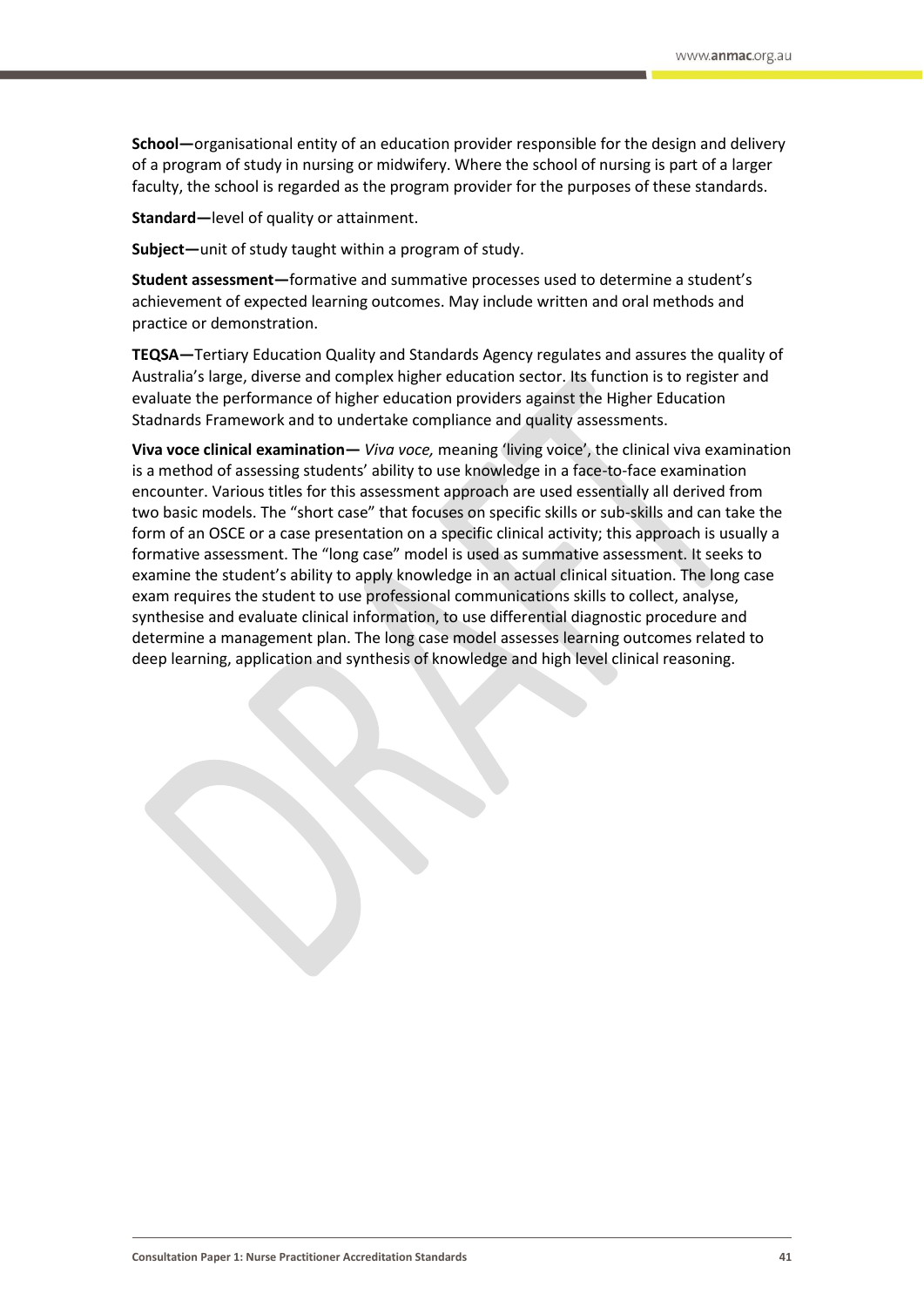# <span id="page-41-0"></span>**Appendix 1: Stakeholder list**

| <b>PRINCIPAL AGENCIES</b>                                             |
|-----------------------------------------------------------------------|
| Australian Nursing and Midwifery Federation                           |
| Australian & New Zealand Council of Chief Nurses and Midwives         |
| Australian Healthcare Reform Alliance                                 |
| Australian Health Ministers' Advisory Council                         |
| Australian Health Practitioner Regulation Agency                      |
| Australian Health Workforce Ministerial Council (AHWMC)               |
| Australian Medical Association - Federal                              |
| Australian Nursing & Midwifery Accreditation Council (ANMAC)          |
| Australian Nursing & Midwifery Accreditation Council Board            |
| <b>Coalition of National Nursing Organisations</b>                    |
| Congress of Aboriginal and Torres Strait Islander Nurses and Midwives |
| <b>Consumers Health Forum of Australia</b>                            |
| Council of Deans of Nursing and Midwifery (Australia and New Zealand) |
| Doctors Reform Society of Australia                                   |
| <b>Health Professions Accreditation Councils' Forum</b>               |
| Health Workforce Australia                                            |
| Medical Benefits Division-Principal Advisor                           |
| Minister for Health                                                   |
| Nursing & Midwifery Board of Australia                                |
| Nursing Council of New Zealand                                        |
| <b>Standing Council on Health</b>                                     |
| <b>Tertiary Education Quality and Standards Agency</b>                |
| <b>PROFESSIONAL BODIES</b>                                            |
| Association of Neonatal Nurses of NSW Inc.                            |
| Association of Nurse Continence Advisors NSW                          |
| Australasian Cardiovascular Nursing College                           |
| <b>Australasian Sexual Health Nurses Association</b>                  |
| <b>Australian College of Emergency Nurses</b>                         |
| Australian College of Mental Health Nurses                            |
| <b>Australian College of Midwives</b>                                 |
| Australian College of Nurse Practitioners                             |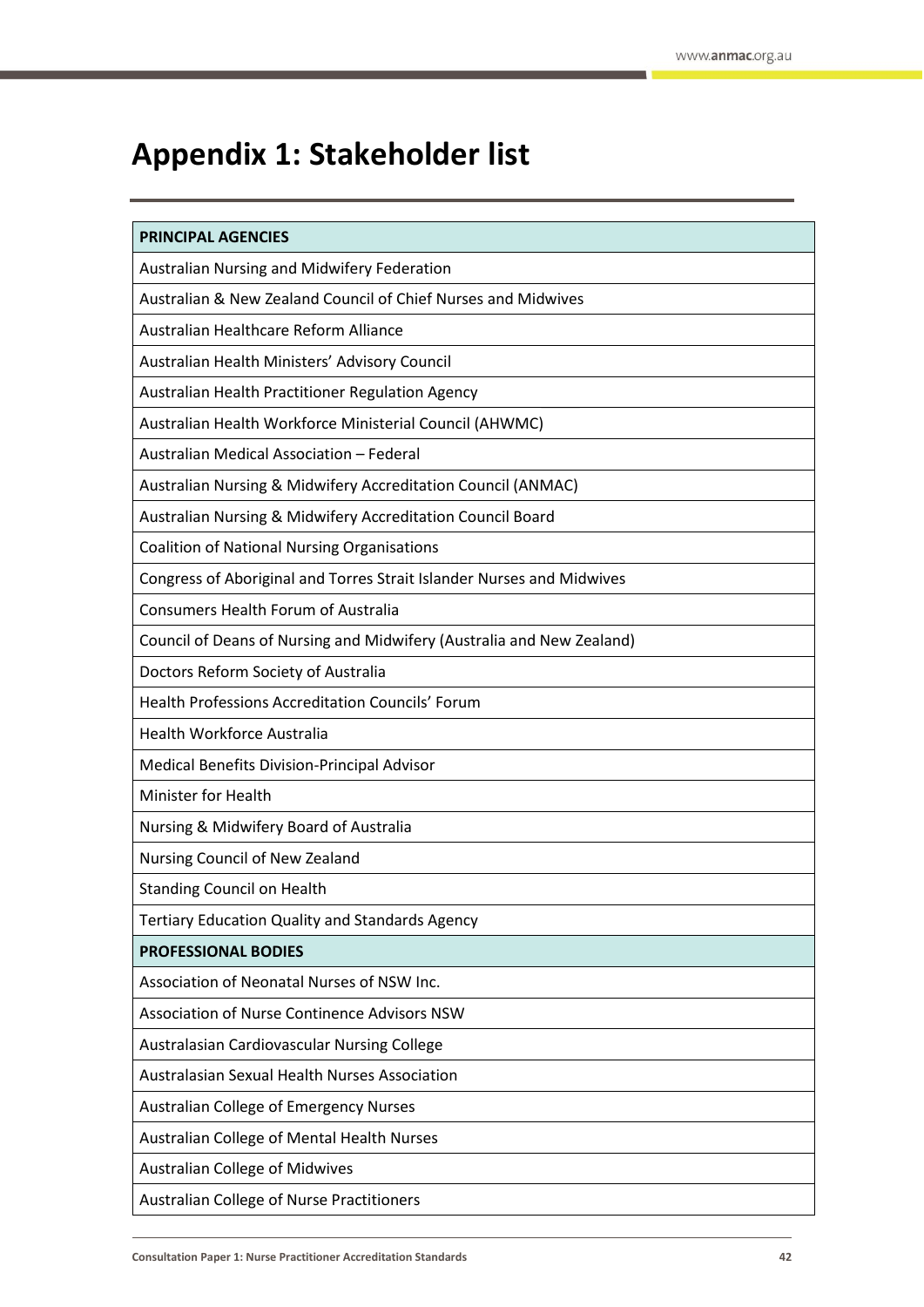| PROFESSIONAL BODIES CONTINUED                                                |
|------------------------------------------------------------------------------|
| <b>Australian College of Nursing</b>                                         |
| <b>Australian Nurse Practitioner Association</b>                             |
| Australian Nurse Teachers Society (NSW) Inc.                                 |
| <b>Australian Primary Health Care Nurses Association</b>                     |
| Australian Women's Health Nurse Association Inc.                             |
| Australian Wound Management Society                                          |
| Australasian Rehabilitation Nurse Association Inc.                           |
| Cancer Nurses Society of Australia                                           |
| Council of Children's Nurses Inc.                                            |
| <b>CRANA</b> plus                                                            |
| Diabetes Australia New South Wales                                           |
| Discharge Planning Association                                               |
| Drug and Alcohol Nurses of Australasia                                       |
| Gastroenterological Nurses College of Australia Inc.                         |
| <b>National Rural Health Alliance</b>                                        |
| Nursing Unit Managers Society of NSW Inc.                                    |
| Palliative Care Nurses Australia                                             |
| Renal Society of Australasia                                                 |
| Respiratory Nurses Interest Group of NSW                                     |
| Spinal Injury Nurses Association Inc.                                        |
| The Child and Family Health Nurses Association                               |
| The New South Wales Institute of Psychiatry Mental Health Education Provider |
| Wound Care Association of NSW Inc.                                           |
| <b>COMMUNITY AND OTHER STAKEHOLDERS</b>                                      |
| <b>Community Health Services</b>                                             |
| <b>Education Providers</b>                                                   |
| <b>Nurse Practitioners (Clinicians)</b>                                      |
| Nurse Practitioners (Educationalists)                                        |
| <b>Nurse Practitioners (Managers)</b>                                        |
| <b>Nurse Practitioners (Researchers)</b>                                     |
| Pharmaceutical Society of Australia                                          |
| Pharmacists                                                                  |
| Royal Australian College of General Practitioners                            |
| Society of Hospital Pharmacists of Australia                                 |